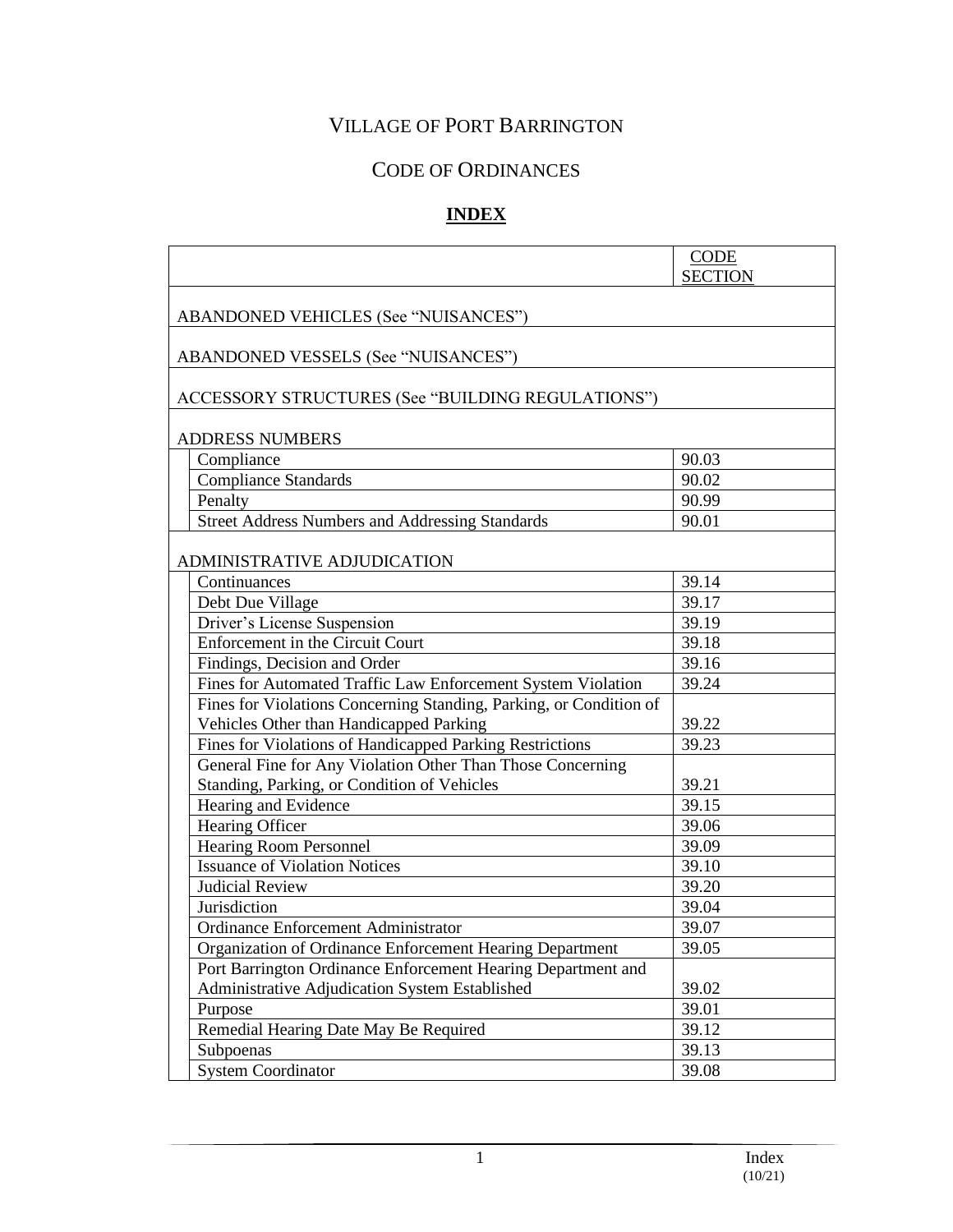| Use of the Ordinance Enforcement Hearing Department and/or                                 |                     |
|--------------------------------------------------------------------------------------------|---------------------|
| Administrative Adjudication System of Another Municipality                                 | 39.03               |
| Authorized                                                                                 |                     |
| <b>Violation Notice</b>                                                                    | 39.11               |
|                                                                                            |                     |
| AFFORDABLE HOUSING PLAN                                                                    |                     |
| Affordable Housing Plan                                                                    | 156.02              |
| <b>ALCOHOLIC BEVERAGES</b>                                                                 |                     |
| (See ARTICLE II in "BUSINESS REGISTRATION AND LICENSING")                                  |                     |
| ALTERNATIVE NICOTINE PRODUCTS<br>(See ARTICLE IV in "BUSINESS REGISTRATION AND LICENSING") |                     |
| AMUSEMENTS (AMUSEMENT DEVICES AND VENDING MACHINES)                                        |                     |
| (See ARTICLE III in "BUSINESS REGISTRATION AND LICENSING")                                 |                     |
| Amusement and Vending Machine Fees; License Required                                       | 114.40              |
|                                                                                            |                     |
| <b>ANIMALS</b>                                                                             |                     |
| <b>Animal Bites</b>                                                                        | 92.13               |
| <b>Backyard Poultry Regulations</b>                                                        | 92.14               |
| <b>Caring for Animals</b>                                                                  | 92.09               |
| <b>Cruelty to Animals</b>                                                                  | 92.02               |
| Definitions                                                                                | 92.01               |
| <b>Diseased Animals</b>                                                                    | 92.11               |
| Dog Licenses                                                                               | 92.12               |
| Keeping of Exotic Animals or Wild Animals                                                  | 92.07               |
| <b>Keeping of Numerous Animals</b>                                                         | 92.08               |
| <b>Nuisances</b>                                                                           | 92.06               |
| Penalty                                                                                    | 92.99               |
| Restraint and Confinement; Generally                                                       | 92.03               |
| <b>Restraint of Guard Dogs</b>                                                             | 92.04               |
| <b>Restraint of Vicious or Dangerous Animals</b>                                           | 92.05               |
| Sanitation                                                                                 | 92.10               |
|                                                                                            |                     |
| <b>AQUIFERS</b>                                                                            |                     |
| Definitions                                                                                | 154.039(B)          |
| Groundwater Protection Regulations                                                         | Chapter 54          |
| Liability                                                                                  | 154.039(D)          |
| Purpose and Intent                                                                         | 154.039(A)          |
| Shallow Aquifers to be Avoided for Private Wells                                           | 150.03(A)(2)(h)     |
| Zone 2, Groundwater Potential Impact Zone                                                  | 154.039(C)(2)(c)(5) |
|                                                                                            |                     |
| BOATS (See "NUISANCES")                                                                    |                     |
| BUILDING INSPECTIONS (See "BUILDING REGULATIONS")                                          |                     |
|                                                                                            |                     |
| <b>BUILDING REGULATIONS</b>                                                                |                     |
| Administration                                                                             | 150.01              |
| Port Barrington Building Regulations                                                       | 150.01(A)           |
| Referenced Standards and Codes                                                             | 150.01(B)           |
| Code Application                                                                           | 150.01(C)           |
|                                                                                            |                     |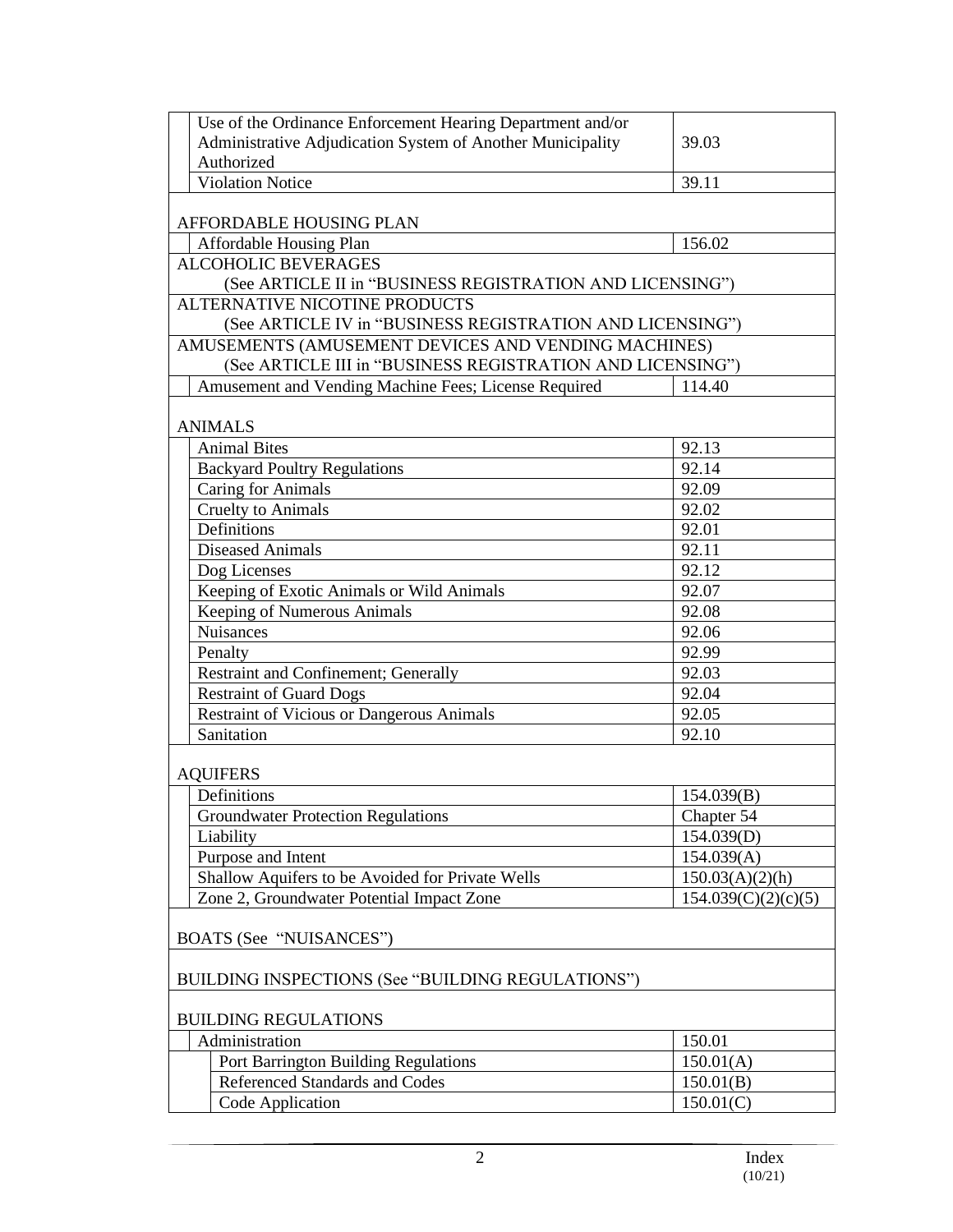| <b>Building Department</b>                              | 150.01(D)      |
|---------------------------------------------------------|----------------|
| Building Inspector; Zoning Officer                      | 150.01(E)      |
| Duties of Building Inspector                            | 150.01(F)      |
| <b>Stop Work Orders</b>                                 | 150.01(G)      |
| Appeals                                                 | 150.01(H)      |
| <b>Violation</b> ; Penalties                            | 150.01(I)      |
| <b>Building Permits and Fees</b>                        | 150.02         |
| <b>Required Permits</b>                                 | 150.02(A)      |
| Certificate of Occupancy                                | 150.02(B)      |
| Permit Application and Process                          | 150.02(C)      |
| <b>Building Permit Fees and Other Charges</b>           | 150.02(D)      |
| Building Permit Fees and Charges, Schedule              | 150.05         |
| Zoning Amendment, Special Use, Planned Development, and |                |
| <b>Variation Fees</b>                                   | 150.02(E)      |
| <b>Building Regulations Adopted</b>                     | 150.03         |
| <b>Building Codes</b>                                   | 150.03(A)      |
| <b>Adoption of Building Codes</b>                       | 150.03(A)      |
| 2012 ICC International Building Code (with amendments)  | 150.03(A)      |
| 2012 ICC International Residential Code (with           | 150.03(A)      |
| amendments)                                             |                |
| Amendments and Additions to Building Codes              | 150.03(A)      |
| <b>Electrical Code</b>                                  |                |
| National Electrical Code, 2011 Edition                  | 150.03(B)      |
| <b>Mechanical Code</b>                                  |                |
| International Mechanical Code, 2012 Edition (with       | 150.03(C)      |
| amendments)                                             |                |
| Fuel Gas Code (with amendments)                         |                |
| International Fuel Gas Code, 2012 Edition               | 150.03(D)      |
| Plumbing Code                                           |                |
| <b>Illinois Plumbing Code</b>                           | 150.03(E)      |
| <b>Accessibility Code</b>                               |                |
| Illinois Accessibility Code                             | 150.03(F)      |
| Fire Code                                               |                |
| 2012 International Fire Code (with amendments)          | 150.03(G)      |
| <b>Energy Conservation Code</b>                         |                |
| 2012 ICC International Energy Conservation Code         | 150.03(H)      |
| (with amendments)                                       |                |
| <b>Elevator and Escalator Standards</b>                 | 150.03(I)      |
| Property Maintenance Code                               |                |
| 2012 ICC International Property Maintenance Code        | 150.03(J)      |
| (with amendments)                                       |                |
| Building Permit Fees and Charges, Schedule              | 150.05         |
| Fences                                                  | 150.04; 157.05 |
| Housing Inspections                                     |                |
| Appeals                                                 | 150.16         |
| Certificate                                             | 150.09         |
| Certificate Required; Prohibited Conduct                | 150.08         |
| Certificate Revocation or Suspension                    | 150.15         |
| Definitions                                             | 150.07         |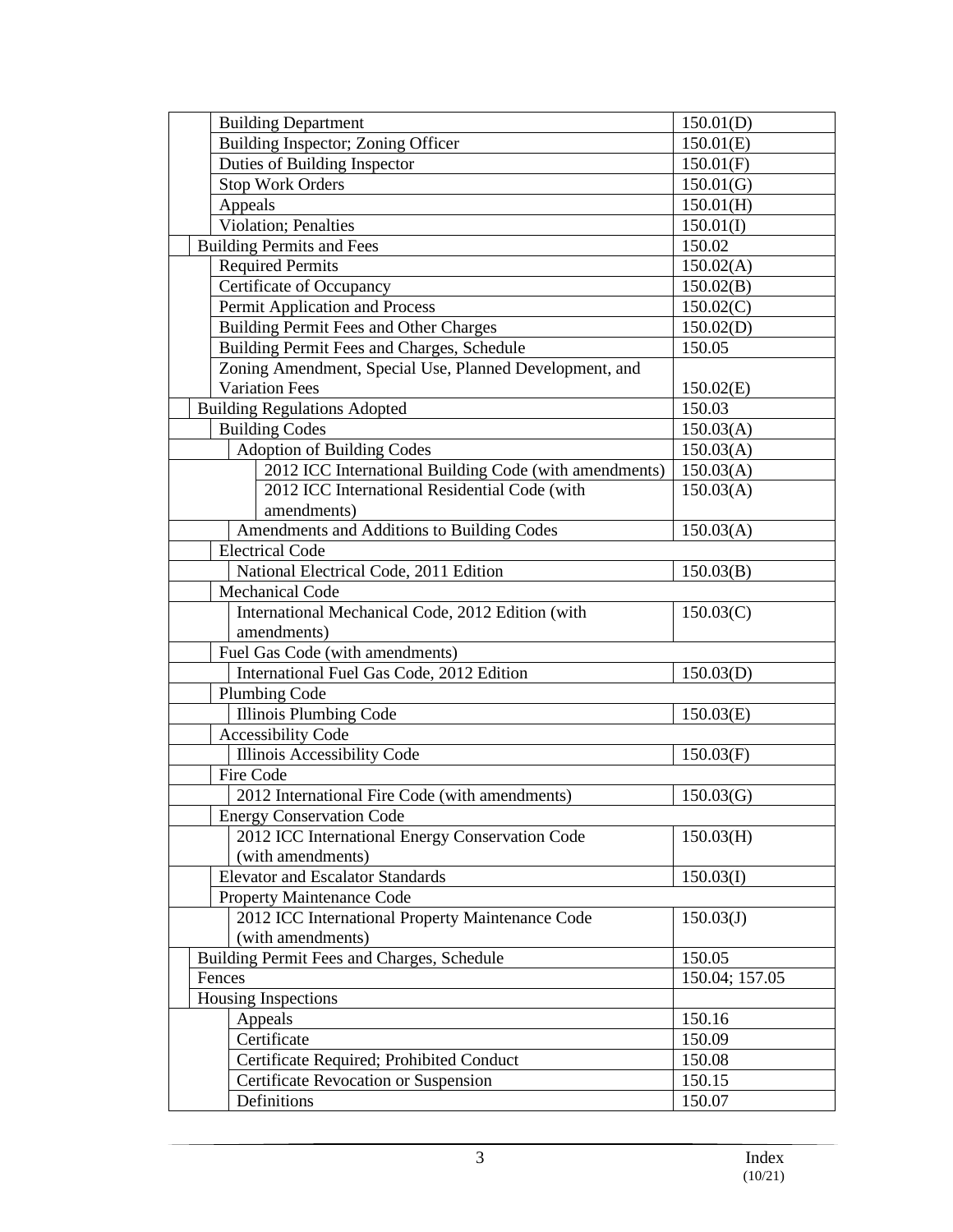| Legislative Finding and Purpose                                     | 150.06 |  |  |
|---------------------------------------------------------------------|--------|--|--|
| <b>Official Records</b>                                             | 150.14 |  |  |
| Organization                                                        | 150.12 |  |  |
| Other Inspections Not Affected                                      | 150.17 |  |  |
| Rental Housing Inspection Program                                   | 150.10 |  |  |
| Restriction of Employees; Conflicts of Interest                     | 150.13 |  |  |
| <b>Rule-Making Authority</b>                                        | 150.11 |  |  |
| Penalties                                                           | 150.99 |  |  |
| Appendices                                                          |        |  |  |
| Appendix A (Fence and Property Variations)                          |        |  |  |
| Appendix B (Inspection Checklist for Rental Dwelling Unit)          |        |  |  |
|                                                                     |        |  |  |
| BUILDINGS, VACANT (See "VACANT BUILDINGS")                          |        |  |  |
| BUSINESS REGISTRATION AND LICENSING                                 |        |  |  |
| <b>ARTICLE I:</b>                                                   |        |  |  |
| REGISTRATION REQUIREMENTS APPLICABLE TO ALL BUSINESSES              |        |  |  |
| Annual Renewal of Business Registration Certificate(s), Business    |        |  |  |
| Inspection Certificate(s), Permit(s) and/or License(s) Required;    | 114.10 |  |  |
| <b>Late Payments</b>                                                |        |  |  |
| Appeals                                                             | 114.14 |  |  |
| Approval or Disapproval of Application                              | 114.07 |  |  |
| Certification Forms, License(s), Permit(s), and Signatures          | 114.03 |  |  |
| Condition of Business Premises; Inspection(s) Required              | 114.06 |  |  |
| Conflicts                                                           | 114.15 |  |  |
| Display of Certificate(s), Permit(s), and/or License(s) Required    | 114.11 |  |  |
| Fees and/or Cost(s)                                                 | 114.08 |  |  |
| <b>Investigation of Applicants</b>                                  | 114.05 |  |  |
| Issuance of Certificates, Permit(s) and/or License(s); Term         | 114.04 |  |  |
| Purpose; Definitions                                                | 114.01 |  |  |
| Registration Required for All Businesses Within the Village;        |        |  |  |
| Application for Certificate of Registration, Business Inspection    | 114.02 |  |  |
| Certificate, and Permit(s)                                          |        |  |  |
| Separate Certificate(s), Permit(s), and/or License(s) Required for  |        |  |  |
| Each Business Location                                              | 114.12 |  |  |
| Suspension and/or Revocation of Certificate(s), License(s) or       |        |  |  |
| Permit(s); Hearing                                                  | 114.13 |  |  |
| Transfer of Certificate(s), Permit(s), and/or License(s) Prohibited | 114.09 |  |  |
| <b>ARTICLE II:</b>                                                  |        |  |  |
| ALCOHOLIC BEVERAGES                                                 |        |  |  |
| Alcohol Regulation; General Provisions                              | 114.26 |  |  |
| <b>BASSET Training Required; Happy Hours Regulated</b>              | 114.31 |  |  |
| Complaints for Violation(s)                                         | 114.34 |  |  |
| Definitions                                                         | 114.25 |  |  |
| License Required for the Sale and/or Serving of Alcoholic           |        |  |  |
| Beverages; Application for License; Renewal of Liquor License       | 114.27 |  |  |
| <b>Liquor Control Authorities</b>                                   | 114.28 |  |  |
| <b>Location Restrictions</b>                                        | 114.32 |  |  |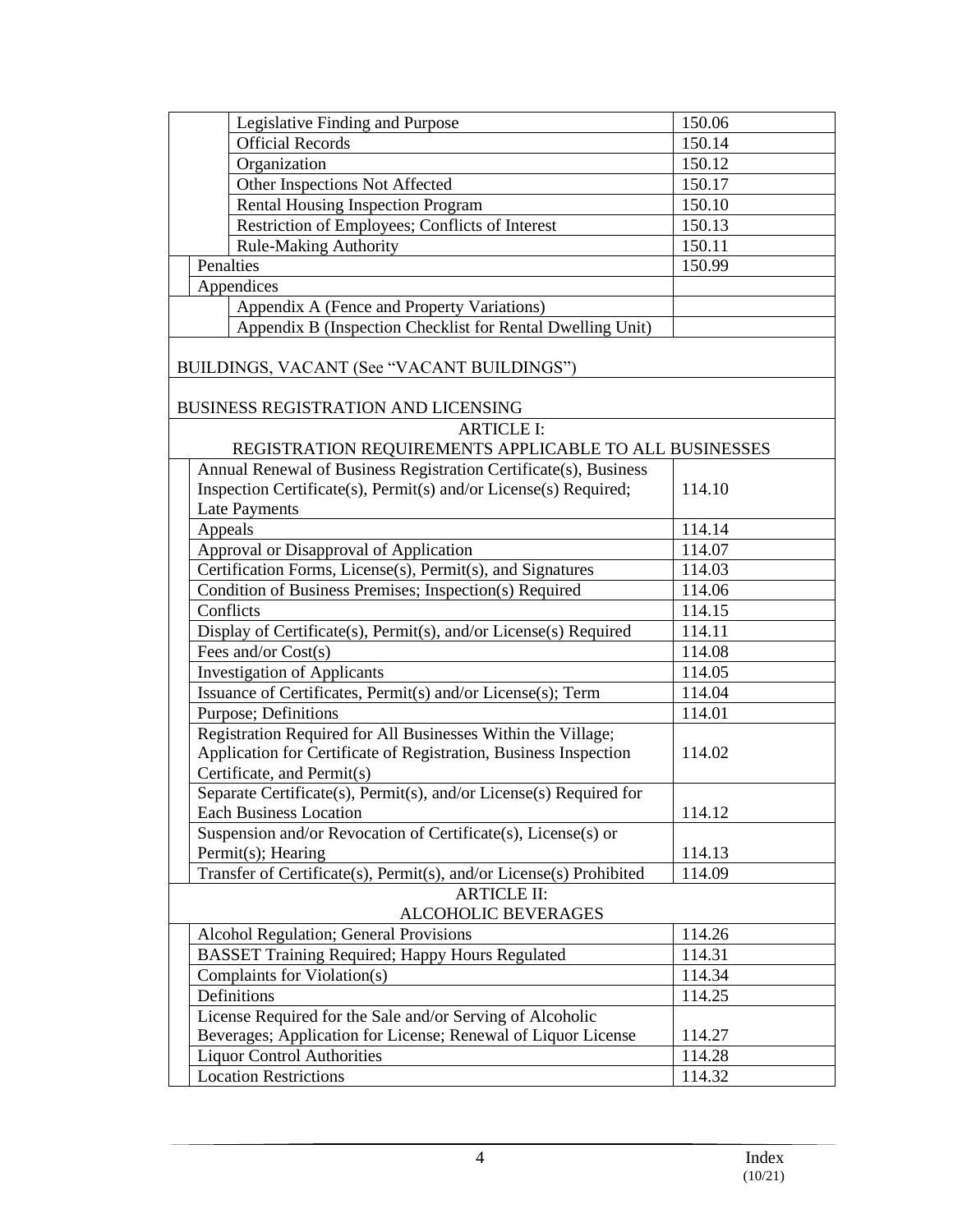| Number of Liquor Licenses Authorized, License Fees, and Hours of |        |  |  |
|------------------------------------------------------------------|--------|--|--|
| Operation                                                        | 114.30 |  |  |
| Other Information Required                                       | 114.29 |  |  |
| Violation of Retailer Occupation Tax Act                         | 114.33 |  |  |
| <b>ARTICLE III:</b>                                              |        |  |  |
| AMUSEMENT DEVICES AND VENDING MACHINES                           |        |  |  |
| Amusement and Vending Machine Fees; License Required             | 114.40 |  |  |
| <b>ARTICLE IV:</b>                                               |        |  |  |
| TOBACCO PRODUCTS AND ALTERNATIVE NICOTINE PRODUCTS               |        |  |  |
| Definitions                                                      | 114.50 |  |  |
| Sample Distribution                                              | 114.53 |  |  |
| Smoke-Free Illinois Act                                          | 114.55 |  |  |
| Tobacco Vendor's License Required                                | 114.51 |  |  |
| <b>Underage Persons</b>                                          | 114.52 |  |  |
| Vending Machines; Locking Devices                                | 114.54 |  |  |
| <b>ARTICLE V:</b>                                                |        |  |  |
| MASSAGE ESTABLISHMENTS                                           |        |  |  |
| Application for Massage Establishment License; Term              | 114.63 |  |  |
| Change of Location or Manager; Transfer of License               | 114.69 |  |  |
| Definitions                                                      | 114.60 |  |  |
| <b>Employment of Massage Therapist Required</b>                  | 114.70 |  |  |
| Exemptions                                                       | 114.61 |  |  |
| <b>Facility Requirements</b>                                     | 114.67 |  |  |
| Inspections                                                      | 114.72 |  |  |
| Limitations and Restrictions on Issuance and Renewal of License  | 114.64 |  |  |
| Massage Establishment License Required                           | 114.62 |  |  |
| <b>Other Operating Requirements</b>                              | 114.68 |  |  |
| <b>Regulations Applicable to Employees</b>                       | 114.66 |  |  |
| Review by Corporate Authorities of Denial of License             | 114.65 |  |  |
| Suspension or Revocation of Establishment License                | 114.73 |  |  |
| <b>Unlawful Acts</b>                                             | 114.71 |  |  |
| <b>ARTICLE VI:</b><br><b>VIOLATIONS; PENALTIES</b>               |        |  |  |
| <b>Violation</b> ; Penalties                                     | 114.99 |  |  |
| <b>CABLE</b>                                                     |        |  |  |
| Cable and Video Customer Protection Law                          |        |  |  |
| <b>Customer Credits</b>                                          | 111.23 |  |  |
| <b>Customer Service and Privacy Protection Law</b>               | 111.21 |  |  |
| <b>Effective Date</b>                                            | 111.24 |  |  |
| Enforcement                                                      | 111.22 |  |  |
| Findings                                                         | 111.20 |  |  |
| Cable/Video Service Provider Fee                                 |        |  |  |
| <b>Applicable Principles</b>                                     | 111.04 |  |  |
| Audits of Cable/Video Service Provider                           | 111.06 |  |  |
| Definitions                                                      | 111.02 |  |  |
| <b>Effective Date</b>                                            | 111.08 |  |  |
| Fee Imposed                                                      | 111.03 |  |  |
| Findings                                                         | 111.01 |  |  |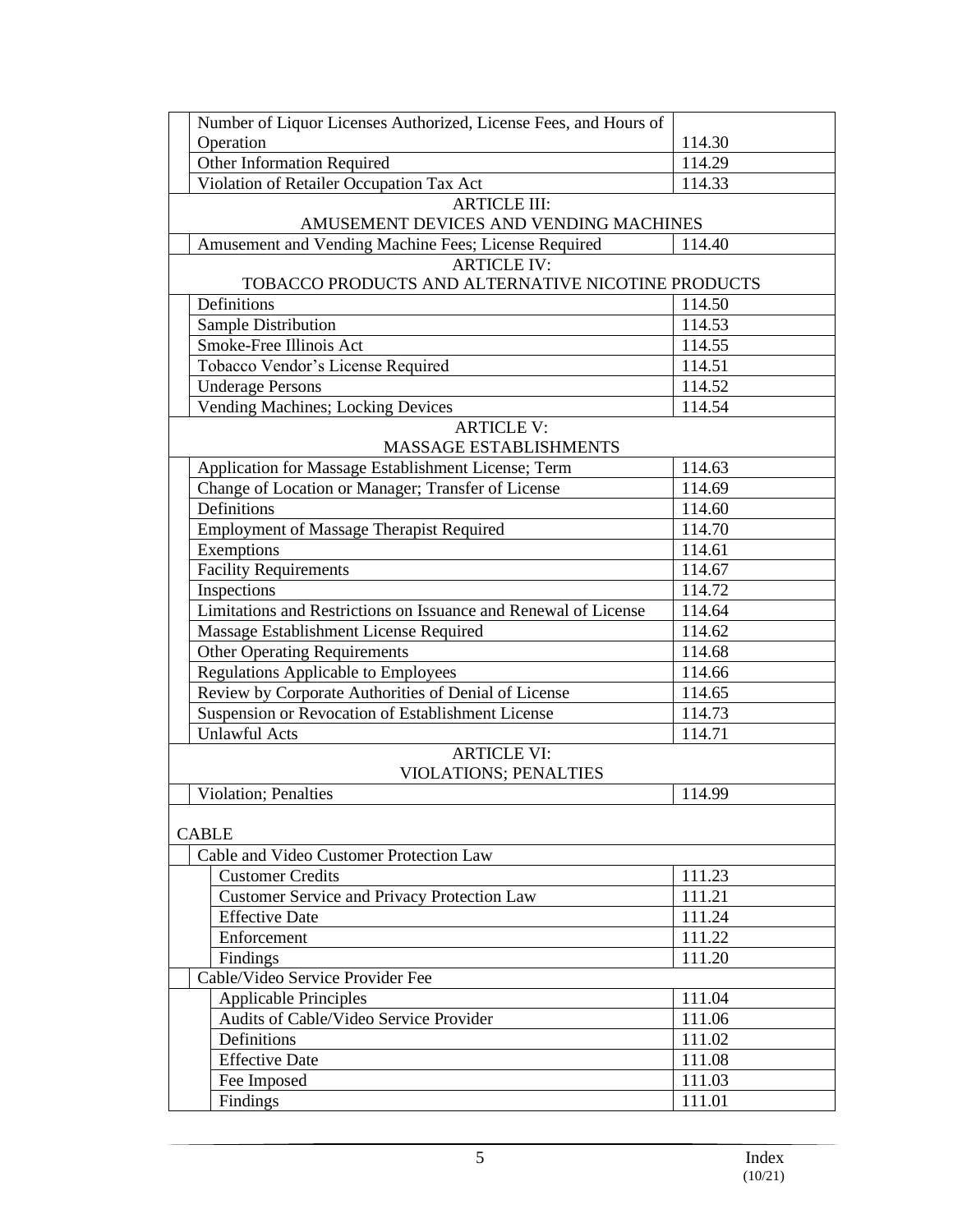| Late Fees and Payments                                         | 111.07 |  |  |
|----------------------------------------------------------------|--------|--|--|
| No Impact on Other Taxes Due from Holder                       | 111.05 |  |  |
| Penalty                                                        | 111.99 |  |  |
|                                                                |        |  |  |
| CABLE AND VIDEO CUSTOMER PROTECTION LAW (See "CABLE")          |        |  |  |
| CAMPING (See "USE OF VILLAGE PARKS AND OTHER PROPERTIES")      |        |  |  |
| CANNABIS BUSINESSES AND ESTABLISHMENTS (See "ZONING CODE")     |        |  |  |
| CANNABIS, MEDICAL (See "ZONING CODE")                          |        |  |  |
| CANNABIS, MUNICIPAL RETAILER'S OCCUPATION TAX (See "TAXATION") |        |  |  |
| CANVASSERS (See "SOLICITATION")                                |        |  |  |
| CELL TOWERS (See "RIGHTS-OF-WAY")                              |        |  |  |
| CHEMICAL SUBSTANCE STORAGE PERMIT                              |        |  |  |
| (See "GROUNDWATER PROTECTION REGULATIONS")                     |        |  |  |
|                                                                |        |  |  |
| CHICKENS (See "ANIMALS")                                       |        |  |  |
| <b>CODE OF ORDINANCES</b>                                      |        |  |  |
| (See CHAPTER 10, "RULES OF CONSTRUCTION; GENERAL PENALTY")     |        |  |  |
| <b>Amendments to Code</b>                                      | 10.09  |  |  |
| Codes Incorporated by Reference                                | 10.16  |  |  |
| <b>Conflicting Provisions</b>                                  | 10.08  |  |  |
| Definitions                                                    | 10.02  |  |  |
| <b>Errors</b> and Omissions                                    | 10.12  |  |  |
| <b>General Penalty</b>                                         | 10.99  |  |  |
| <b>Historical and Statutory References</b>                     | 10.17  |  |  |
| <b>Official Time</b>                                           | 10.05  |  |  |
| <b>Ordinances Repealed</b>                                     | 10.13  |  |  |
| <b>Ordinances Saved</b>                                        | 10.15  |  |  |
| <b>Ordinances Unaffected</b>                                   | 10.14  |  |  |
| <b>Reference to Other Sections</b>                             | 10.07  |  |  |
| Reference to Public Office or Officer                          | 10.11  |  |  |
| Revivor; Effect of Amendment or Repeal                         | 10.06  |  |  |
| <b>Rules of Construction</b>                                   | 10.04  |  |  |
| <b>Section Headings</b>                                        | 10.03  |  |  |
| Severability                                                   | 10.10  |  |  |
| Title of Code                                                  | 10.01  |  |  |
| COMMITTEES AND COMMISSIONS OF THE VILLAGE                      |        |  |  |
| <b>Emergency Response Commission</b>                           | 32.17  |  |  |
| <b>Health and Safety Committee</b>                             | 91.081 |  |  |
| <b>Standing Committees</b>                                     | 30.05  |  |  |
| <b>Tree Committee</b>                                          | 53.20  |  |  |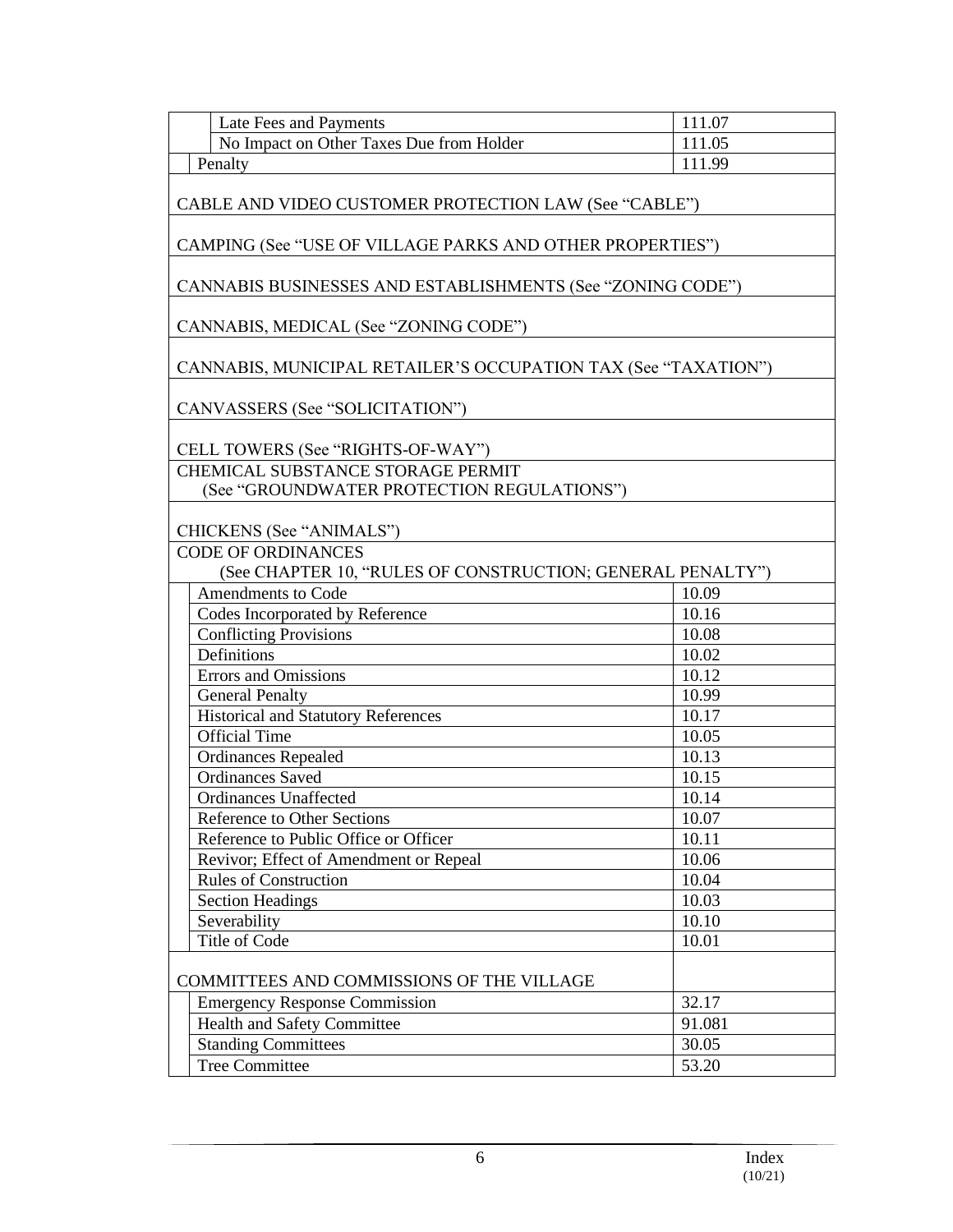| <b>COMPREHENSIVE PLAN</b>                                         |                                  |  |  |
|-------------------------------------------------------------------|----------------------------------|--|--|
| Adoption by Reference                                             | 156.01                           |  |  |
| Affordable Housing Plan                                           | 156.02                           |  |  |
| CONSTRUCTION OF FACILITIES IN PUBLIC RIGHTS-OF-WAY                |                                  |  |  |
| (See "RIGHTS-OF-WAY")                                             |                                  |  |  |
|                                                                   | Table of Special                 |  |  |
| CONTRACTS AND AGREEMENTS                                          | Ordinances I                     |  |  |
|                                                                   |                                  |  |  |
| <b>CURFEW (See also "MINORS")</b>                                 |                                  |  |  |
| Curfew - Established; Parental Responsibility                     | 131.01                           |  |  |
| <b>Parental Responsibility</b>                                    | 131.02                           |  |  |
| Penalty                                                           | 131.99                           |  |  |
|                                                                   |                                  |  |  |
| DEBRIS (See "PUBLIC WAYS")                                        |                                  |  |  |
|                                                                   |                                  |  |  |
| DISCHARGES, POINT OF (See "BUILDING REGULATIONS")                 |                                  |  |  |
|                                                                   |                                  |  |  |
| DISORDERLY CONDUCT (See "GENERAL OFFENSES")                       |                                  |  |  |
|                                                                   |                                  |  |  |
| DISTRICTS (See also "ZONING CODE")                                |                                  |  |  |
| <b>Groundwater Protection Overlay District</b>                    | 154.039                          |  |  |
| Zoning                                                            |                                  |  |  |
| <b>District Regulations</b>                                       |                                  |  |  |
| Dimensional Criteria                                              | 154.038                          |  |  |
| <b>Establishment of Zoning Districts</b>                          | 154.035                          |  |  |
| <b>Permitted Uses</b>                                             | 154.037                          |  |  |
| Purposes of the Districts                                         | 154.036                          |  |  |
| <b>General Standards</b>                                          |                                  |  |  |
| <b>District Boundaries</b>                                        | 154.021                          |  |  |
| <b>Supplemental Standards</b>                                     |                                  |  |  |
| Home Occupation                                                   | 154.118                          |  |  |
| Multi-family and Single-family Attached Dwellings                 | 154.116                          |  |  |
|                                                                   |                                  |  |  |
| <b>Planned Residential Developments</b>                           | 154.117<br>$\overline{1}$ 54.115 |  |  |
| Purpose                                                           |                                  |  |  |
| DOGS (See also "ANIMALS")                                         |                                  |  |  |
| Dog Licenses                                                      | 92.12                            |  |  |
| <b>Restraint of Guard Dogs</b>                                    | 92.04                            |  |  |
|                                                                   |                                  |  |  |
| DRIVEWAYS (See also "PARKING REGULATIONS", "SUBDIVISION CONTROL", |                                  |  |  |
| "ZONING CODE")                                                    |                                  |  |  |
| Definitions (Approach or Apron, Driveway)                         | 153.013                          |  |  |
| Definitions                                                       | 72.03                            |  |  |
| Design Standards                                                  |                                  |  |  |
| Driveways                                                         | 154.095                          |  |  |
| Driveway Approaches                                               | 153.047(A)(8)(j)                 |  |  |
| Parking on Property Zoned for Residential Uses                    | 72.02                            |  |  |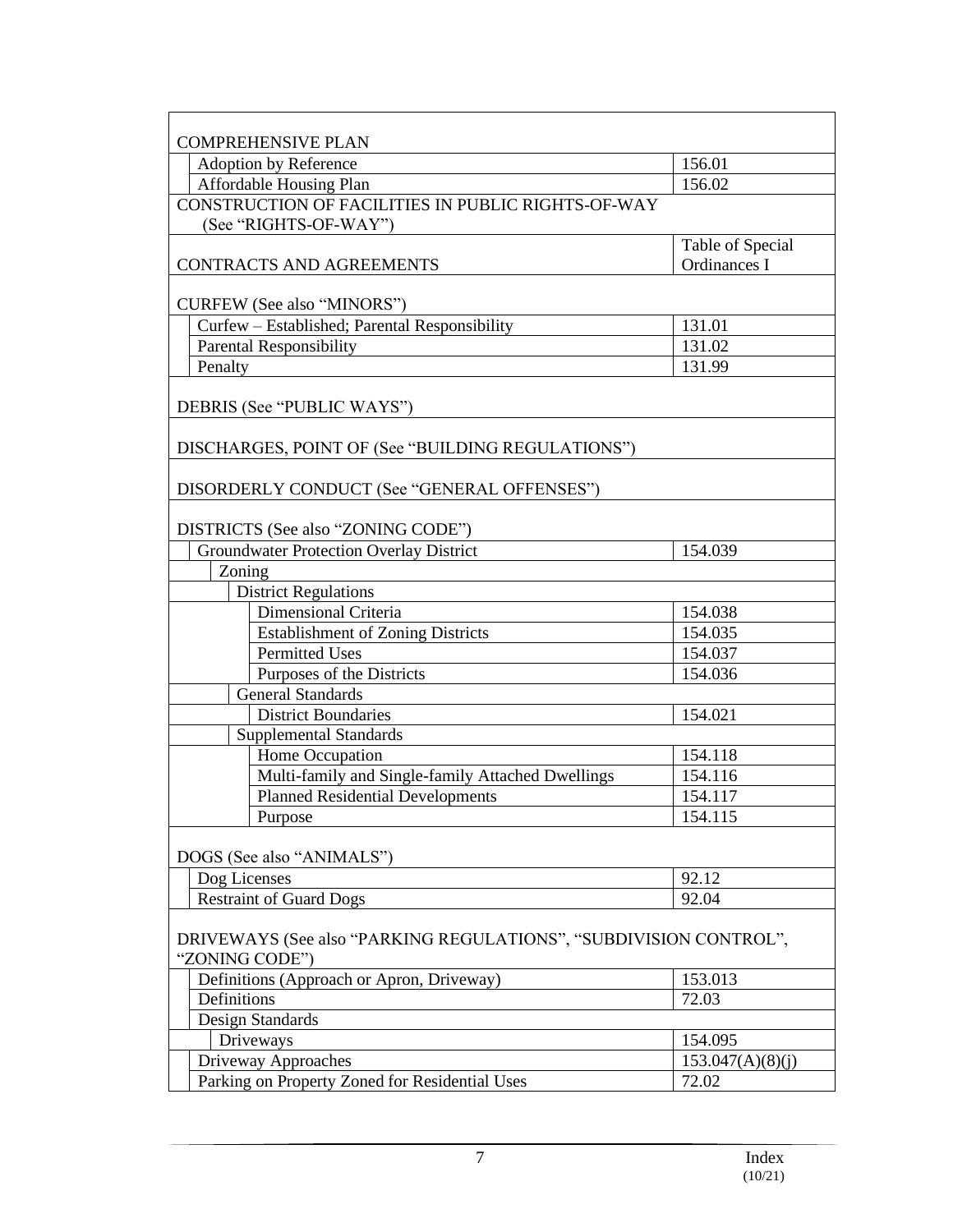| <b>Emergency Services and Disaster Agency</b>                 |       |
|---------------------------------------------------------------|-------|
| Agreements with other Political Subdivisions                  | 32.20 |
| Appropriation; Levy of Taxes                                  | 32.27 |
| Compensation                                                  | 32.22 |
| Coordinator                                                   | 32.16 |
| Declaration of Emergency                                      | 32.28 |
| <b>Emergency Action</b>                                       | 32.21 |
| Establishment                                                 | 32.15 |
| Establishment of Emergency Response Commission                | 32.17 |
| Functions                                                     | 32.18 |
| Oath                                                          | 32.25 |
| Office                                                        | 32.26 |
| Purchases and Expenditures                                    | 32.24 |
| Reimbursement by State                                        | 32.23 |
| Service as Mobile Support Team                                | 32.19 |
| <b>Order of Succession</b>                                    | 32.01 |
| (See "EMERGENCY MANAGEMENT")<br><b>EMPLOYEE POLICY MANUAL</b> |       |
| <b>Employee Policy Manual Adopted</b>                         | 36.07 |
|                                                               |       |
| <b>EMPLOYMENT</b><br>(See "VILLAGE POLICIES")                 |       |
| <b>ETHICS CODE</b>                                            |       |
| Definitions                                                   | 33.02 |
| Disposition of Gifts                                          | 33.06 |
| Ethics and Conflicts of Interest                              | 31.35 |
| <b>Ethics Officer</b>                                         | 33.08 |
| Exceptions                                                    | 33.05 |
| <b>False Reports</b>                                          | 33.09 |
| <b>Gift Ban Regulations</b>                                   | 33.04 |
| <b>Other Alleged Ethics Complaints</b>                        | 33.10 |
| Penalties                                                     | 33.11 |
| <b>Prohibited Political Activities</b>                        | 33.03 |
| <b>Short Title</b>                                            | 33.01 |
| <b>Village Policy Against Harassment</b>                      | 33.07 |
| EXOTIC ANIMALS (See "ANIMALS")                                |       |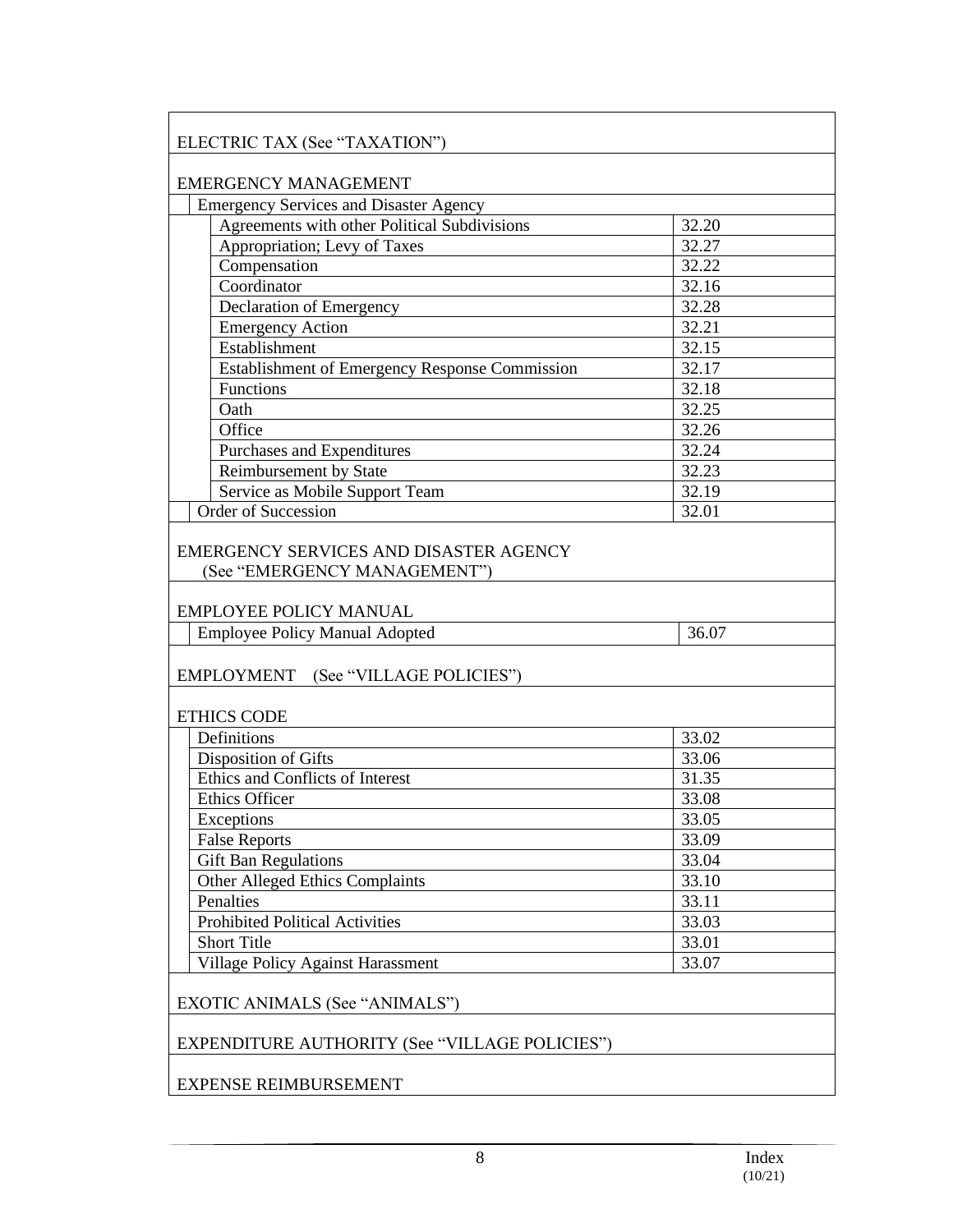# (See "REIMBURSEMENT OF EMPLOYEES FOR CERTAIN EXPENSES", "TRAVEL, MEALS, AND LODGING EXPENSE REIMBURSEMENT POLICY AND REGULATIONS" and "VILLAGE POLICIES")

#### FALSE ALARMS (See also "NUISANCES")

Disconnection from System 91.031 Response Charges 91.030

FENCES (See "BUILDING REGULATIONS", also "SWIMMING POOLS")

## FERTILIZERS (See also "NUISANCES")

| <b>Phosphorous-Containing Fertilizers</b> |                    |        |
|-------------------------------------------|--------------------|--------|
|                                           | <b>Definitions</b> | 91.001 |
|                                           | Exemptions         | 91.003 |
|                                           | Prohibition        | 91.002 |
|                                           | Signs              | 91.004 |

## FINANCE (See also "TAXATION")

| <b>Investment Policy</b>                                       |       |  |  |
|----------------------------------------------------------------|-------|--|--|
| Authorized and Suitable Investments                            | 31.37 |  |  |
| <b>Authorized Financial Dealers and Institutions</b>           | 31.36 |  |  |
| Collateralization                                              | 31.38 |  |  |
| Delegation of Authority                                        | 31.34 |  |  |
| Diversification                                                | 31.40 |  |  |
| Ethics and Conflicts of Interest                               | 31.35 |  |  |
| <b>Internal Control</b>                                        | 31.42 |  |  |
| <b>Market Value Statement</b>                                  | 31.45 |  |  |
| <b>Maximum Maturities</b>                                      | 31.41 |  |  |
| Objective                                                      | 31.33 |  |  |
| <b>Performance Standards</b>                                   | 31.43 |  |  |
| <b>Policy Annual Review</b>                                    | 31.46 |  |  |
| Policy; Generally                                              | 31.30 |  |  |
| Prudence                                                       | 31.32 |  |  |
| Reporting                                                      | 31.44 |  |  |
| Safekeeping and Custody                                        | 31.39 |  |  |
| Scope                                                          | 31.31 |  |  |
| TNES (See "GENERAL PENALTY" under "CODE OF ORDINANCES, GENERAL |       |  |  |

FINES (See "GENERAL PENALTY" under "CODE OF ORDINANCES, GENERAL PROVISIONS")

# FIREARMS

| $\mathbf{r}$<br>$\overline{\phantom{a}}$<br>'irearms<br>Discharge<br>$\mathbf{O}$ | $\sim$<br>194.VI |
|-----------------------------------------------------------------------------------|------------------|
| $\mathbf{r}$                                                                      | $\Omega$         |
| enalty                                                                            |                  |

#### FLOOD PLAIN (See also "ZONING CODE")

Zoning, General Standards

Automatic Classification of Certain Annexed Territory 154.023

# FREEDOM OF INFORMATION ACT, RULES AND REGULATIONS Public Records 35.01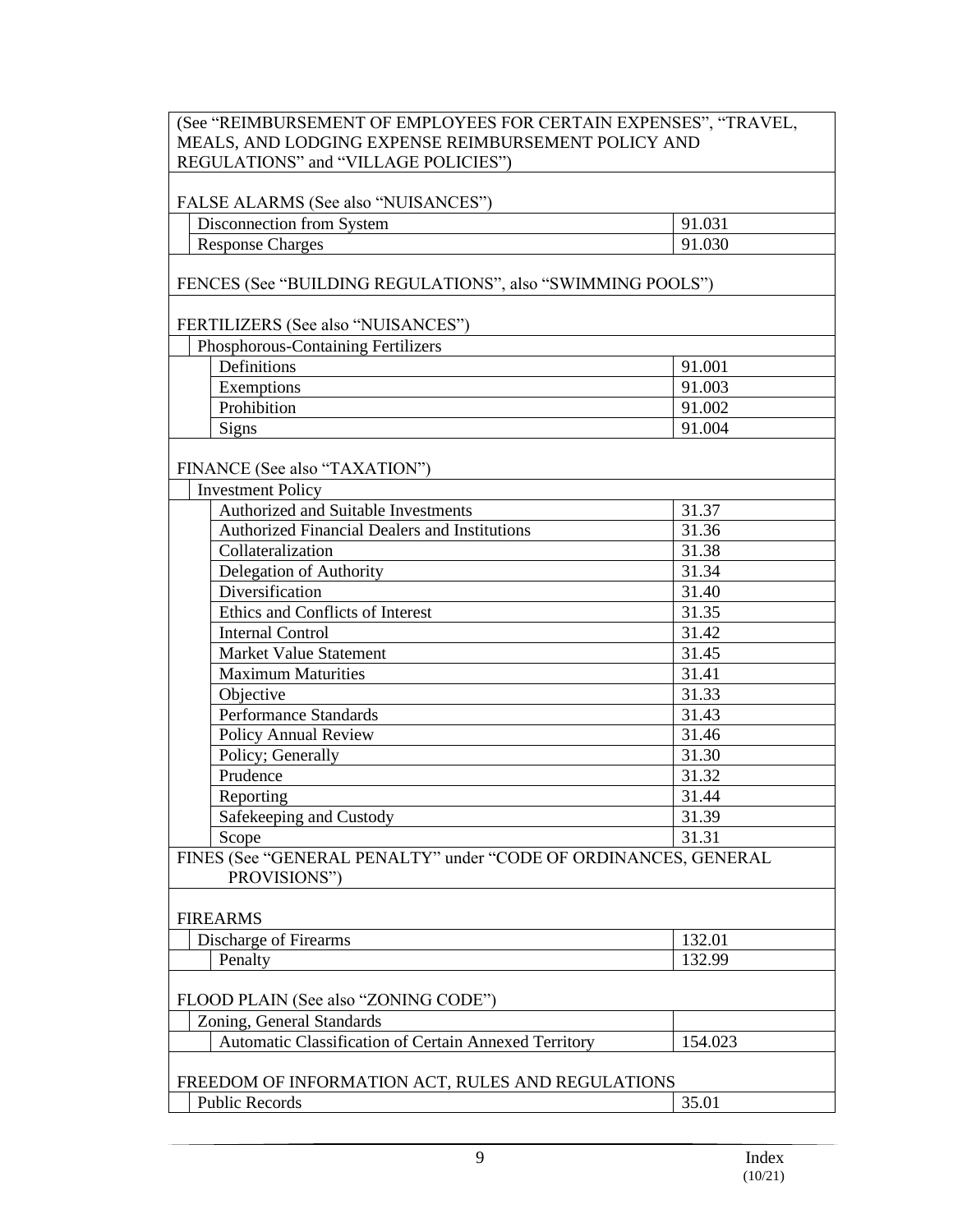| Freedom of Information Act Officer                                  | 35.02            |
|---------------------------------------------------------------------|------------------|
| Procedure for Filing a FOIA Request with the Village                | 35.03            |
| Inspection of Records; Time and Place for Inspection                | 35.04            |
| Procedure for Fulfilling FOIA Requests                              | 35.05            |
| Time Frame for Production of Records; Extension of Time to          |                  |
| <b>Produce Records</b>                                              | 35.06            |
| Fees; Requests for Waiver of Fees                                   | 35.07            |
| <b>Exempt and Non-Exempt Records</b>                                | 35.08            |
| Denial of Records; Request for Review by Public Access Counselor    |                  |
| ("PAC")                                                             | 35.09            |
| Denial of Records; Exemption(s)                                     | 35.10            |
| Appeal to Denial of Request                                         | 35.11            |
| <b>Binding Opinion</b>                                              | 35.12            |
|                                                                     | Table of Special |
| <b>FRANCHISES</b>                                                   | Ordinances II    |
|                                                                     |                  |
| <b>GARAGE SALES</b>                                                 |                  |
| Definition                                                          | 113.01           |
| Penalty                                                             | 113.99           |
| Permits                                                             | 113.03           |
| Restrictions                                                        | 113.02           |
| <b>Signs</b>                                                        | 113.04           |
|                                                                     |                  |
| <b>GARBAGE AND REFUSE</b>                                           |                  |
| Compensation to the Village                                         | 51.03            |
| Village Residents Required to Keep Refuse and Recycling Services    | 51.02            |
| in Effect; Where Termination of Service is Permitted; Inspection of |                  |
| Premises Required                                                   |                  |
| <b>Exclusive Franchise Agreement Required</b>                       | 51.01            |
| Miscellaneous Terms                                                 | 51.04            |
| Penalty                                                             | 51.99            |
|                                                                     |                  |
| GAS TAX (See "TAXATION")                                            |                  |
| <b>GENERAL OFFENSES</b>                                             |                  |
| <b>Disorderly Conduct</b>                                           | 130.01           |
| Mob Action                                                          | 130.02           |
| Penalty                                                             | 130.99           |
| Trespass to Land                                                    | 130.04           |
| <b>Trespass to Vehicles</b>                                         | 130.03           |
|                                                                     |                  |
| <b>GENERAL PROVISIONS</b>                                           |                  |
| Illinois Motor Vehicle Code Adopted                                 | 70.01            |
| Snowmobiles                                                         |                  |
| Definitions                                                         | 70.55            |
| <b>Effective Date</b>                                               | 70.58            |
| Routes                                                              | 70.56            |
|                                                                     |                  |
| Violations                                                          | 70.57            |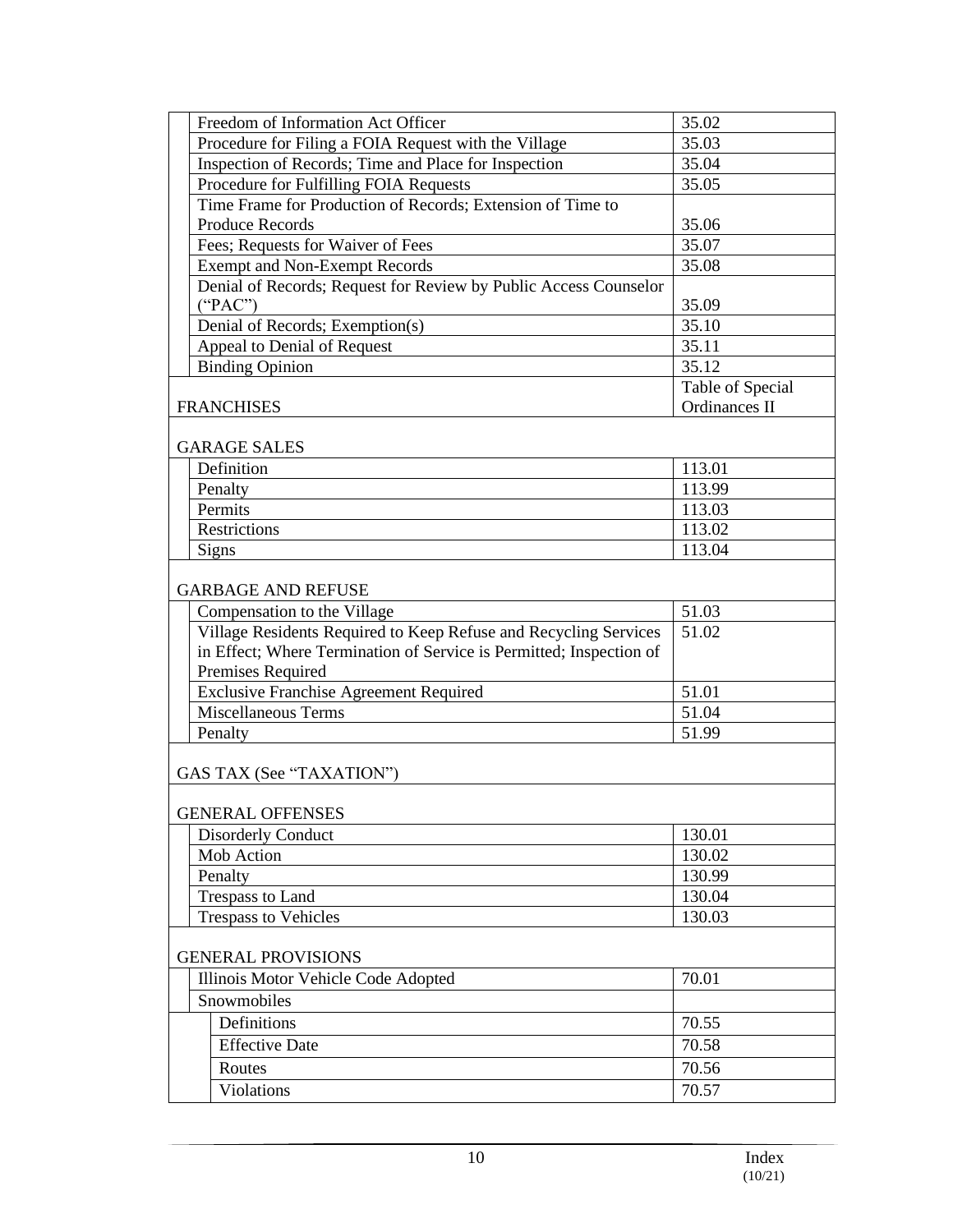| Operation on Certain Property Prohibited                                                       | 94.01   |
|------------------------------------------------------------------------------------------------|---------|
| Vehicle Tax and Licenses                                                                       |         |
| Application                                                                                    | 70.16   |
| Payment of Vehicle Tax Required                                                                | 70.15   |
| Penalty                                                                                        | 70.21   |
| Sale or Transfer of Vehicle                                                                    | 70.19   |
| Use of Funds                                                                                   | 70.20   |
| Vehicle Tax Imposed                                                                            | 70.17   |
| Vehicle Tax Rate; Method of Billing; Late Fee                                                  | 70.18   |
| Weight and Load Limits                                                                         |         |
| <b>Effective Date</b>                                                                          | 70.40   |
| Exceptions                                                                                     | 70.37   |
| Posting of Signs                                                                               | 70.39   |
| Purpose                                                                                        | 70.35   |
| <b>Special Permits</b>                                                                         | 70.38   |
| <b>Unlawful Operation</b>                                                                      | 70.36   |
| GIFT BAN REGULATIONS (See "ETHICS CODE")                                                       |         |
| GROUNDWATER PROTECTION OVERLAY DISTRICT (See "ZONING CODE")                                    |         |
|                                                                                                |         |
| GROUNDWATER PROTECTION REGULATIONS                                                             |         |
| Abbreviations and Definitions                                                                  | 54.01   |
| Appeals of Decisions Relating to the Issuance of a Chemical<br><b>Substance Storage Permit</b> | 54.10   |
| Applications for Chemical Substance Storage Permits                                            | 54.07   |
| Chemical Substance Storage Permit Issuance, Duration and                                       | 54.09   |
| Contents                                                                                       |         |
| Chemical Substance Storage Permit Required                                                     | 54.06   |
| <b>Compensatory Action</b>                                                                     | 54.20   |
| Coal Tar Sealant Products, Use and/or Sale Prohibited                                          | 54.16   |
| Cost of Abatement of the Violation                                                             | 54.18   |
| <b>Enforcement Measures</b>                                                                    | 54.17   |
| <b>False Information or Statements</b>                                                         | 54.15   |
| <b>Groundwater Protection Overlay District</b>                                                 | 154.039 |
| Injunctive Relief                                                                              | 54.19   |
| Modification of Chemical Substance Storage Permit                                              | 54.11   |
| Penalties                                                                                      | 54.99   |
| Purpose, Applicability and Administration                                                      | 54.02   |
| Release of Chemical Substances Prohibited                                                      | 54.03   |
| Release Prevention, Containment and Control Plan                                               | 54.08   |
| <b>Remediation of Releases</b>                                                                 | 54.05   |
| Remedies Not Exclusive                                                                         | 54.22   |
| Reporting Requirements in the Event of a Release of a Chemical                                 | 54.04   |
| Substance                                                                                      |         |
| Revocation of Chemical Substances Storage Permit                                               | 54.14   |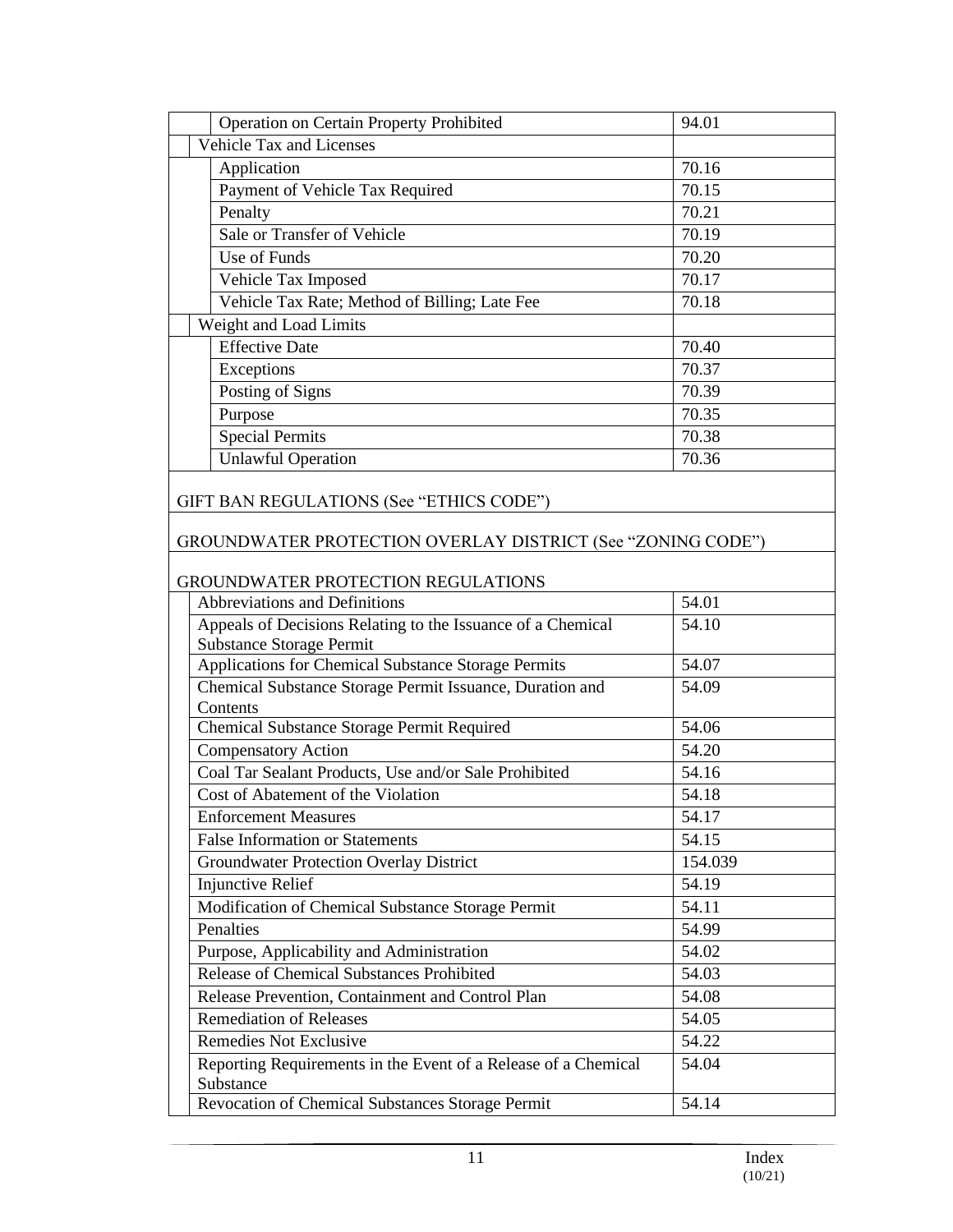| Transfer and Assignment of Chemical Substance Storage Permits     | 54.12           |
|-------------------------------------------------------------------|-----------------|
| <b>Violations Deemed a Public Nuisance</b>                        | 54.21           |
| Violations of State and Federal Water Quality Standards           | 54.13           |
| Wells, Private                                                    | 52.02           |
| <b>Monitoring Wells</b>                                           | 150.03(A)(2)(h) |
| Point of Use Private Water Treatment System Required              | 150.03(A)(2)(g) |
| Shallow Aquifers to be Avoided for Private Wells                  | 150.03(A)(2)(h) |
| HARASSMENT (See "ETHICS CODE" and "VILLAGE POLICIES")             |                 |
| HEALTH AND SAFETY (See "NUISANCES")                               |                 |
| HEALTH AND SAFETY COMMITTEE                                       |                 |
| General Health and Safety Provisions                              |                 |
| Health and Safety Committee                                       | 91.081          |
| Powers of the Committee                                           | 91.082          |
| HIGHWAYS (See "STREETS")                                          |                 |
| HOME OCCUPATIONS (See "ZONING CODE")                              |                 |
| <b>HUNTING</b>                                                    |                 |
| Hunting and the like                                              | 132.02          |
| Penalty                                                           | 132.99          |
| <b>IDENTITY PROTECTION AND IDENTITY THEFT PREVENTION POLICIES</b> |                 |
| Purpose                                                           | 34.01           |
| Definitions                                                       | 34.02           |
| Scope                                                             | 34.03           |
| <b>Identity Protection Policy</b>                                 | 34.04           |
| <b>Identity Theft Prevention Policy</b>                           | 34.05           |
| <b>Additional Identity Theft Prevention Program</b>               | 34,06           |
| <b>Responding to Red Flags</b>                                    | 34.07           |
| Periodic Updates to Plan                                          | 34.08           |
| Program Administration                                            | 34.09           |
| INSPECTIONS, RENTAL HOUSING (See "BUILDING REGULATIONS")          |                 |
| INTOXICATION (See "PUBLIC INTOXICATION")                          |                 |
| LAKE COUNTY WATERSHED DEVELOPMENT                                 |                 |
| Lake County Watershed Development Ordinance Adopted by            | 155.01          |
| Reference                                                         |                 |
| Lake County Watershed Development Ordinance, Appendix C and       |                 |
| Appendix C-1, Adopted                                             | 155.02          |
| Shoreline Stabilization                                           | 155.03          |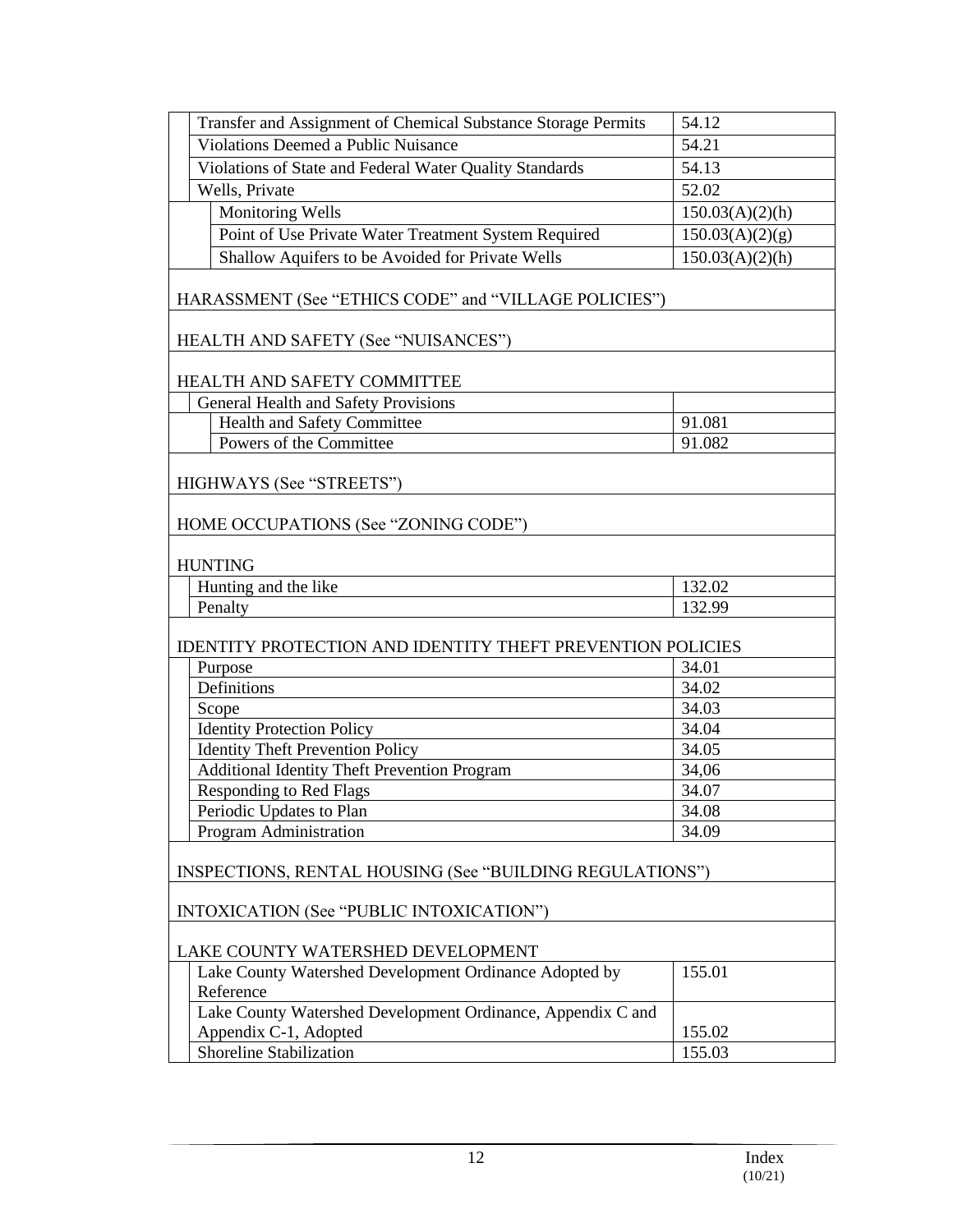# LIQUOR (Licensing, Sale and/or Serving)

(See ARTICLE II of "BUSINESS REGISTRATION AND LICENSING")

## MASSAGE ESTABLISHMENTS

(See ARTICLE V of "BUSINESS REGISTRATION AND LICENSING")

MEETINGS OF THE VILLAGE (See "VILLAGE MEETINGS")

MINORS

| Alcohol Regulation; General Provisions       | 114.26(D) |
|----------------------------------------------|-----------|
| Curfew, Established; Parental Responsibility | 131.01    |
| Parental Responsibility                      | 131.02    |
| Penalty                                      | 131.99    |

MOB ACTION (See "GENERAL OFFENSES")

## MOTOR VEHICLES (See also "NUISANCES", and "PARKING")

| <b>Pedestrian Crosswalks</b>                  |                  |
|-----------------------------------------------|------------------|
| <b>Designated Pedestrian Crosswalks</b>       | Ch. 73, Sch. III |
| Traffic                                       |                  |
| Overweight Fine Chart                         | Ch. 70. App. A   |
| Penalty                                       | 70.99            |
| Rights-of-Way                                 |                  |
| <b>Traffic Control</b>                        | 93.15            |
| Snowmobiles                                   |                  |
| Definitions                                   | 70.55            |
| <b>Effective Date</b>                         | 70.58            |
| Routes                                        | 70.56            |
| Violations                                    | 70.57            |
| Operation on Certain Property Prohibited      | 94.01            |
| <b>Speed Limit Alterations</b>                | Ch. 73, Sch. II  |
| State of Illinois Motor Vehicle Code Adopted  | 70.01            |
| Stop Signs and Stop Lights                    | Ch. 73, Sch. I   |
| Vehicle Tax and Licenses                      |                  |
| Application                                   | 70.16            |
| Payment of Vehicle Tax Required               | 70.15            |
| Penalty                                       | 70.21            |
| Sale or Transfer of Vehicle                   | 70.19            |
| Use of Funds                                  | 70.20            |
| Vehicle Tax Imposed                           | 70.17            |
| Vehicle Tax Rate; Method of Billing; Late Fee | 70.18            |
| Weight and Load Limits                        |                  |
| <b>Effective Date</b>                         | 70.40            |
| Exceptions                                    | 70.37            |
| Posting of Signs                              | 70.39            |
| Purpose                                       | 70.35            |
| <b>Special Permits</b>                        | 70.38            |
| <b>Unlawful Operation</b>                     | 70.36            |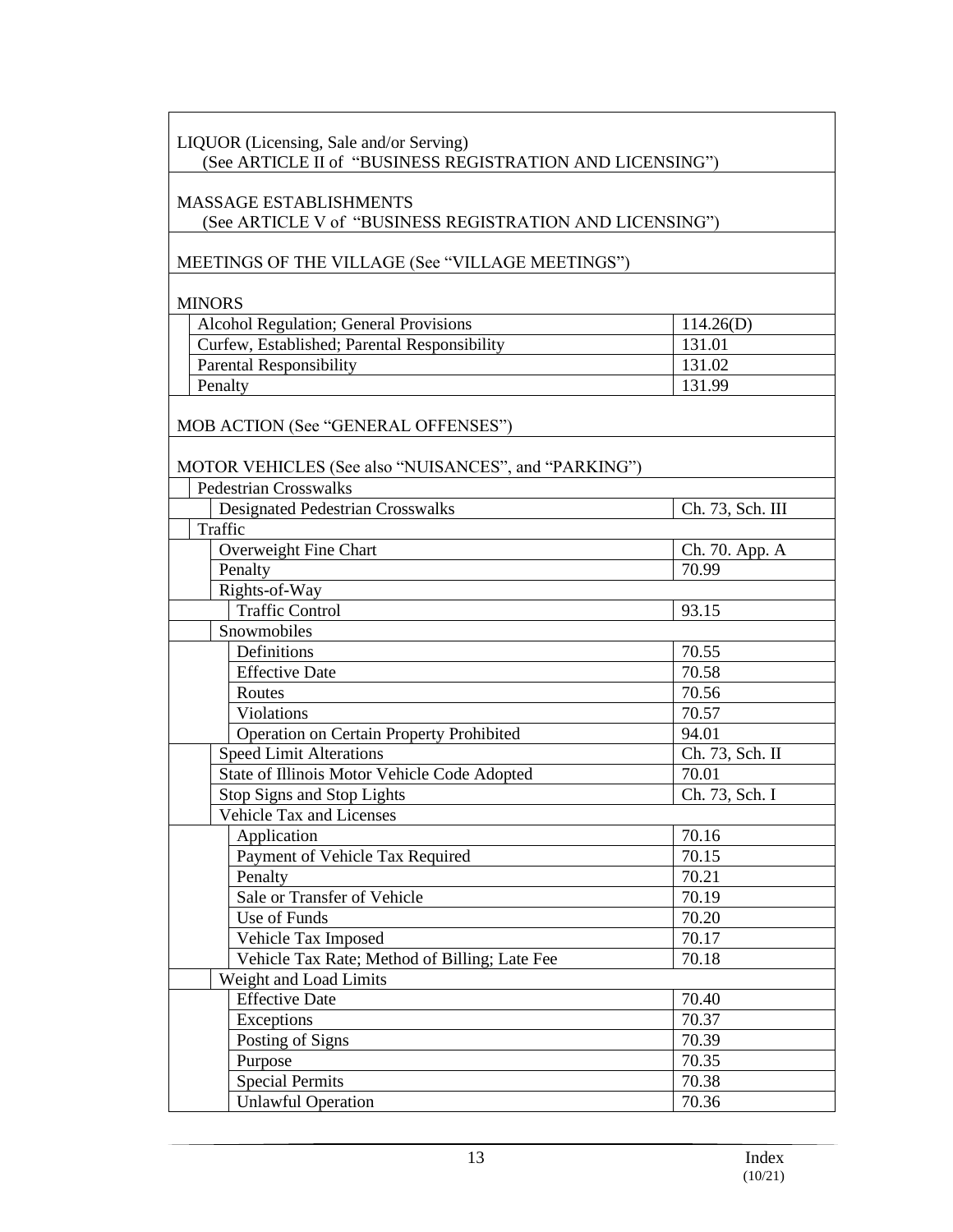| Overweight Fine Chart                                                                                            | Ch. 70, Appendix A |
|------------------------------------------------------------------------------------------------------------------|--------------------|
| <b>Traffic Regulations</b>                                                                                       |                    |
| <b>Speed Limits</b>                                                                                              | 71.01              |
| Trespass                                                                                                         |                    |
| Penalty                                                                                                          | 130.99             |
| <b>Trespass to Vehicles</b>                                                                                      | 130.03             |
| MUNICIPAL CANNABIS RETAILER'S OCCUPATION TAX (See "TAXATION")                                                    |                    |
| MUNICIPAL RETAILERS' OCCUPATION TAX (See ARTICLE II of "BUSINESS"<br>REGISTRATION AND LICENSING" and "TAXATION") |                    |
| MUNICIPAL TELECOMMUNICATIONS TAX (See "TAXATION")                                                                |                    |
| NOISE (See "NUISANCES")                                                                                          |                    |
| <b>NUISANCES</b>                                                                                                 |                    |
| <b>Abandoned Vehicles</b>                                                                                        |                    |
| Abatement of Nuisance by Village                                                                                 | 95.39              |
| Compliance with Removal Order Required                                                                           | 95.48              |
| Definitions                                                                                                      | 95.31              |
| Disposition of Vehicles                                                                                          | 95.42              |
| Liability of Parties Involved                                                                                    | 95.45              |
| <b>Locating Owners</b>                                                                                           | 95.38              |
| Notice of Removal                                                                                                | 95.40              |
| Notice to Remove                                                                                                 | 95.36              |
| Notification of Law Enforcement                                                                                  | 95.35              |
| Nuisance                                                                                                         | 95.32              |
| Prima Facie Presumption                                                                                          | 95.47              |
| Prohibition                                                                                                      | 95.33              |
| <b>Public Sale</b>                                                                                               | 95.44              |
| <b>Public Sale Notice</b>                                                                                        | 95.43              |
| Purpose                                                                                                          | 95.30              |
| Redemption of Impounded Vehicles                                                                                 | 95.41              |
| Removal Authorized; Responsibility for Costs                                                                     | 95.34              |
| <b>Reports on Towed Vehicles</b>                                                                                 | 95.46              |
| Service of Notice                                                                                                | 95.37              |
| <b>Abandoned Vessels</b>                                                                                         |                    |
| Abatement of Nuisance by Village                                                                                 | 95.09              |
| Compliance with Removal Order Required                                                                           | 95.19              |
| Definitions                                                                                                      | 95.01              |
| Disposal of Unclaimed Watercraft Without Notice                                                                  | 95.12              |
| <b>Disposition of Vessels</b>                                                                                    | 95.13              |
| Liability of Parties Involved                                                                                    | 95.16              |
| <b>Locating Owners</b>                                                                                           | 95.08              |
| Notice of Removal                                                                                                | 95.10              |
| Notice to Remove                                                                                                 | 95.06              |
| Notification of Law Enforcement                                                                                  |                    |
|                                                                                                                  | 95.05              |
| Nuisance                                                                                                         | 95.02              |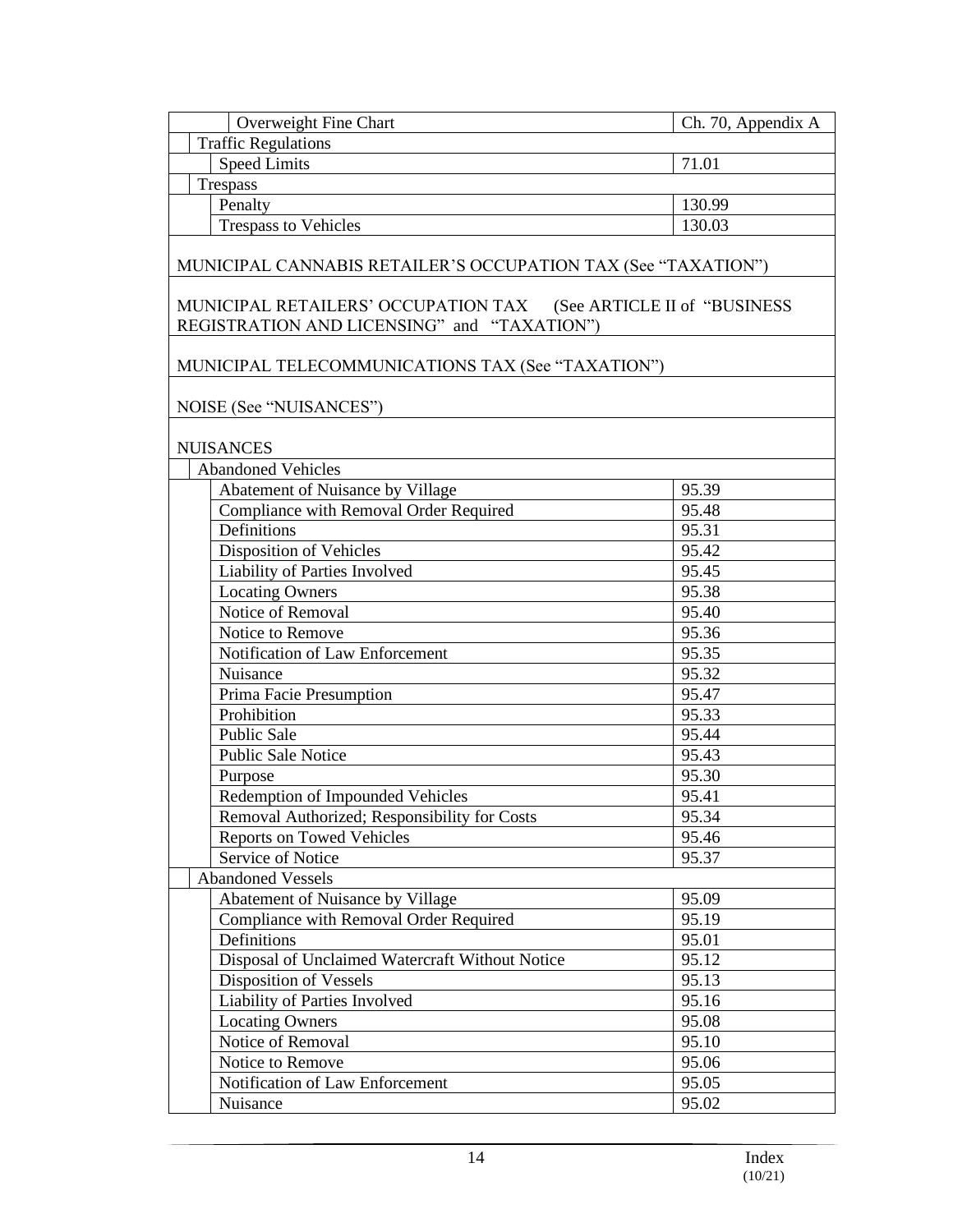| Prima Facie Presumption                            | 95.18        |
|----------------------------------------------------|--------------|
| Prohibition                                        | 95.03        |
| <b>Public Sale</b>                                 | 95.15        |
| <b>Public Sale Notice</b>                          | 95.14        |
| Redemption of Impounded Vessels                    | 95.11        |
| Removal Authorized; Responsibility for Costs       | 95.04        |
| <b>Reports on Towed Vessels</b>                    | 95.17        |
| Service of Notice                                  | 95.07        |
| Animals                                            |              |
| <b>Animal Bites</b>                                | 92.13        |
| <b>Backyard Poultry Regulations</b>                | 92.14        |
| Caring for Animals                                 | 92.09        |
| <b>Cruelty to Animals</b>                          | 92.02        |
| Definitions                                        | 92.01        |
| <b>Diseased Animals</b>                            | 92.11        |
| Dog Licenses                                       | 92.12        |
| Keeping of Exotic Animals or Wild Animals          | 92.07        |
| <b>Keeping of Numerous Animals</b>                 | 92.08        |
| Nuisances                                          | 92.06        |
| Penalty                                            | 92.99        |
| <b>Restraint and Confinement; Generally</b>        | 92.03        |
| <b>Restraint of Guard Dogs</b>                     | 92.04        |
| <b>Restraint of Vicious or Dangerous Animals</b>   | 92.05        |
| Sanitation                                         | 92.10        |
| <b>False Alarms</b>                                |              |
| Disconnection from System                          | 91.031       |
| <b>Response Charges</b>                            | 91.030       |
| General Health and Safety Provisions               |              |
| Enforcement                                        | 91.086       |
| Health and Safety Committee                        | 91.081       |
| Hearings                                           | 91.087       |
| <b>Nuisances</b>                                   | 91.083       |
| Powers of the Committee                            | 91.082       |
| Purpose                                            | 91.080       |
| Regulation of Individual Sewage Disposal Systems   | 91.084       |
| Regulation of Sewage and Waste Disposal from Boats | 91.085       |
| Noise Control                                      |              |
| Alcohol Regulation, General Provisions             | 114.26       |
| <b>Animal Nuisances</b>                            | 92.01, 92.06 |
| Construction Activity; Hours and Noise Limitations | 91.047       |
| Definitions                                        | 91.045       |
|                                                    |              |
| <b>Disorderly Conduct</b><br>Home Occupations      | 130.01       |
|                                                    | 154.118(C)   |
| Nuisance Noise Prohibited                          | 91.048       |
| Purpose; Exceptions                                | 91.046       |
| Snowmobiles                                        | 70.57(J)     |
| <b>Special Events</b>                              | 115.03       |
| <b>Temporary Uses</b>                              | 154.121(D)   |
| Penalty                                            | 91.999       |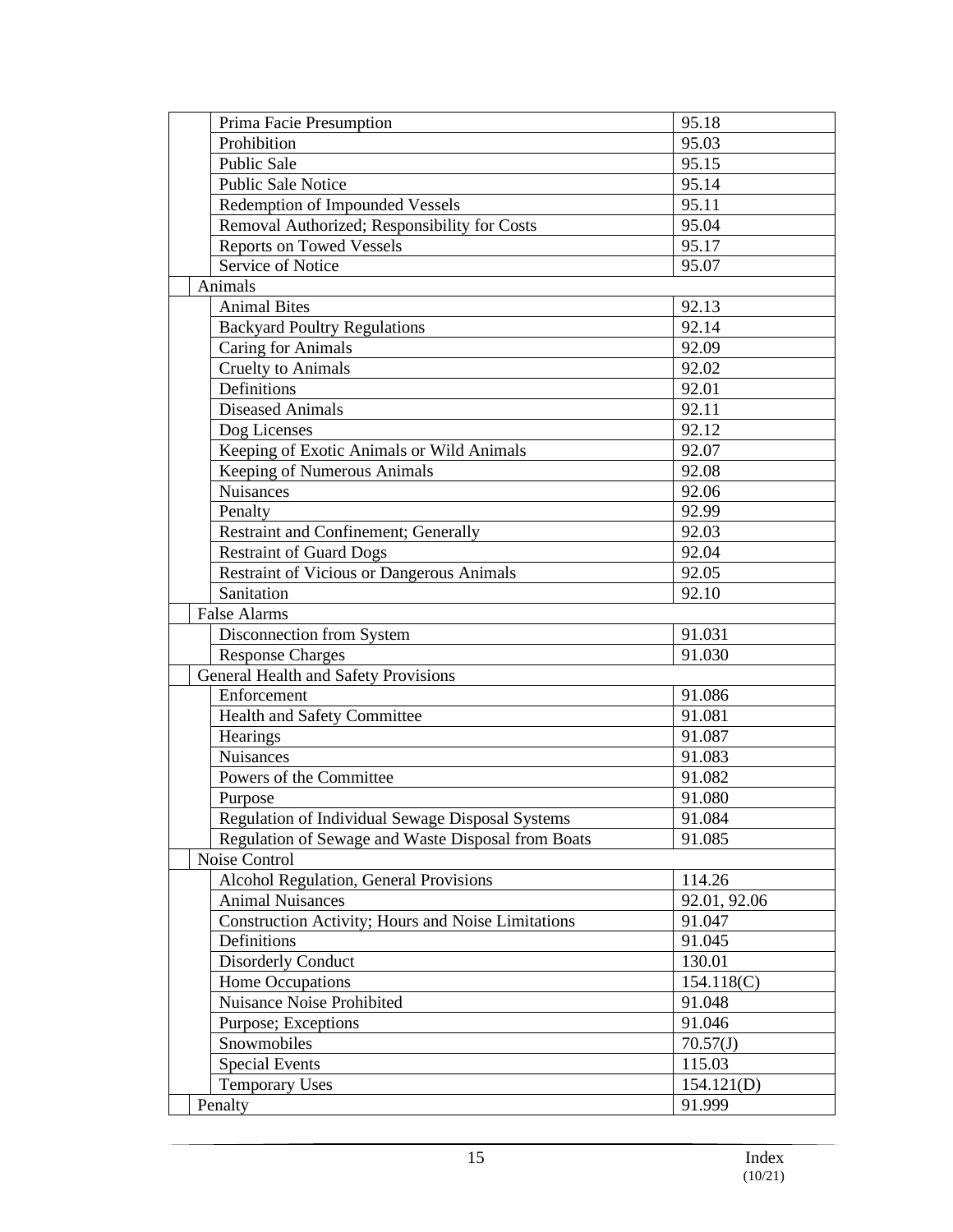| Phosphorous-Containing Fertilizers                                                                         |        |
|------------------------------------------------------------------------------------------------------------|--------|
| Definitions                                                                                                | 91.001 |
| Exemptions                                                                                                 | 91.003 |
| Prohibition                                                                                                | 91.002 |
| Signs                                                                                                      | 91.004 |
| Storm Water Discharges (Chapter 50)                                                                        |        |
| Violations Deemed a Public Nuisance                                                                        | 50.18  |
| Vegetation                                                                                                 |        |
| <b>Public Nuisances (Nuisance Vegetation)</b>                                                              | 53.08  |
| Weeds Declared a Nuisance; Height Restrictions                                                             | 53.30  |
| <b>OBSTRUCTIONS OF PUBLIC WAYS (See "PUBLIC WAYS")</b>                                                     |        |
| OFFENSES, GENERAL (See "GENERAL OFFENSES")                                                                 |        |
| PARKING (See also "DRIVEWAYS", "GENERAL PENALTY", "VEHICLE STORAGE<br>AREAS", and "ZONING CODE")           |        |
| Definitions                                                                                                | 72.03  |
| Parking on Property Zoned for Residential Uses                                                             | 72.02  |
| Parking Prohibited                                                                                         | 72.01  |
| Penalty, General                                                                                           | 10.99  |
| PARKS, RECREATION, AND CAMPING (See "USE OF VILLAGE PARKS AND OTHER<br>PROPERTIES")                        |        |
| PAYMENT REQUIRED FOR ALL LAWFUL DEBTS AND LEGAL OBLIGATIONS DUE<br>THE VILLAGE PRIOR TO ANY VILLAGE ACTION |        |
| Payment Required For All Lawful Debts and Legal Obligations<br>Due Village                                 | 38.01  |
| PEDDLERS (See "SOLICITATION")                                                                              |        |
| PENALTIES, GENERAL<br>(See CHAPTER 10, "RULES OF CONSTRUCTION; GENERAL PENALTY")                           |        |
| PIERS (See "USE OF VILLAGE PARKS AND OTHER<br>PROPERTIES")                                                 | Ch. 94 |
| PLANTS (See "TREES AND PLANTS")                                                                            | Ch. 53 |
| POLICIES (See "ETHICS CODE" and "VILLAGE POLICIES")                                                        |        |
| POULTRY, BACKYARD (See "ANIMALS")                                                                          |        |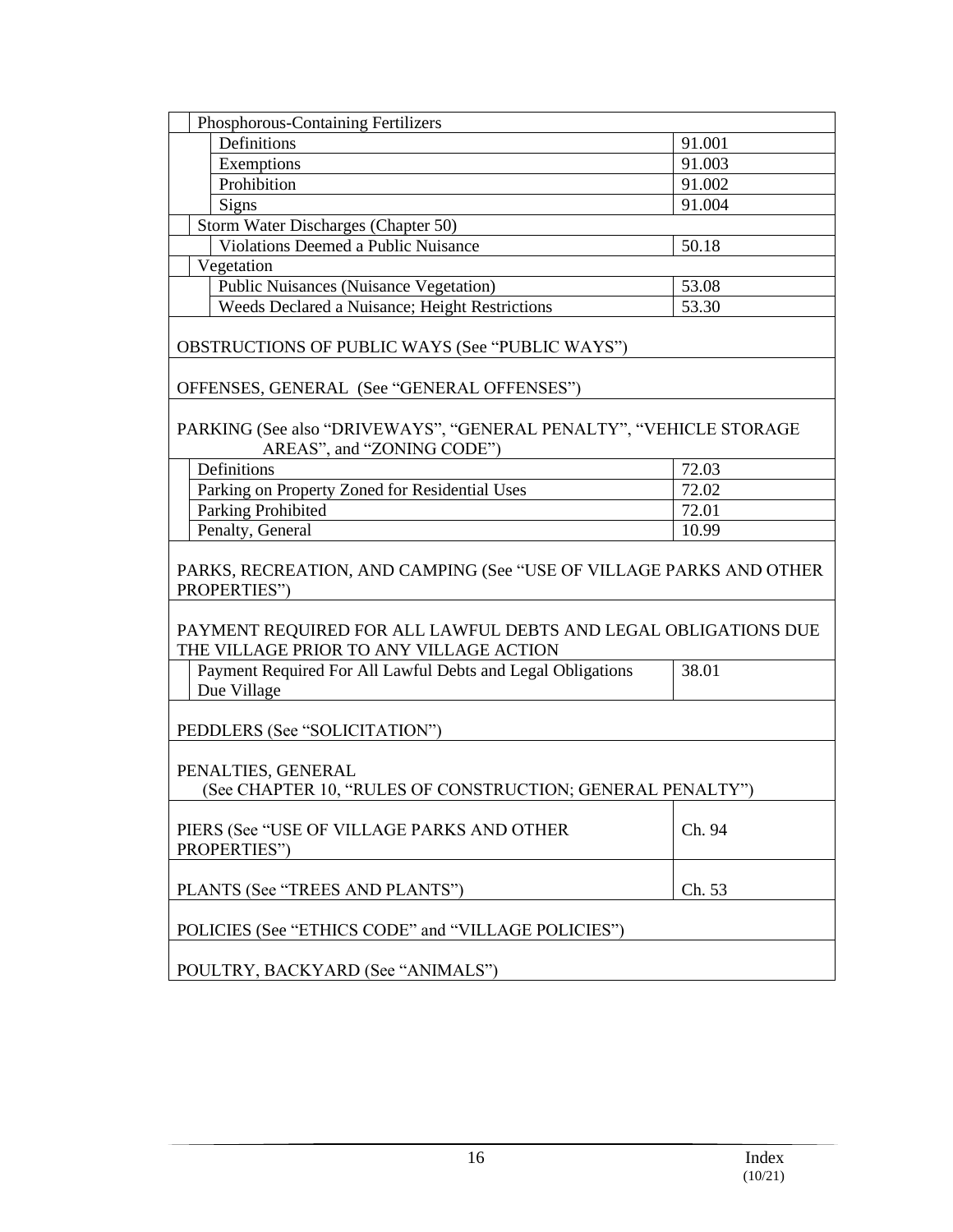| Monitoring wells                                               | 150.03(A)(2)(h) |
|----------------------------------------------------------------|-----------------|
| Private wells                                                  | 52.02           |
| <b>Groundwater Protection Regulations</b>                      | Ch. 54          |
| <b>Groundwater Protection Overlay District</b>                 | 154.039         |
| Point of Use Private Water Treatment System Required           | 150.03(A)(2)(g) |
| Shallow Aquifers to be Avoided for Private Wells               | 150.03(A)(2)(h) |
| PROHIBITED POLITICAL ACTIVITIES (See "ETHICS CODE")            |                 |
| PROPERTY MAINTENANCE (See "BUILDING REGULATIONS")              |                 |
| PUBLIC INTOXICATION                                            |                 |
| Penalty                                                        | 130.99          |
| Prohibited                                                     | 130.05          |
| <b>PUBLIC WAYS</b>                                             |                 |
| Deposits on Public Ways                                        | 91.017          |
| <b>Obstructions of Public Ways</b>                             | 91.018          |
| Snow and Ice Removal                                           | 91.016          |
| <b>RAFFLES</b>                                                 |                 |
| Administration                                                 | 117.06          |
| Application for License                                        | 117.03          |
| Definitions                                                    | 117.01          |
| <b>Enforcement</b> ; Penalties                                 | 117.07          |
| Fees                                                           | 117.05          |
| Qualifications                                                 | 117.02          |
| <b>Regulations Governing Licensee</b>                          | 117.04          |
| REFUSE AND RECYCLING (See "GARBAGE AND REFUSE")                |                 |
|                                                                |                 |
| REIMBURSEMENT FOR PROFESSIONAL FEES AND OTHER EXPENSES         |                 |
| Administration of Escrow                                       | 37.05           |
| Definitions                                                    | 37.01           |
| Deposits for Applications, Petitions, and/or Other Requests or | 37.04           |
| Inquiries                                                      |                 |
| Disbursements                                                  | 37.07           |
| Estimate                                                       | 37.06           |
| <b>Final Disbursement</b>                                      | 37.09           |
| Review                                                         | 37.02           |
| Reimbursement                                                  | 37.03           |
| Replenishments                                                 | 37.08           |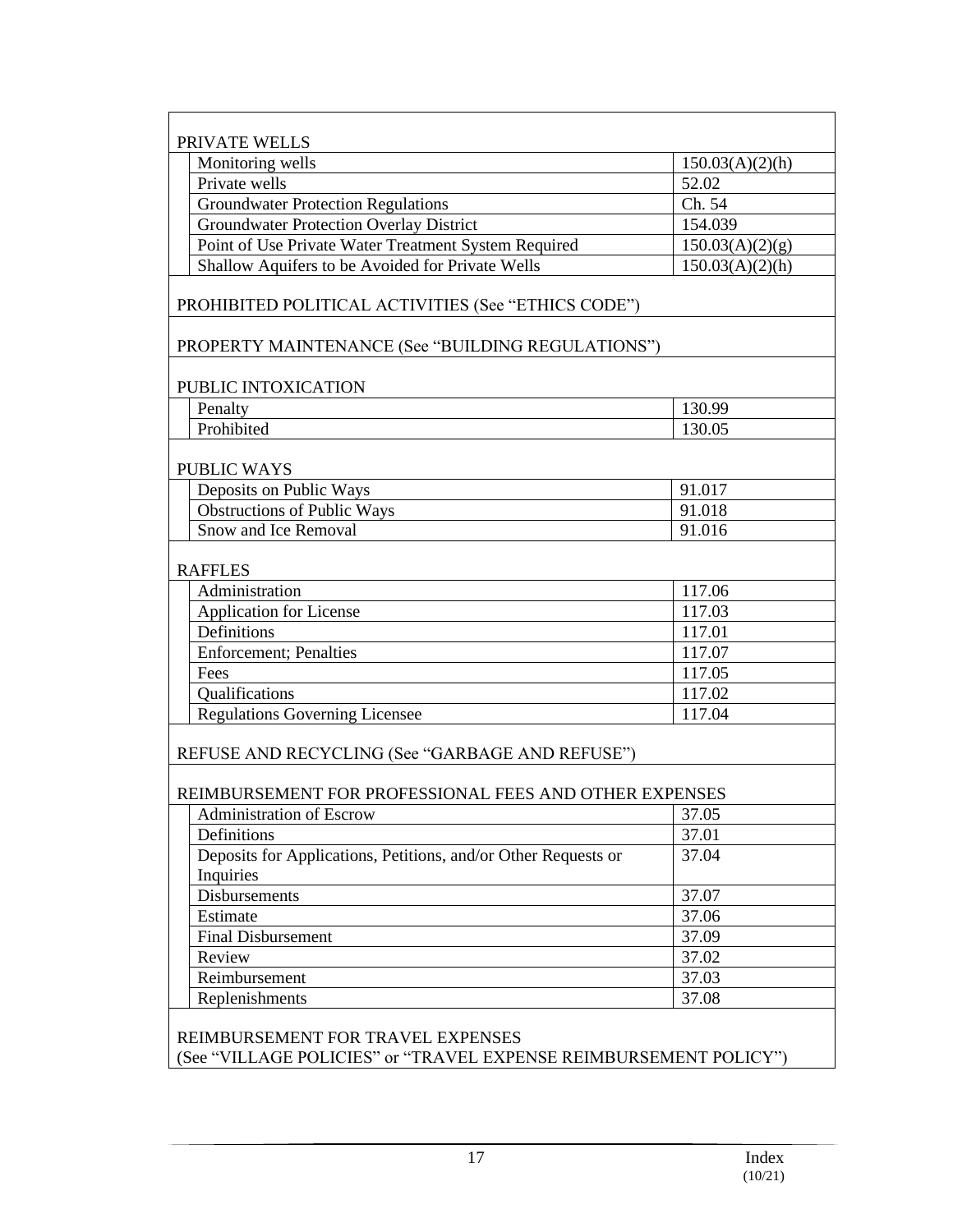# REIMBURSEMENT OF EMPLOYEES FOR CERTAIN EXPENSES (See "VILLAGE POLICIES")

#### RENTAL HOUSING, INSPECTIONS (See "BUILDING REGULATIONS")

#### RETALIATION AGAINST WHISTLEBLOWERS POLICY (See "VILLAGE POLICIES")

REVENUE (See "FINANCE" and "TAXATION")

# RIGHTS-OF-WAY (See also "SUBDIVISION CONTROL")

| <b>Action on Permit Applications</b>                          | 93.06   |
|---------------------------------------------------------------|---------|
| <b>Annual Registration Required</b>                           | 93.04   |
| Change of Ownership or Owner's Identity or Legal Status       | 93.13   |
| <b>Cleanup and Restoration</b>                                | 93.20   |
| <b>Construction Methods and Materials</b>                     | 93.17   |
| Definitions                                                   | 93.03   |
| <b>Effect of Permit</b>                                       | 93.07   |
| <b>Effective Date</b>                                         | 93.26   |
| Enforcement                                                   | 93.25   |
| Findings                                                      | 93.01   |
| <b>General Construction Standards</b>                         | 93.14   |
| Indemnification                                               | 93.10   |
| Insurance                                                     | 93.09   |
| <b>Location of Facilities</b>                                 | 93.16   |
| Maintenance and Emergency Maintenance                         | 93.21   |
| Permit Required; Applications and Fees                        | 93.05   |
| Permit Suspension and Revocation                              | 93.12   |
| Purpose and Scope                                             | 93.02   |
| Removal, Relocation, or Modification of Utility Facilities    | 93.19   |
| <b>Revised Permit Drawings</b>                                | 93.08   |
| Security                                                      | 93.11   |
| <b>Small Wireless Facilities</b>                              | 93.22   |
| Subdivisions                                                  |         |
| Construction, Design, and Installation Standards for          | 153.047 |
| Improvements – Right-of-way, Development, and Subdivision     |         |
| <b>Standards</b>                                              |         |
| <b>Traffic Control</b>                                        | 93.15   |
| <b>Utilities</b>                                              |         |
| Removal, Relocation, or Modification of Utility Facilities    | 93.19   |
| Variances                                                     | 93.24   |
| <b>Vegetation Control</b>                                     | 93.18   |
| Violations                                                    | 93.24   |
|                                                               |         |
| ROADS (See "RIGHTS-OF-WAY"; "STREETS"; "SUBDIVISION CONTROL") |         |
|                                                               |         |
| SEDIMENTATION CONTROL                                         |         |
| Dofinitiona                                                   | 15200   |

| ______ | ______                                     |                    |
|--------|--------------------------------------------|--------------------|
|        | $\sim$<br>. .<br>$\sqrt{ }$<br>Definitions | $\Omega$<br>152.02 |
|        | $\blacksquare$<br>Enforcement              | 152.06             |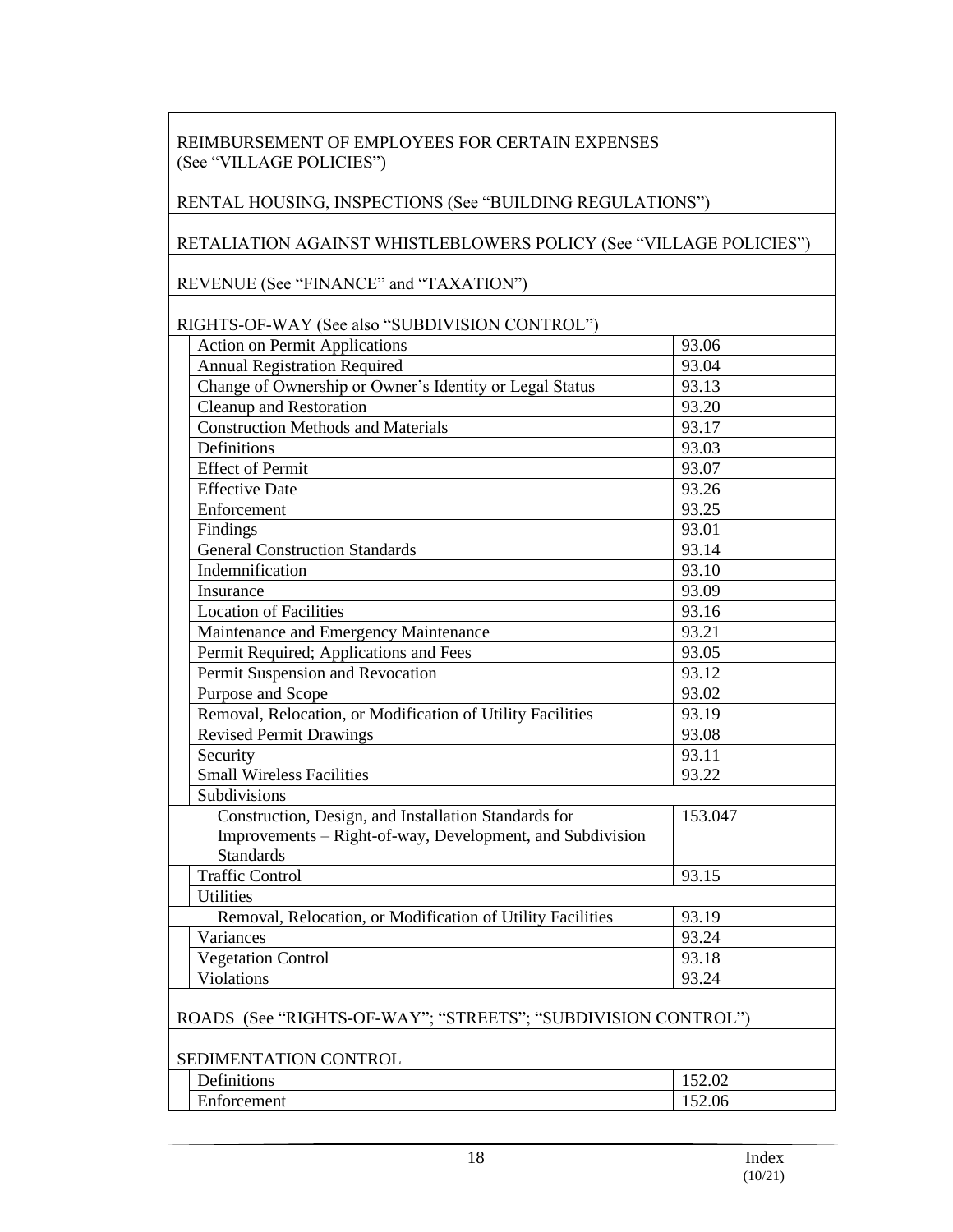| <b>Findings and Purpose</b>                               | 152.01          |
|-----------------------------------------------------------|-----------------|
| <b>General Provisions</b>                                 | 152.03          |
| <b>Operation Standards and Requirements</b>               | 152.05          |
|                                                           |                 |
| Penalty                                                   | 152.99          |
| Site Development Permit                                   | 152.04          |
| SEWAGE (See also "NUISANCE"; "ZONING CODE")               |                 |
| <b>Design Standards</b>                                   |                 |
| Water and Sewer (Sanitary and Storm)                      | 154.097         |
| <b>Groundwater Protection Regulations</b>                 | Ch. 54          |
| <b>Groundwater Protection Overlay District</b>            | 154.039         |
| Private Wells                                             | 52.02           |
| <b>Monitoring Wells</b>                                   | 150.03(A)(2)(h) |
| Point of Use Private Water Treatment System Required      | 150.03(A)(2)(g) |
| Shallow Aquifers to be Avoided for Private Wells          | 150.03(A)(2)(h) |
| Regulation of Individual Sewage Disposal Systems          | 91.084          |
| Regulation of Sewage and Waste Disposal from Boats        | 91.085          |
| <b>Sewers</b>                                             | 52.01           |
| T.V. Inspections of Sewers                                | 153.088         |
|                                                           |                 |
| <b>SEX OFFENDERS</b>                                      |                 |
| Child Sex Offenders on Village Park Property              | 94.04           |
| Penalty                                                   | 94.99           |
|                                                           |                 |
| SHORELINE STABILIZATION (See "LAKE COUNTY WATERSHED       |                 |
| DEVELOPMENT")                                             |                 |
|                                                           |                 |
| SHORT-TERM RENTALS (See "ZONING CODE"/"HOME OCCUPATIONS") |                 |
|                                                           |                 |
| SIDEWALKS (See "RIGHTS-OF-WAY")                           |                 |
|                                                           |                 |
| SIGNS (See also "FERTILIZERS"; "TRAFFIC"; "ZONING")       |                 |
| <b>Garage Sales</b>                                       |                 |
| Signs                                                     | 113.04          |
| Phosphorous-Containing Fertilizers                        |                 |
| <b>Signs</b>                                              | 91.004          |
| <b>Sign Regulations</b>                                   |                 |
| <b>Exempted Signs</b>                                     | 154.059         |
| <b>General Requirement</b>                                | 154.050         |
|                                                           |                 |
| Master Signage Plan                                       | 154.057         |
| Maximum Number of Signs                                   | 154.055         |
| Maximum Sign Surface Area                                 | 154.054         |
| <b>Other Standards</b>                                    | 154.056         |
| <b>Prohibited Signs</b>                                   | 154.058         |
| Sign Area Computation                                     | 154.053         |
| <b>Sign Definitions</b>                                   | 154.051         |
| <b>Temporary Signs</b>                                    | 154.060         |
| <b>Types of Signs</b>                                     | 154.052         |
|                                                           |                 |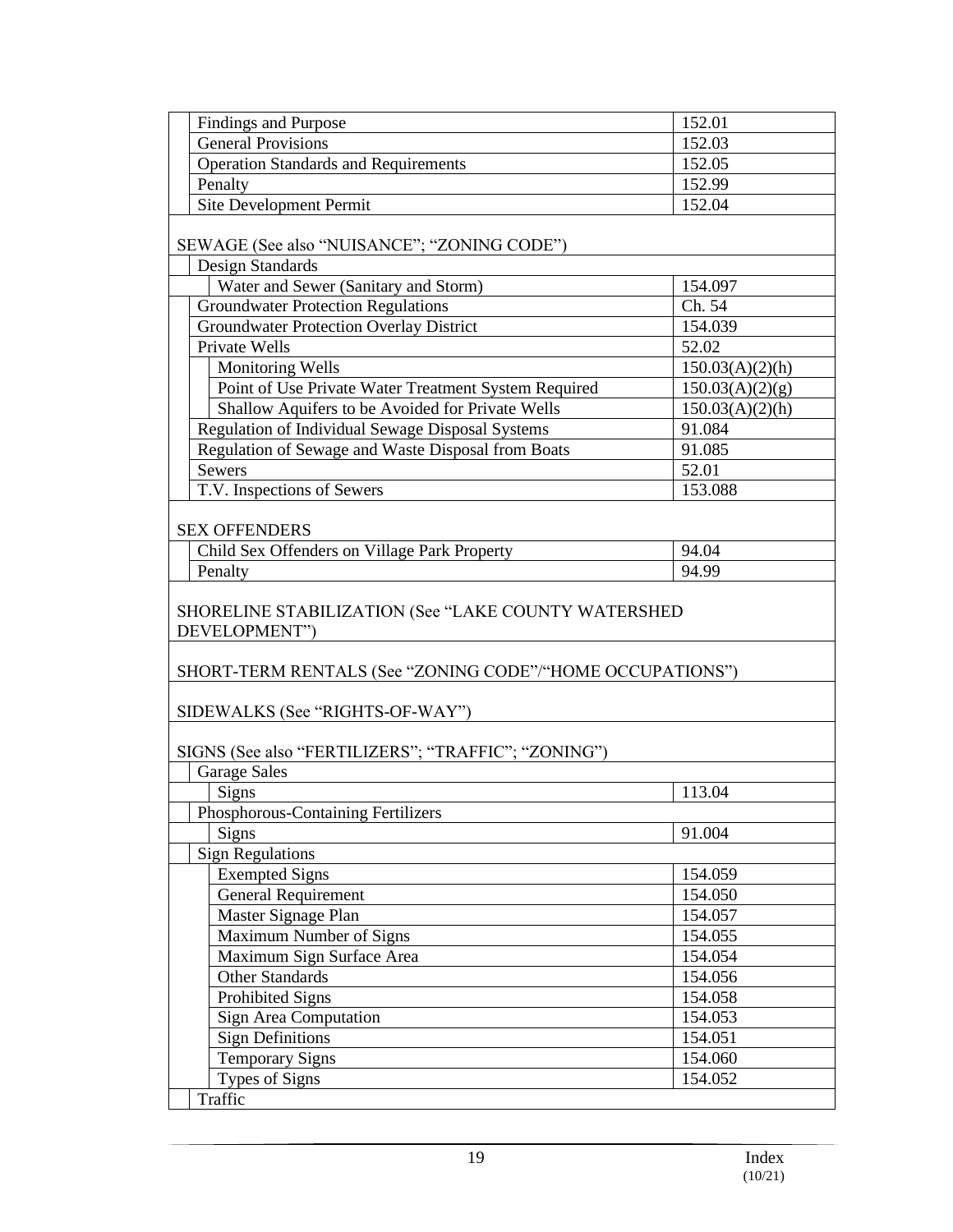| Stop Signs and Stop Lights                                                                                | Ch. 73, Sch. I  |
|-----------------------------------------------------------------------------------------------------------|-----------------|
| Weight and Load Limits                                                                                    |                 |
| Posting of Signs                                                                                          | 70.39           |
| SMALL WIRELESS FACILITIES (See "RIGHTS-OF-WAY")                                                           |                 |
| SNOW AND ICE REMOVAL                                                                                      |                 |
| Snow and Ice Removal                                                                                      | 91.016          |
| SNOWMOBILES (See also "GENERAL PROVISIONS", "MOTOR VEHICLES",<br>"STREETS", and "TRAFFIC")<br>Definitions | 70.55           |
| <b>Effective Date</b>                                                                                     | 70.58           |
| Routes                                                                                                    | 70.56           |
| Violations                                                                                                | 70.57           |
| Operation on Certain Property Prohibited                                                                  | 94.01           |
| SOIL EROSION (See also "ZONING CODE")                                                                     |                 |
| Definitions                                                                                               | 152.02          |
| Enforcement                                                                                               | 152.06          |
| <b>Findings and Purpose</b>                                                                               | 152.01          |
| <b>General Provisions</b>                                                                                 | 152.03          |
| <b>Operation Standards and Requirements</b>                                                               | 152.05          |
| Penalty                                                                                                   | 152.99          |
| Site Development Permit                                                                                   | 152.04          |
| Zoning                                                                                                    |                 |
| Design Standards                                                                                          |                 |
| <b>Erosion Control</b>                                                                                    | 154.102         |
| <b>SOLICITATION</b>                                                                                       |                 |
| Definitions                                                                                               | 112.01          |
| Notice Not to Prevent Access                                                                              | 112.04          |
| Trespassing by Peddlers, Solicitors and/or Canvassers                                                     | 112.02          |
| Remaining on Property Prohibited                                                                          | 112.03          |
| <b>SPECIAL EVENTS</b>                                                                                     |                 |
| Definitions                                                                                               | 115.02          |
| Permit Required                                                                                           | 115.03          |
| Purpose                                                                                                   | 115.01          |
| Enforcement                                                                                               | 115.04          |
|                                                                                                           |                 |
| <b>SPEED LIMITS</b>                                                                                       |                 |
| Speed Limits, Generally                                                                                   | 71.01           |
| Speed Limit Alterations (Rawson Bridge Road)                                                              | Ch. 73, Sch. II |
| STANDING (See also "PARKING" and "ZONING CODE")                                                           |                 |
| Definitions                                                                                               | 72.03           |
| Parking on Property Zoned for Residential Uses                                                            | 72.02           |
| Parking Prohibited                                                                                        | 72.01           |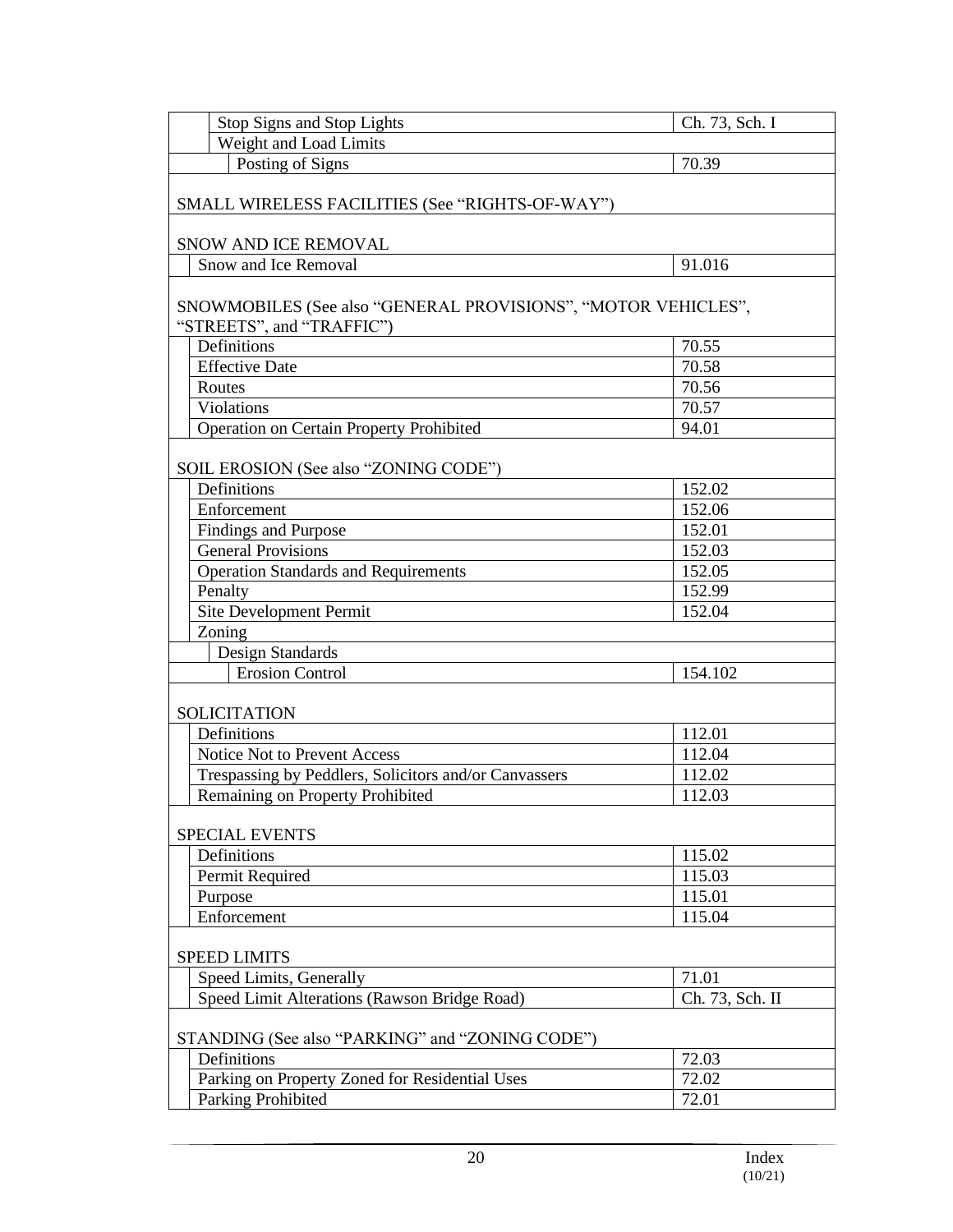| Zoning<br>Parking and Loading<br><b>General Provisions</b><br>154.075<br>Interpreting the Table of Parking<br>154.078<br>Loading and Unloading<br>154.082<br>Off-street Parking Spaces Required<br>154.076<br><b>Parking Space Dimensions</b><br>154.080<br>Safety<br>154.079<br><b>Storage and Stacking</b><br>154.077<br>Surfacing<br>154.081<br>STATE MOTOR VEHICLE CODE<br>Illinois Motor Vehicle Code Adopted<br>70.01<br>STOPPING (See also "PARKING" and "ZONING CODE")<br>Definitions<br>72.03<br>72.02<br>Parking on Property Zoned for Residential Uses<br>Parking Prohibited<br>72.01<br>Penalty, General<br>10.99<br>STORM WATER (See also "ZONING CODE")<br><b>Discharges</b><br>Applicability<br>50.03<br><b>Compensatory Action</b><br>50.17<br>Cost of Abatement of the Violation<br>50.15<br>Definitions<br>50.02<br><b>Discharge Prohibitions</b><br>50.06<br>Enforcement<br>50.13<br>50.14<br><b>Enforcement Measures</b><br>50.08<br><b>Industrial or Construction Activity Discharges</b><br><b>Injunctive Relief</b><br>50.16<br>Monitoring of Discharges<br>50.09<br>Notification of Spills<br>50.12<br>50.99<br>Penalty<br>Purpose; Intent<br>50.01<br><b>Remedies Not Exclusive</b><br>50.19<br>Requirement to Prevent, Control, and Reduce Storm Water<br>50.10<br>Pollutants by the Use of Best Management Practices<br>Responsibility for Administration<br>50.04<br>50.07<br>Suspension of MS4 Access<br><b>Ultimate Responsibility</b><br>50.05<br><b>Violations Deemed a Public Nuisance</b><br>50.18<br><b>Watercourse Protection</b><br>50.11<br>Zoning<br>Design Standards | Penalty, General |                             | 10.99   |  |
|--------------------------------------------------------------------------------------------------------------------------------------------------------------------------------------------------------------------------------------------------------------------------------------------------------------------------------------------------------------------------------------------------------------------------------------------------------------------------------------------------------------------------------------------------------------------------------------------------------------------------------------------------------------------------------------------------------------------------------------------------------------------------------------------------------------------------------------------------------------------------------------------------------------------------------------------------------------------------------------------------------------------------------------------------------------------------------------------------------------------------------------------------------------------------------------------------------------------------------------------------------------------------------------------------------------------------------------------------------------------------------------------------------------------------------------------------------------------------------------------------------------------------------------------------------------------------------------------------------------|------------------|-----------------------------|---------|--|
|                                                                                                                                                                                                                                                                                                                                                                                                                                                                                                                                                                                                                                                                                                                                                                                                                                                                                                                                                                                                                                                                                                                                                                                                                                                                                                                                                                                                                                                                                                                                                                                                              |                  |                             |         |  |
|                                                                                                                                                                                                                                                                                                                                                                                                                                                                                                                                                                                                                                                                                                                                                                                                                                                                                                                                                                                                                                                                                                                                                                                                                                                                                                                                                                                                                                                                                                                                                                                                              |                  |                             |         |  |
|                                                                                                                                                                                                                                                                                                                                                                                                                                                                                                                                                                                                                                                                                                                                                                                                                                                                                                                                                                                                                                                                                                                                                                                                                                                                                                                                                                                                                                                                                                                                                                                                              |                  |                             |         |  |
|                                                                                                                                                                                                                                                                                                                                                                                                                                                                                                                                                                                                                                                                                                                                                                                                                                                                                                                                                                                                                                                                                                                                                                                                                                                                                                                                                                                                                                                                                                                                                                                                              |                  |                             |         |  |
|                                                                                                                                                                                                                                                                                                                                                                                                                                                                                                                                                                                                                                                                                                                                                                                                                                                                                                                                                                                                                                                                                                                                                                                                                                                                                                                                                                                                                                                                                                                                                                                                              |                  |                             |         |  |
|                                                                                                                                                                                                                                                                                                                                                                                                                                                                                                                                                                                                                                                                                                                                                                                                                                                                                                                                                                                                                                                                                                                                                                                                                                                                                                                                                                                                                                                                                                                                                                                                              |                  |                             |         |  |
|                                                                                                                                                                                                                                                                                                                                                                                                                                                                                                                                                                                                                                                                                                                                                                                                                                                                                                                                                                                                                                                                                                                                                                                                                                                                                                                                                                                                                                                                                                                                                                                                              |                  |                             |         |  |
|                                                                                                                                                                                                                                                                                                                                                                                                                                                                                                                                                                                                                                                                                                                                                                                                                                                                                                                                                                                                                                                                                                                                                                                                                                                                                                                                                                                                                                                                                                                                                                                                              |                  |                             |         |  |
|                                                                                                                                                                                                                                                                                                                                                                                                                                                                                                                                                                                                                                                                                                                                                                                                                                                                                                                                                                                                                                                                                                                                                                                                                                                                                                                                                                                                                                                                                                                                                                                                              |                  |                             |         |  |
|                                                                                                                                                                                                                                                                                                                                                                                                                                                                                                                                                                                                                                                                                                                                                                                                                                                                                                                                                                                                                                                                                                                                                                                                                                                                                                                                                                                                                                                                                                                                                                                                              |                  |                             |         |  |
|                                                                                                                                                                                                                                                                                                                                                                                                                                                                                                                                                                                                                                                                                                                                                                                                                                                                                                                                                                                                                                                                                                                                                                                                                                                                                                                                                                                                                                                                                                                                                                                                              |                  |                             |         |  |
|                                                                                                                                                                                                                                                                                                                                                                                                                                                                                                                                                                                                                                                                                                                                                                                                                                                                                                                                                                                                                                                                                                                                                                                                                                                                                                                                                                                                                                                                                                                                                                                                              |                  |                             |         |  |
|                                                                                                                                                                                                                                                                                                                                                                                                                                                                                                                                                                                                                                                                                                                                                                                                                                                                                                                                                                                                                                                                                                                                                                                                                                                                                                                                                                                                                                                                                                                                                                                                              |                  |                             |         |  |
|                                                                                                                                                                                                                                                                                                                                                                                                                                                                                                                                                                                                                                                                                                                                                                                                                                                                                                                                                                                                                                                                                                                                                                                                                                                                                                                                                                                                                                                                                                                                                                                                              |                  |                             |         |  |
|                                                                                                                                                                                                                                                                                                                                                                                                                                                                                                                                                                                                                                                                                                                                                                                                                                                                                                                                                                                                                                                                                                                                                                                                                                                                                                                                                                                                                                                                                                                                                                                                              |                  |                             |         |  |
|                                                                                                                                                                                                                                                                                                                                                                                                                                                                                                                                                                                                                                                                                                                                                                                                                                                                                                                                                                                                                                                                                                                                                                                                                                                                                                                                                                                                                                                                                                                                                                                                              |                  |                             |         |  |
|                                                                                                                                                                                                                                                                                                                                                                                                                                                                                                                                                                                                                                                                                                                                                                                                                                                                                                                                                                                                                                                                                                                                                                                                                                                                                                                                                                                                                                                                                                                                                                                                              |                  |                             |         |  |
|                                                                                                                                                                                                                                                                                                                                                                                                                                                                                                                                                                                                                                                                                                                                                                                                                                                                                                                                                                                                                                                                                                                                                                                                                                                                                                                                                                                                                                                                                                                                                                                                              |                  |                             |         |  |
|                                                                                                                                                                                                                                                                                                                                                                                                                                                                                                                                                                                                                                                                                                                                                                                                                                                                                                                                                                                                                                                                                                                                                                                                                                                                                                                                                                                                                                                                                                                                                                                                              |                  |                             |         |  |
|                                                                                                                                                                                                                                                                                                                                                                                                                                                                                                                                                                                                                                                                                                                                                                                                                                                                                                                                                                                                                                                                                                                                                                                                                                                                                                                                                                                                                                                                                                                                                                                                              |                  |                             |         |  |
|                                                                                                                                                                                                                                                                                                                                                                                                                                                                                                                                                                                                                                                                                                                                                                                                                                                                                                                                                                                                                                                                                                                                                                                                                                                                                                                                                                                                                                                                                                                                                                                                              |                  |                             |         |  |
|                                                                                                                                                                                                                                                                                                                                                                                                                                                                                                                                                                                                                                                                                                                                                                                                                                                                                                                                                                                                                                                                                                                                                                                                                                                                                                                                                                                                                                                                                                                                                                                                              |                  |                             |         |  |
|                                                                                                                                                                                                                                                                                                                                                                                                                                                                                                                                                                                                                                                                                                                                                                                                                                                                                                                                                                                                                                                                                                                                                                                                                                                                                                                                                                                                                                                                                                                                                                                                              |                  |                             |         |  |
|                                                                                                                                                                                                                                                                                                                                                                                                                                                                                                                                                                                                                                                                                                                                                                                                                                                                                                                                                                                                                                                                                                                                                                                                                                                                                                                                                                                                                                                                                                                                                                                                              |                  |                             |         |  |
|                                                                                                                                                                                                                                                                                                                                                                                                                                                                                                                                                                                                                                                                                                                                                                                                                                                                                                                                                                                                                                                                                                                                                                                                                                                                                                                                                                                                                                                                                                                                                                                                              |                  |                             |         |  |
|                                                                                                                                                                                                                                                                                                                                                                                                                                                                                                                                                                                                                                                                                                                                                                                                                                                                                                                                                                                                                                                                                                                                                                                                                                                                                                                                                                                                                                                                                                                                                                                                              |                  |                             |         |  |
|                                                                                                                                                                                                                                                                                                                                                                                                                                                                                                                                                                                                                                                                                                                                                                                                                                                                                                                                                                                                                                                                                                                                                                                                                                                                                                                                                                                                                                                                                                                                                                                                              |                  |                             |         |  |
|                                                                                                                                                                                                                                                                                                                                                                                                                                                                                                                                                                                                                                                                                                                                                                                                                                                                                                                                                                                                                                                                                                                                                                                                                                                                                                                                                                                                                                                                                                                                                                                                              |                  |                             |         |  |
|                                                                                                                                                                                                                                                                                                                                                                                                                                                                                                                                                                                                                                                                                                                                                                                                                                                                                                                                                                                                                                                                                                                                                                                                                                                                                                                                                                                                                                                                                                                                                                                                              |                  |                             |         |  |
|                                                                                                                                                                                                                                                                                                                                                                                                                                                                                                                                                                                                                                                                                                                                                                                                                                                                                                                                                                                                                                                                                                                                                                                                                                                                                                                                                                                                                                                                                                                                                                                                              |                  |                             |         |  |
|                                                                                                                                                                                                                                                                                                                                                                                                                                                                                                                                                                                                                                                                                                                                                                                                                                                                                                                                                                                                                                                                                                                                                                                                                                                                                                                                                                                                                                                                                                                                                                                                              |                  |                             |         |  |
|                                                                                                                                                                                                                                                                                                                                                                                                                                                                                                                                                                                                                                                                                                                                                                                                                                                                                                                                                                                                                                                                                                                                                                                                                                                                                                                                                                                                                                                                                                                                                                                                              |                  |                             |         |  |
|                                                                                                                                                                                                                                                                                                                                                                                                                                                                                                                                                                                                                                                                                                                                                                                                                                                                                                                                                                                                                                                                                                                                                                                                                                                                                                                                                                                                                                                                                                                                                                                                              |                  |                             |         |  |
|                                                                                                                                                                                                                                                                                                                                                                                                                                                                                                                                                                                                                                                                                                                                                                                                                                                                                                                                                                                                                                                                                                                                                                                                                                                                                                                                                                                                                                                                                                                                                                                                              |                  |                             |         |  |
|                                                                                                                                                                                                                                                                                                                                                                                                                                                                                                                                                                                                                                                                                                                                                                                                                                                                                                                                                                                                                                                                                                                                                                                                                                                                                                                                                                                                                                                                                                                                                                                                              |                  |                             |         |  |
|                                                                                                                                                                                                                                                                                                                                                                                                                                                                                                                                                                                                                                                                                                                                                                                                                                                                                                                                                                                                                                                                                                                                                                                                                                                                                                                                                                                                                                                                                                                                                                                                              |                  |                             |         |  |
|                                                                                                                                                                                                                                                                                                                                                                                                                                                                                                                                                                                                                                                                                                                                                                                                                                                                                                                                                                                                                                                                                                                                                                                                                                                                                                                                                                                                                                                                                                                                                                                                              |                  |                             |         |  |
|                                                                                                                                                                                                                                                                                                                                                                                                                                                                                                                                                                                                                                                                                                                                                                                                                                                                                                                                                                                                                                                                                                                                                                                                                                                                                                                                                                                                                                                                                                                                                                                                              |                  |                             |         |  |
|                                                                                                                                                                                                                                                                                                                                                                                                                                                                                                                                                                                                                                                                                                                                                                                                                                                                                                                                                                                                                                                                                                                                                                                                                                                                                                                                                                                                                                                                                                                                                                                                              |                  |                             |         |  |
|                                                                                                                                                                                                                                                                                                                                                                                                                                                                                                                                                                                                                                                                                                                                                                                                                                                                                                                                                                                                                                                                                                                                                                                                                                                                                                                                                                                                                                                                                                                                                                                                              |                  |                             |         |  |
|                                                                                                                                                                                                                                                                                                                                                                                                                                                                                                                                                                                                                                                                                                                                                                                                                                                                                                                                                                                                                                                                                                                                                                                                                                                                                                                                                                                                                                                                                                                                                                                                              |                  |                             |         |  |
|                                                                                                                                                                                                                                                                                                                                                                                                                                                                                                                                                                                                                                                                                                                                                                                                                                                                                                                                                                                                                                                                                                                                                                                                                                                                                                                                                                                                                                                                                                                                                                                                              |                  |                             |         |  |
|                                                                                                                                                                                                                                                                                                                                                                                                                                                                                                                                                                                                                                                                                                                                                                                                                                                                                                                                                                                                                                                                                                                                                                                                                                                                                                                                                                                                                                                                                                                                                                                                              |                  |                             |         |  |
|                                                                                                                                                                                                                                                                                                                                                                                                                                                                                                                                                                                                                                                                                                                                                                                                                                                                                                                                                                                                                                                                                                                                                                                                                                                                                                                                                                                                                                                                                                                                                                                                              |                  |                             |         |  |
|                                                                                                                                                                                                                                                                                                                                                                                                                                                                                                                                                                                                                                                                                                                                                                                                                                                                                                                                                                                                                                                                                                                                                                                                                                                                                                                                                                                                                                                                                                                                                                                                              |                  |                             |         |  |
|                                                                                                                                                                                                                                                                                                                                                                                                                                                                                                                                                                                                                                                                                                                                                                                                                                                                                                                                                                                                                                                                                                                                                                                                                                                                                                                                                                                                                                                                                                                                                                                                              |                  | <b>Storm Water Drainage</b> | 154.103 |  |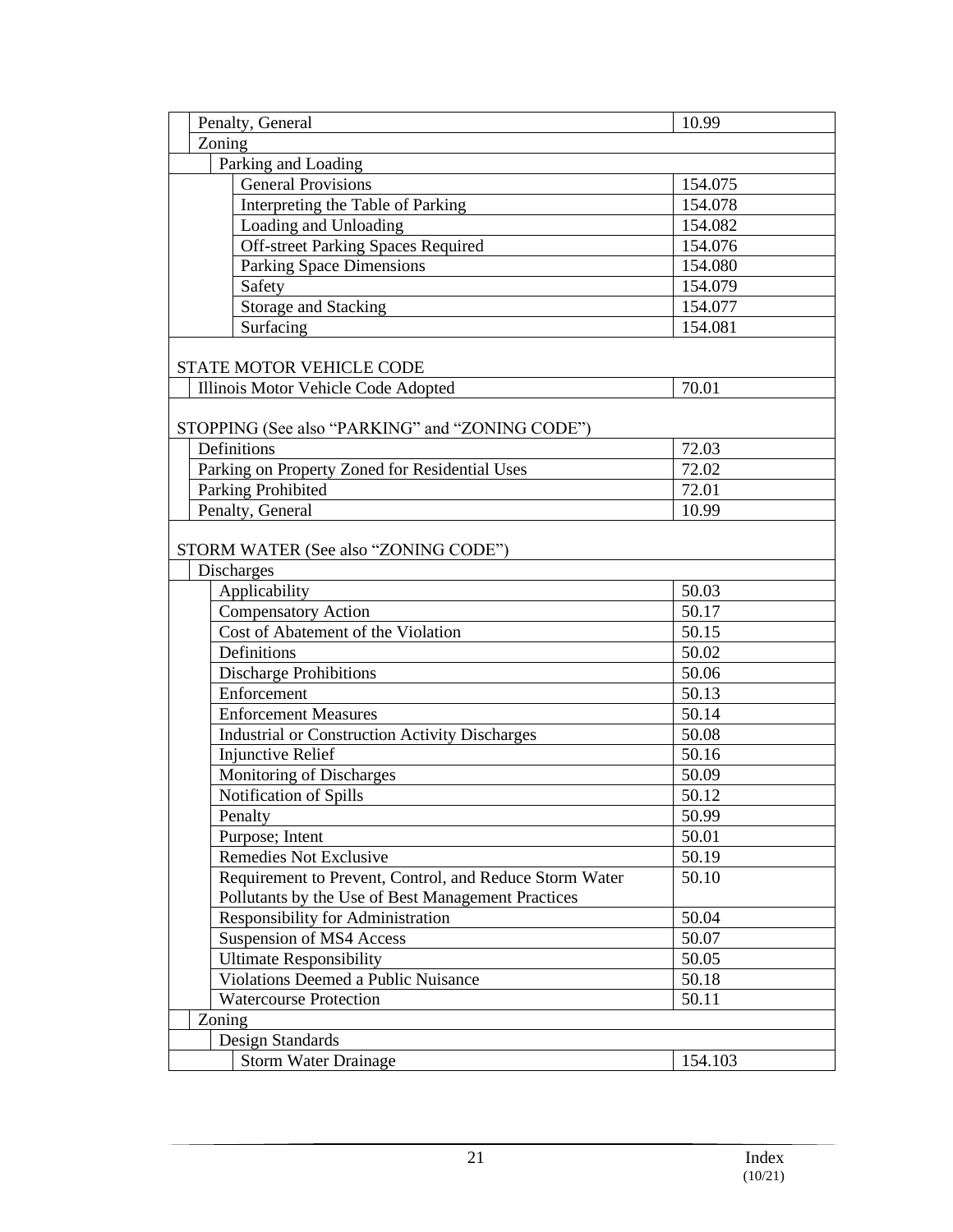| Table of Special<br>Ordinances III<br><b>STREET NAME CHANGES</b><br>(See also "MOTOR VEHICLES", "PARKING"; "RIGHTS-OF-WAY";<br><b>STREETS</b><br>"SUBDIVISION REGULATIONS"; "TRAFFIC", and "ZONING CODE")<br><b>Pedestrian Crosswalks</b><br><b>Designated Pedestrian Crosswalks</b><br>Ch. 73, Sch. III<br>Rights-of-Way<br><b>Action on Permit Applications</b><br>93.06<br><b>Annual Registration Required</b><br>93.04<br>Change of Ownership or Owner's Identity or Legal Status<br>93.13<br>Cleanup and Restoration<br>93.20<br><b>Construction Methods and Materials</b><br>93.17<br>Definitions<br>93.03<br><b>Effect of Permit</b><br>93.07<br><b>Effective Date</b><br>93.26<br>93.25<br>Enforcement<br>Findings<br>93.01<br><b>General Construction Standards</b><br>93.14<br>Indemnification<br>93.10<br>93.09<br>Insurance<br><b>Location of Facilities</b><br>93.16<br>Maintenance and Emergency Maintenance<br>93.21<br>Permit Required; Application and Fees<br>93.05<br>Permit Suspension and Revocation<br>93.12<br>Purpose and Scope<br>93.02<br>Removal, Relocation, or Modification of Utility Facilities<br>93.19<br><b>Revised Permit Drawings</b><br>93.08<br>Security<br>93.11<br><b>Small Wireless Facilities</b><br>93.22<br><b>Traffic Control</b><br>93.15<br>Variances<br>93.23<br><b>Vegetation Control</b><br>93.18<br>Violations<br>93.24<br><b>TSO III</b><br><b>Street Name Changes</b><br>Subdivisions<br>Construction, Design, and Installation Standards for Improvements -<br>Right-of-Way, Development, and Subdivision Standards<br><b>Street Lighting Improvements</b><br>153.051<br>Fees; Improvement Guarantees; Recapture Agreements<br><b>Street Opening Permit Fee</b><br>153.089<br>Traffic<br>Overweight Fine Chart<br>Ch. 70, App. A<br>70.99<br>Penalty<br>Rights-of-Way<br><b>Traffic Control</b><br>93.15<br>Snowmobiles | STREET ADDRESS NUMBERS (See "ADDRESS NUMBERS") |       |
|-------------------------------------------------------------------------------------------------------------------------------------------------------------------------------------------------------------------------------------------------------------------------------------------------------------------------------------------------------------------------------------------------------------------------------------------------------------------------------------------------------------------------------------------------------------------------------------------------------------------------------------------------------------------------------------------------------------------------------------------------------------------------------------------------------------------------------------------------------------------------------------------------------------------------------------------------------------------------------------------------------------------------------------------------------------------------------------------------------------------------------------------------------------------------------------------------------------------------------------------------------------------------------------------------------------------------------------------------------------------------------------------------------------------------------------------------------------------------------------------------------------------------------------------------------------------------------------------------------------------------------------------------------------------------------------------------------------------------------------------------------------------------------------------------------------------------------------------------------------------------------|------------------------------------------------|-------|
|                                                                                                                                                                                                                                                                                                                                                                                                                                                                                                                                                                                                                                                                                                                                                                                                                                                                                                                                                                                                                                                                                                                                                                                                                                                                                                                                                                                                                                                                                                                                                                                                                                                                                                                                                                                                                                                                               |                                                |       |
|                                                                                                                                                                                                                                                                                                                                                                                                                                                                                                                                                                                                                                                                                                                                                                                                                                                                                                                                                                                                                                                                                                                                                                                                                                                                                                                                                                                                                                                                                                                                                                                                                                                                                                                                                                                                                                                                               |                                                |       |
|                                                                                                                                                                                                                                                                                                                                                                                                                                                                                                                                                                                                                                                                                                                                                                                                                                                                                                                                                                                                                                                                                                                                                                                                                                                                                                                                                                                                                                                                                                                                                                                                                                                                                                                                                                                                                                                                               |                                                |       |
|                                                                                                                                                                                                                                                                                                                                                                                                                                                                                                                                                                                                                                                                                                                                                                                                                                                                                                                                                                                                                                                                                                                                                                                                                                                                                                                                                                                                                                                                                                                                                                                                                                                                                                                                                                                                                                                                               |                                                |       |
|                                                                                                                                                                                                                                                                                                                                                                                                                                                                                                                                                                                                                                                                                                                                                                                                                                                                                                                                                                                                                                                                                                                                                                                                                                                                                                                                                                                                                                                                                                                                                                                                                                                                                                                                                                                                                                                                               |                                                |       |
|                                                                                                                                                                                                                                                                                                                                                                                                                                                                                                                                                                                                                                                                                                                                                                                                                                                                                                                                                                                                                                                                                                                                                                                                                                                                                                                                                                                                                                                                                                                                                                                                                                                                                                                                                                                                                                                                               |                                                |       |
|                                                                                                                                                                                                                                                                                                                                                                                                                                                                                                                                                                                                                                                                                                                                                                                                                                                                                                                                                                                                                                                                                                                                                                                                                                                                                                                                                                                                                                                                                                                                                                                                                                                                                                                                                                                                                                                                               |                                                |       |
|                                                                                                                                                                                                                                                                                                                                                                                                                                                                                                                                                                                                                                                                                                                                                                                                                                                                                                                                                                                                                                                                                                                                                                                                                                                                                                                                                                                                                                                                                                                                                                                                                                                                                                                                                                                                                                                                               |                                                |       |
|                                                                                                                                                                                                                                                                                                                                                                                                                                                                                                                                                                                                                                                                                                                                                                                                                                                                                                                                                                                                                                                                                                                                                                                                                                                                                                                                                                                                                                                                                                                                                                                                                                                                                                                                                                                                                                                                               |                                                |       |
|                                                                                                                                                                                                                                                                                                                                                                                                                                                                                                                                                                                                                                                                                                                                                                                                                                                                                                                                                                                                                                                                                                                                                                                                                                                                                                                                                                                                                                                                                                                                                                                                                                                                                                                                                                                                                                                                               |                                                |       |
|                                                                                                                                                                                                                                                                                                                                                                                                                                                                                                                                                                                                                                                                                                                                                                                                                                                                                                                                                                                                                                                                                                                                                                                                                                                                                                                                                                                                                                                                                                                                                                                                                                                                                                                                                                                                                                                                               |                                                |       |
|                                                                                                                                                                                                                                                                                                                                                                                                                                                                                                                                                                                                                                                                                                                                                                                                                                                                                                                                                                                                                                                                                                                                                                                                                                                                                                                                                                                                                                                                                                                                                                                                                                                                                                                                                                                                                                                                               |                                                |       |
|                                                                                                                                                                                                                                                                                                                                                                                                                                                                                                                                                                                                                                                                                                                                                                                                                                                                                                                                                                                                                                                                                                                                                                                                                                                                                                                                                                                                                                                                                                                                                                                                                                                                                                                                                                                                                                                                               |                                                |       |
|                                                                                                                                                                                                                                                                                                                                                                                                                                                                                                                                                                                                                                                                                                                                                                                                                                                                                                                                                                                                                                                                                                                                                                                                                                                                                                                                                                                                                                                                                                                                                                                                                                                                                                                                                                                                                                                                               |                                                |       |
|                                                                                                                                                                                                                                                                                                                                                                                                                                                                                                                                                                                                                                                                                                                                                                                                                                                                                                                                                                                                                                                                                                                                                                                                                                                                                                                                                                                                                                                                                                                                                                                                                                                                                                                                                                                                                                                                               |                                                |       |
|                                                                                                                                                                                                                                                                                                                                                                                                                                                                                                                                                                                                                                                                                                                                                                                                                                                                                                                                                                                                                                                                                                                                                                                                                                                                                                                                                                                                                                                                                                                                                                                                                                                                                                                                                                                                                                                                               |                                                |       |
|                                                                                                                                                                                                                                                                                                                                                                                                                                                                                                                                                                                                                                                                                                                                                                                                                                                                                                                                                                                                                                                                                                                                                                                                                                                                                                                                                                                                                                                                                                                                                                                                                                                                                                                                                                                                                                                                               |                                                |       |
|                                                                                                                                                                                                                                                                                                                                                                                                                                                                                                                                                                                                                                                                                                                                                                                                                                                                                                                                                                                                                                                                                                                                                                                                                                                                                                                                                                                                                                                                                                                                                                                                                                                                                                                                                                                                                                                                               |                                                |       |
|                                                                                                                                                                                                                                                                                                                                                                                                                                                                                                                                                                                                                                                                                                                                                                                                                                                                                                                                                                                                                                                                                                                                                                                                                                                                                                                                                                                                                                                                                                                                                                                                                                                                                                                                                                                                                                                                               |                                                |       |
|                                                                                                                                                                                                                                                                                                                                                                                                                                                                                                                                                                                                                                                                                                                                                                                                                                                                                                                                                                                                                                                                                                                                                                                                                                                                                                                                                                                                                                                                                                                                                                                                                                                                                                                                                                                                                                                                               |                                                |       |
|                                                                                                                                                                                                                                                                                                                                                                                                                                                                                                                                                                                                                                                                                                                                                                                                                                                                                                                                                                                                                                                                                                                                                                                                                                                                                                                                                                                                                                                                                                                                                                                                                                                                                                                                                                                                                                                                               |                                                |       |
|                                                                                                                                                                                                                                                                                                                                                                                                                                                                                                                                                                                                                                                                                                                                                                                                                                                                                                                                                                                                                                                                                                                                                                                                                                                                                                                                                                                                                                                                                                                                                                                                                                                                                                                                                                                                                                                                               |                                                |       |
|                                                                                                                                                                                                                                                                                                                                                                                                                                                                                                                                                                                                                                                                                                                                                                                                                                                                                                                                                                                                                                                                                                                                                                                                                                                                                                                                                                                                                                                                                                                                                                                                                                                                                                                                                                                                                                                                               |                                                |       |
|                                                                                                                                                                                                                                                                                                                                                                                                                                                                                                                                                                                                                                                                                                                                                                                                                                                                                                                                                                                                                                                                                                                                                                                                                                                                                                                                                                                                                                                                                                                                                                                                                                                                                                                                                                                                                                                                               |                                                |       |
|                                                                                                                                                                                                                                                                                                                                                                                                                                                                                                                                                                                                                                                                                                                                                                                                                                                                                                                                                                                                                                                                                                                                                                                                                                                                                                                                                                                                                                                                                                                                                                                                                                                                                                                                                                                                                                                                               |                                                |       |
|                                                                                                                                                                                                                                                                                                                                                                                                                                                                                                                                                                                                                                                                                                                                                                                                                                                                                                                                                                                                                                                                                                                                                                                                                                                                                                                                                                                                                                                                                                                                                                                                                                                                                                                                                                                                                                                                               |                                                |       |
|                                                                                                                                                                                                                                                                                                                                                                                                                                                                                                                                                                                                                                                                                                                                                                                                                                                                                                                                                                                                                                                                                                                                                                                                                                                                                                                                                                                                                                                                                                                                                                                                                                                                                                                                                                                                                                                                               |                                                |       |
|                                                                                                                                                                                                                                                                                                                                                                                                                                                                                                                                                                                                                                                                                                                                                                                                                                                                                                                                                                                                                                                                                                                                                                                                                                                                                                                                                                                                                                                                                                                                                                                                                                                                                                                                                                                                                                                                               |                                                |       |
|                                                                                                                                                                                                                                                                                                                                                                                                                                                                                                                                                                                                                                                                                                                                                                                                                                                                                                                                                                                                                                                                                                                                                                                                                                                                                                                                                                                                                                                                                                                                                                                                                                                                                                                                                                                                                                                                               |                                                |       |
|                                                                                                                                                                                                                                                                                                                                                                                                                                                                                                                                                                                                                                                                                                                                                                                                                                                                                                                                                                                                                                                                                                                                                                                                                                                                                                                                                                                                                                                                                                                                                                                                                                                                                                                                                                                                                                                                               |                                                |       |
|                                                                                                                                                                                                                                                                                                                                                                                                                                                                                                                                                                                                                                                                                                                                                                                                                                                                                                                                                                                                                                                                                                                                                                                                                                                                                                                                                                                                                                                                                                                                                                                                                                                                                                                                                                                                                                                                               |                                                |       |
|                                                                                                                                                                                                                                                                                                                                                                                                                                                                                                                                                                                                                                                                                                                                                                                                                                                                                                                                                                                                                                                                                                                                                                                                                                                                                                                                                                                                                                                                                                                                                                                                                                                                                                                                                                                                                                                                               |                                                |       |
|                                                                                                                                                                                                                                                                                                                                                                                                                                                                                                                                                                                                                                                                                                                                                                                                                                                                                                                                                                                                                                                                                                                                                                                                                                                                                                                                                                                                                                                                                                                                                                                                                                                                                                                                                                                                                                                                               |                                                |       |
|                                                                                                                                                                                                                                                                                                                                                                                                                                                                                                                                                                                                                                                                                                                                                                                                                                                                                                                                                                                                                                                                                                                                                                                                                                                                                                                                                                                                                                                                                                                                                                                                                                                                                                                                                                                                                                                                               |                                                |       |
|                                                                                                                                                                                                                                                                                                                                                                                                                                                                                                                                                                                                                                                                                                                                                                                                                                                                                                                                                                                                                                                                                                                                                                                                                                                                                                                                                                                                                                                                                                                                                                                                                                                                                                                                                                                                                                                                               |                                                |       |
|                                                                                                                                                                                                                                                                                                                                                                                                                                                                                                                                                                                                                                                                                                                                                                                                                                                                                                                                                                                                                                                                                                                                                                                                                                                                                                                                                                                                                                                                                                                                                                                                                                                                                                                                                                                                                                                                               |                                                |       |
|                                                                                                                                                                                                                                                                                                                                                                                                                                                                                                                                                                                                                                                                                                                                                                                                                                                                                                                                                                                                                                                                                                                                                                                                                                                                                                                                                                                                                                                                                                                                                                                                                                                                                                                                                                                                                                                                               |                                                |       |
|                                                                                                                                                                                                                                                                                                                                                                                                                                                                                                                                                                                                                                                                                                                                                                                                                                                                                                                                                                                                                                                                                                                                                                                                                                                                                                                                                                                                                                                                                                                                                                                                                                                                                                                                                                                                                                                                               |                                                |       |
|                                                                                                                                                                                                                                                                                                                                                                                                                                                                                                                                                                                                                                                                                                                                                                                                                                                                                                                                                                                                                                                                                                                                                                                                                                                                                                                                                                                                                                                                                                                                                                                                                                                                                                                                                                                                                                                                               |                                                |       |
|                                                                                                                                                                                                                                                                                                                                                                                                                                                                                                                                                                                                                                                                                                                                                                                                                                                                                                                                                                                                                                                                                                                                                                                                                                                                                                                                                                                                                                                                                                                                                                                                                                                                                                                                                                                                                                                                               |                                                |       |
|                                                                                                                                                                                                                                                                                                                                                                                                                                                                                                                                                                                                                                                                                                                                                                                                                                                                                                                                                                                                                                                                                                                                                                                                                                                                                                                                                                                                                                                                                                                                                                                                                                                                                                                                                                                                                                                                               |                                                |       |
|                                                                                                                                                                                                                                                                                                                                                                                                                                                                                                                                                                                                                                                                                                                                                                                                                                                                                                                                                                                                                                                                                                                                                                                                                                                                                                                                                                                                                                                                                                                                                                                                                                                                                                                                                                                                                                                                               |                                                |       |
|                                                                                                                                                                                                                                                                                                                                                                                                                                                                                                                                                                                                                                                                                                                                                                                                                                                                                                                                                                                                                                                                                                                                                                                                                                                                                                                                                                                                                                                                                                                                                                                                                                                                                                                                                                                                                                                                               |                                                |       |
|                                                                                                                                                                                                                                                                                                                                                                                                                                                                                                                                                                                                                                                                                                                                                                                                                                                                                                                                                                                                                                                                                                                                                                                                                                                                                                                                                                                                                                                                                                                                                                                                                                                                                                                                                                                                                                                                               |                                                |       |
|                                                                                                                                                                                                                                                                                                                                                                                                                                                                                                                                                                                                                                                                                                                                                                                                                                                                                                                                                                                                                                                                                                                                                                                                                                                                                                                                                                                                                                                                                                                                                                                                                                                                                                                                                                                                                                                                               |                                                |       |
|                                                                                                                                                                                                                                                                                                                                                                                                                                                                                                                                                                                                                                                                                                                                                                                                                                                                                                                                                                                                                                                                                                                                                                                                                                                                                                                                                                                                                                                                                                                                                                                                                                                                                                                                                                                                                                                                               |                                                |       |
|                                                                                                                                                                                                                                                                                                                                                                                                                                                                                                                                                                                                                                                                                                                                                                                                                                                                                                                                                                                                                                                                                                                                                                                                                                                                                                                                                                                                                                                                                                                                                                                                                                                                                                                                                                                                                                                                               | Definitions                                    | 70.55 |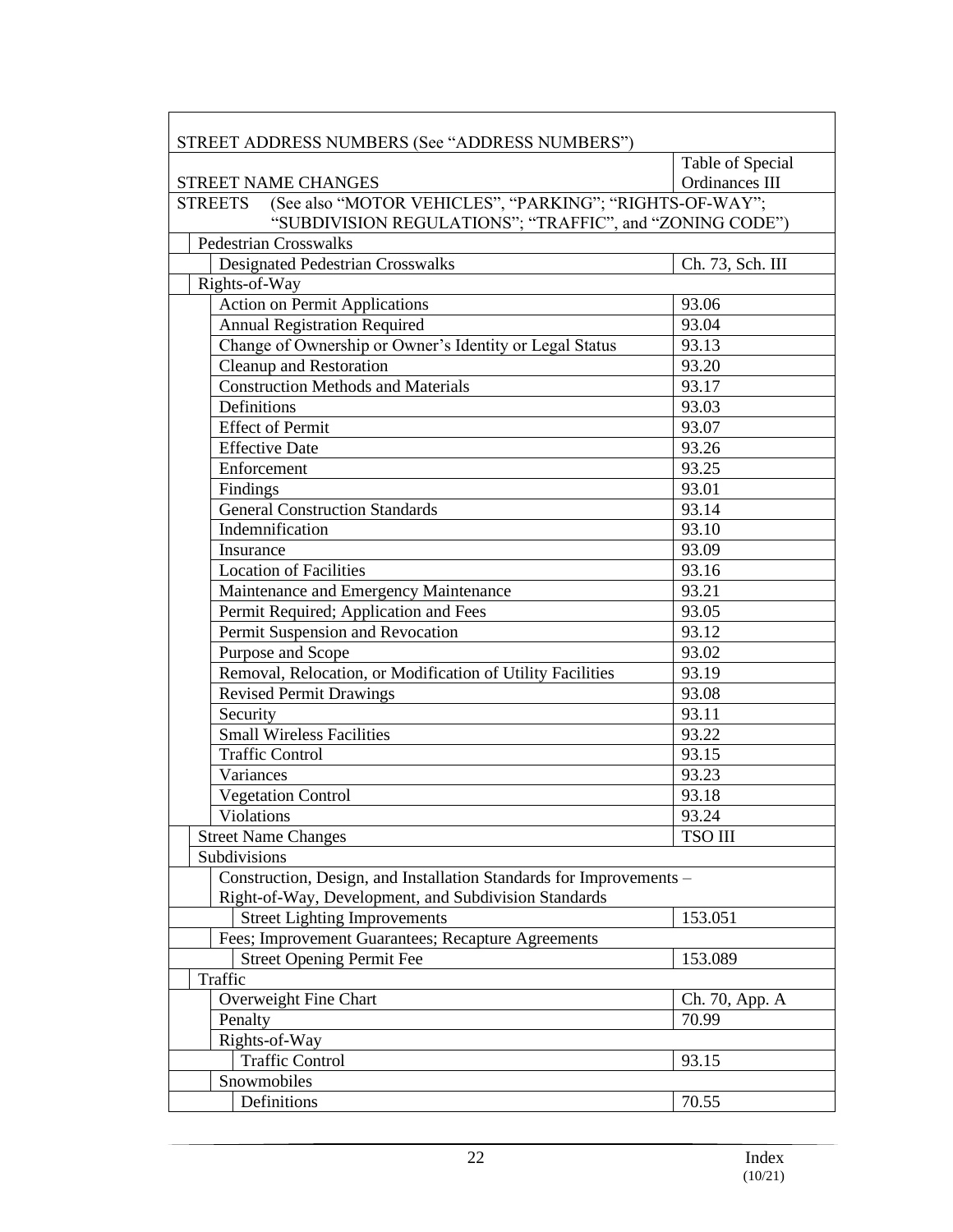| <b>Effective Date</b>                                       |                                                                               | 70.58           |
|-------------------------------------------------------------|-------------------------------------------------------------------------------|-----------------|
| Routes                                                      |                                                                               | 70.56           |
| Violations                                                  |                                                                               | 70.57           |
| Operation on Certain Property Prohibited                    |                                                                               | 94.01           |
| <b>Speed Limit Alterations</b>                              |                                                                               | Ch. 73, Sch. II |
| State of Illinois Motor Vehicle Code Adopted                |                                                                               | 70.01           |
| Stop Signs and Stop Lights                                  |                                                                               | Ch. 73, Sch. I  |
| Weight and Load Limits                                      |                                                                               |                 |
| <b>Effective Date</b>                                       |                                                                               | 70.40           |
| Exceptions                                                  |                                                                               | 70.37           |
| Posting of Signs                                            |                                                                               | 70.39           |
| Purpose                                                     |                                                                               | 70.35           |
| <b>Special Permits</b>                                      |                                                                               | 70.38           |
| <b>Unlawful Operation</b>                                   |                                                                               | 70.36           |
| <b>Traffic Regulations</b>                                  |                                                                               |                 |
| <b>Speed Limits</b>                                         |                                                                               | 71.01           |
| Zoning                                                      |                                                                               |                 |
| Design Standards                                            |                                                                               |                 |
| Driveways                                                   |                                                                               | 154.095         |
| <b>Streets</b>                                              |                                                                               | 154.096         |
| Parking and Loading                                         |                                                                               |                 |
| <b>Off-Street Parking Spaces Required</b>                   |                                                                               | 154.076         |
|                                                             |                                                                               |                 |
| SUBDIVISION CONTROL                                         |                                                                               |                 |
|                                                             | Construction, Design, and Installation Standards for Improvements             |                 |
| <b>Benchmarks and Markers</b>                               |                                                                               | 153.053         |
| Construction, Design, and Installation Standards for        |                                                                               | 153.047         |
|                                                             | Improvements, Rights-of-Way, Development, and Subdivision                     |                 |
| <b>Standards</b>                                            |                                                                               |                 |
| <b>Improvements Summary</b>                                 |                                                                               | 153.045         |
| Landscaping                                                 |                                                                               | 153.052         |
| Lot Grading; Erosion, Sedimentation, and Dust Control       |                                                                               | 153.046         |
| Maintenance of Required Utilities                           |                                                                               | 153.055         |
|                                                             | Repair and/or Replacement of Utilities Upon Re-Subdivision                    | 153.054         |
| <b>Sanitary Sewer System</b>                                |                                                                               | 153.048         |
| <b>Storm Sewers and Drainage</b>                            |                                                                               | 153.049         |
| <b>Street Lighting Improvements</b>                         |                                                                               | 153.051         |
| <b>Water Distribution System</b>                            |                                                                               | 153.050         |
|                                                             | Construction Improvement Approval; Village Approval of Completed Improvements |                 |
| Acceptance of Improvements by Village                       |                                                                               | 153.074         |
| Approval of Design Improvements                             |                                                                               | 153.070         |
| As-built Plans                                              |                                                                               | 153.073         |
| Certification by Village Engineer                           |                                                                               | 153.072         |
| <b>Inspection Procedures</b>                                |                                                                               | 153.071         |
| Definitions                                                 |                                                                               | 153.013         |
| Effect on Existing Building Permits and Zoning Certificates |                                                                               | 153.005         |
| Enforcement                                                 |                                                                               | 153.004         |
| Fee Reimbursements                                          |                                                                               | Ch. 153, App. J |
| Fees                                                        |                                                                               | Ch. 153, App. I |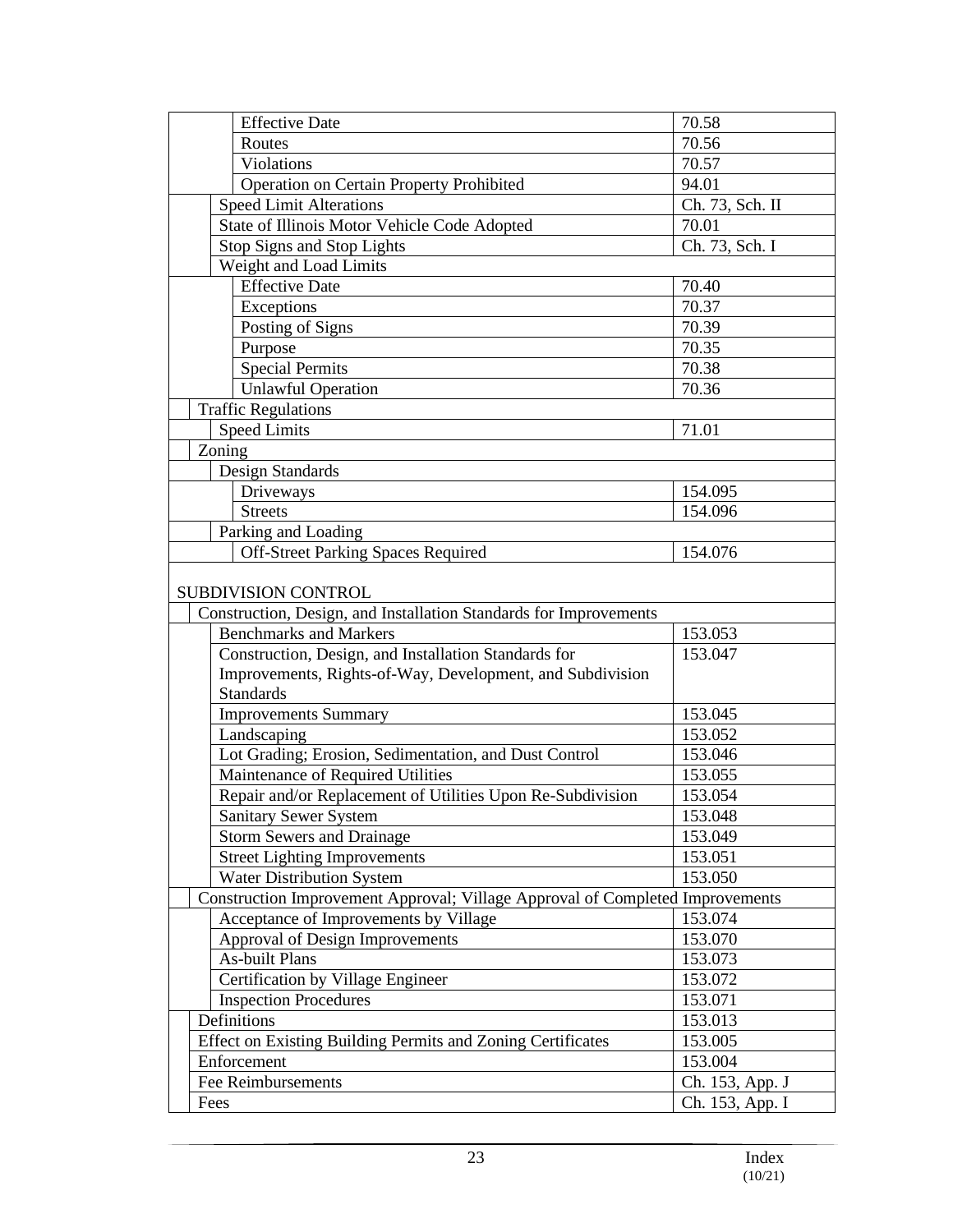| Fees; Improvement Guarantees; Recapture Agreements |                 |  |  |
|----------------------------------------------------|-----------------|--|--|
| <b>Connection Fees</b>                             | 153.092         |  |  |
| Curb Cut Permit Fee                                | 153.087         |  |  |
| Land Development Permit fees                       | 153.086         |  |  |
| <b>Private Improvement Guarantees</b>              | 153.091         |  |  |
| <b>Public Improvement Guarantees</b>               | 153.090         |  |  |
| <b>Recapture Agreements</b>                        | 153.093         |  |  |
| <b>Street Opening Permit Fee</b>                   | 153.089         |  |  |
| Subdivision Plat and Development Plan Review Fees  | 153.085         |  |  |
| T.V. Inspections of Sewers                         | 153.088         |  |  |
| <b>Village Donation</b>                            | 153.094         |  |  |
| Form 1                                             | Ch. 153, App. A |  |  |
| Form 2                                             | Ch. 153, App. B |  |  |
| Form 3                                             | Ch. 153, App. C |  |  |
| Form 4                                             | Ch. 153, App. D |  |  |
| Interpretation; Conflict                           | 153.003         |  |  |
| Modifications                                      | 153.011         |  |  |
| Penalty                                            | 153.999         |  |  |
| Permits and Certificates of Occupancy              | 153.009         |  |  |
| Procedures                                         |                 |  |  |
| Appeals from Decisions on Development Plan         | 153.031         |  |  |
| Condominium Plat Procedure                         | 153.030         |  |  |
| Development Plan                                   | 153.026         |  |  |
| Final Plat of Subdivision                          | 153.028         |  |  |
| Pre-application Conference                         | 153.025         |  |  |
| Preliminary Plat of Subdivision                    | 153.027         |  |  |
| Vacations                                          | 153.029         |  |  |
| Prohibition of Sale                                | 153.008         |  |  |
| Purpose                                            | 153.002         |  |  |
| Recording                                          | 153.010         |  |  |
| <b>Rules of Construction</b>                       | 153.012         |  |  |
| Scope of Development Regulations                   | 153.006         |  |  |
| Scope of Subdivision Regulations                   | 153.007         |  |  |
| Subdivision Located Outside Village Limits         |                 |  |  |
| Generally                                          | 153.105         |  |  |
| Table 1                                            | Ch. 153, App. E |  |  |
| Table 2                                            | Ch. 153, App. F |  |  |
| Table 3                                            | Ch. 153, App. G |  |  |
| Table 4                                            | Ch. 153, App. H |  |  |
| Title                                              | 153.001         |  |  |
|                                                    |                 |  |  |
| <b>SWIMMING POOLS</b>                              |                 |  |  |
| Definitions                                        | 157.01          |  |  |
| Drawings and Plans to be Submitted                 | 157.03          |  |  |
| <b>Electrical Requirements</b>                     | 157.06          |  |  |
| Enforcement                                        | 157.10          |  |  |
| <b>Inspection Requirements</b>                     | 157.08          |  |  |
| <b>Location Restrictions</b>                       | 157.04          |  |  |
| <b>Nonconforming Structures</b>                    | 157.09          |  |  |
|                                                    |                 |  |  |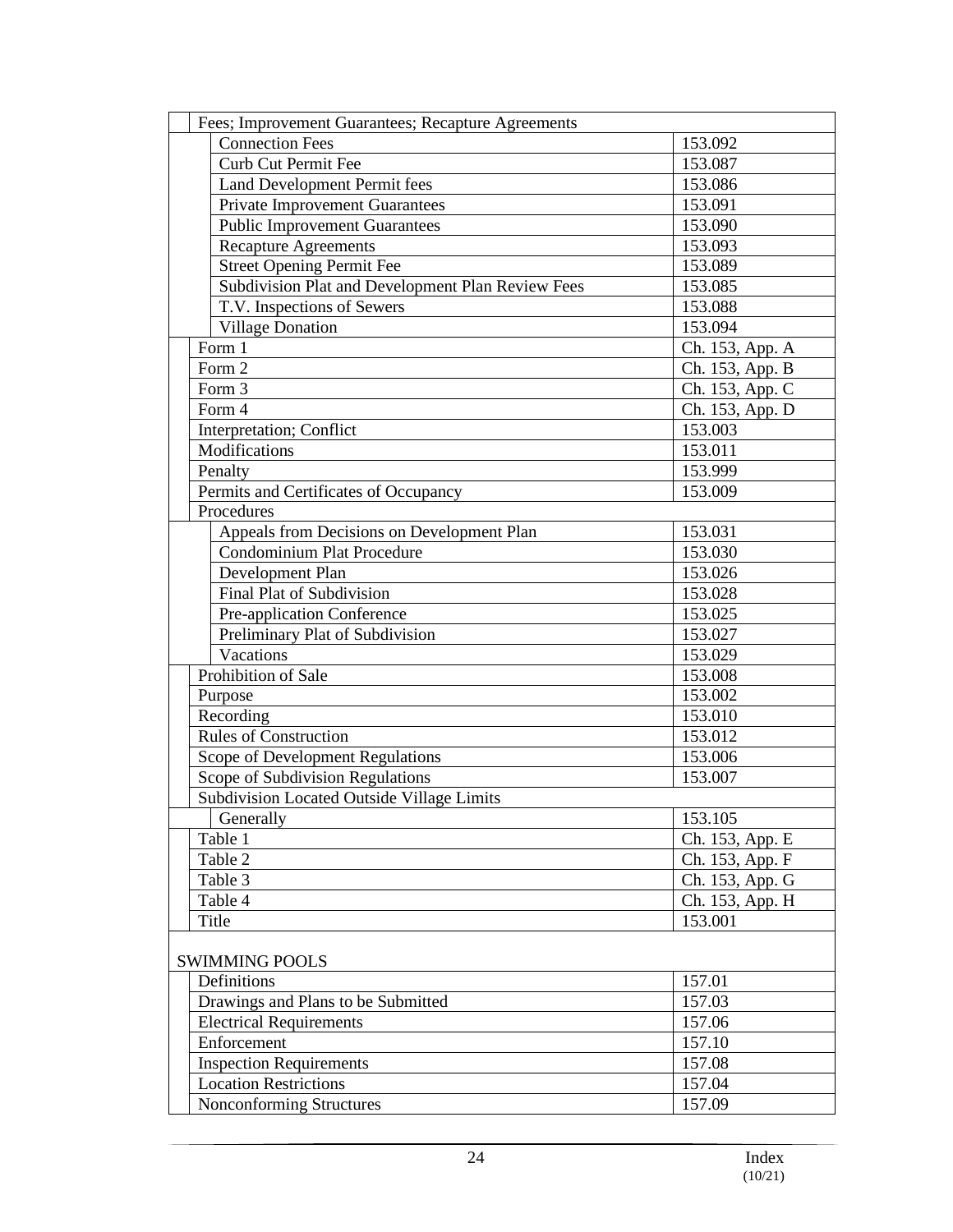| Pools to be Kept Safe and Sanitary<br>157.07<br><b>Swimming Pool Fences</b><br>157.05; 150.04(G)<br>157.11<br>Variations<br>TAXATION (See also "FINANCE" and "GENERAL PROVISIONS")<br><b>Emergency Services and Disaster Agency</b><br>Appropriation; Levy of Taxes<br>32.26<br>Locally Imposed and Administered Tax Rights and Responsibility<br>Abatement<br>31.12<br>Appeal<br>31.09 |
|-----------------------------------------------------------------------------------------------------------------------------------------------------------------------------------------------------------------------------------------------------------------------------------------------------------------------------------------------------------------------------------------|
|                                                                                                                                                                                                                                                                                                                                                                                         |
|                                                                                                                                                                                                                                                                                                                                                                                         |
|                                                                                                                                                                                                                                                                                                                                                                                         |
|                                                                                                                                                                                                                                                                                                                                                                                         |
|                                                                                                                                                                                                                                                                                                                                                                                         |
|                                                                                                                                                                                                                                                                                                                                                                                         |
|                                                                                                                                                                                                                                                                                                                                                                                         |
|                                                                                                                                                                                                                                                                                                                                                                                         |
|                                                                                                                                                                                                                                                                                                                                                                                         |
|                                                                                                                                                                                                                                                                                                                                                                                         |
| Application<br>31.18                                                                                                                                                                                                                                                                                                                                                                    |
| <b>Audit Procedure</b><br>31.08                                                                                                                                                                                                                                                                                                                                                         |
| <b>Certain Credits and Refunds</b><br>31.07                                                                                                                                                                                                                                                                                                                                             |
| Definitions<br>31.03                                                                                                                                                                                                                                                                                                                                                                    |
| <b>Effective Date</b><br>31.19                                                                                                                                                                                                                                                                                                                                                          |
| Hearing<br>31.10                                                                                                                                                                                                                                                                                                                                                                        |
| 31.13<br><b>Installment Contracts</b>                                                                                                                                                                                                                                                                                                                                                   |
| 31.11<br><b>Interest and Penalties</b>                                                                                                                                                                                                                                                                                                                                                  |
| 31.05<br>Late Payment                                                                                                                                                                                                                                                                                                                                                                   |
| Liens<br>31.17                                                                                                                                                                                                                                                                                                                                                                          |
| <b>Notices</b><br>31.04                                                                                                                                                                                                                                                                                                                                                                 |
| 31.06<br>Payment                                                                                                                                                                                                                                                                                                                                                                        |
| <b>Publication of Tax Ordinances</b><br>31.16                                                                                                                                                                                                                                                                                                                                           |
| 31.02<br>Scope                                                                                                                                                                                                                                                                                                                                                                          |
| <b>Statute of Limitations</b><br>31.14                                                                                                                                                                                                                                                                                                                                                  |
| Title<br>31.01                                                                                                                                                                                                                                                                                                                                                                          |
| 31.15<br><b>Voluntary Disclosure</b>                                                                                                                                                                                                                                                                                                                                                    |
| Municipal Cannabis Retailer's Occupation Tax<br>31.100                                                                                                                                                                                                                                                                                                                                  |
| Municipal Retailers' Occupation Tax                                                                                                                                                                                                                                                                                                                                                     |
| <b>Effective Date</b><br>31.83                                                                                                                                                                                                                                                                                                                                                          |
| Report to be Filed<br>31.81                                                                                                                                                                                                                                                                                                                                                             |
| Tax Imposed<br>31.80                                                                                                                                                                                                                                                                                                                                                                    |
| Tax to be Paid<br>31.82                                                                                                                                                                                                                                                                                                                                                                 |
| Violation of Retailers' Occupation Tax Act<br>114.33                                                                                                                                                                                                                                                                                                                                    |
| Municipal Telecommunications Tax                                                                                                                                                                                                                                                                                                                                                        |
| Collection of Tax by Retailers<br>31.63                                                                                                                                                                                                                                                                                                                                                 |
| Definitions<br>31.61                                                                                                                                                                                                                                                                                                                                                                    |
| <b>Effective Date</b><br>31.66                                                                                                                                                                                                                                                                                                                                                          |
| Findings<br>31.60                                                                                                                                                                                                                                                                                                                                                                       |
| Resellers<br>31.65                                                                                                                                                                                                                                                                                                                                                                      |
| <b>Returns to Department</b><br>31.64                                                                                                                                                                                                                                                                                                                                                   |
| Simplified Municipal Telecommunications Tax Imposed<br>31.62                                                                                                                                                                                                                                                                                                                            |
| Utility Tax for Gas and Electric<br>31.95                                                                                                                                                                                                                                                                                                                                               |
| Vehicle Tax and Licenses                                                                                                                                                                                                                                                                                                                                                                |
| Application<br>70.16                                                                                                                                                                                                                                                                                                                                                                    |
| Payment of Vehicle Tax Required<br>70.15                                                                                                                                                                                                                                                                                                                                                |
| Penalty<br>70.21                                                                                                                                                                                                                                                                                                                                                                        |
| Sale or Transfer of Vehicle<br>70.19                                                                                                                                                                                                                                                                                                                                                    |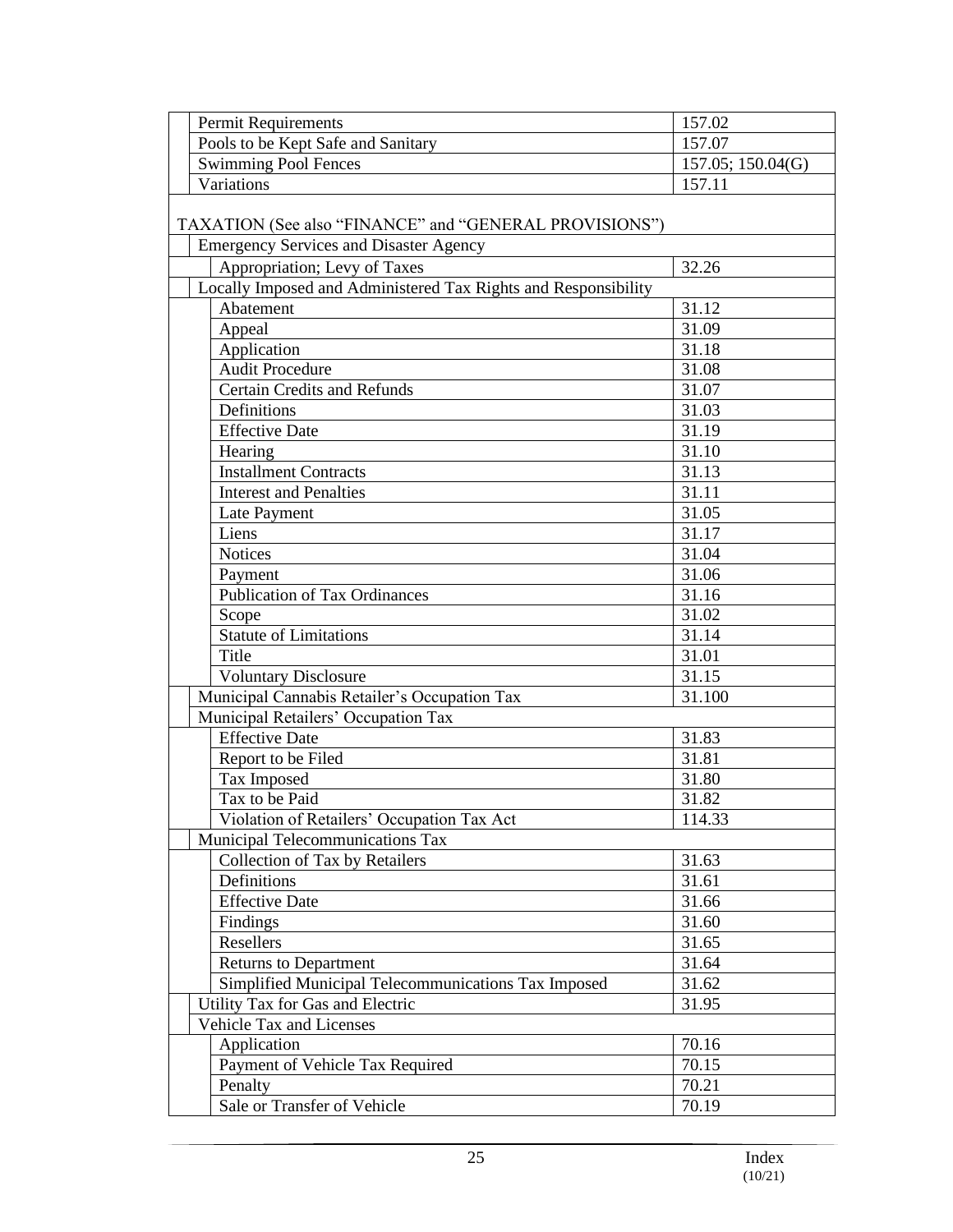| Use of Funds                                                                                                    | 70.20            |  |  |
|-----------------------------------------------------------------------------------------------------------------|------------------|--|--|
| Vehicle Tax Imposed                                                                                             | 70.17            |  |  |
| Vehicle Tax Rate; Method of Billing; Late Fee                                                                   | 70.18            |  |  |
| TEMPORARY USES (See "ZONING CODE")                                                                              | 154.121          |  |  |
|                                                                                                                 |                  |  |  |
| TOBACCO PRODUCTS AND ALTERNATIVE NICOTINE PRODUCTS<br>(See ARTICLE IV in "BUSINESS REGISTRATION AND LICENSING") |                  |  |  |
| TRAFFIC (See also "TRAFFIC REGULATIONS")                                                                        |                  |  |  |
| Overweight Fine Chart                                                                                           | Ch. 70, App. A   |  |  |
| <b>Pedestrian Crosswalks</b>                                                                                    |                  |  |  |
| <b>Designated Pedestrian Crosswalks</b>                                                                         | Ch. 73, Sch. III |  |  |
| Penalty                                                                                                         | 70.99            |  |  |
| Rights-of-Way                                                                                                   |                  |  |  |
| <b>Traffic Control</b>                                                                                          | 93.15            |  |  |
| Snowmobiles                                                                                                     |                  |  |  |
| Definitions                                                                                                     | 70.55            |  |  |
| <b>Effective Date</b>                                                                                           | 70.58            |  |  |
| Routes                                                                                                          | 70.56            |  |  |
| Violations                                                                                                      | 70.57            |  |  |
| Operation on Certain Property Prohibited                                                                        | 94.01            |  |  |
| <b>Speed Limit Alterations</b>                                                                                  | Ch. 73, Sch. II  |  |  |
| State of Illinois Motor Vehicle Code Adopted                                                                    | 70.01            |  |  |
| Stop Signs and Stop Lights                                                                                      | Ch. 73, Sch. I   |  |  |
| <b>Vehicle Tax and Licenses</b>                                                                                 |                  |  |  |
| Application                                                                                                     | 70.16            |  |  |
| Payment of Vehicle Tax Required                                                                                 | 70.15            |  |  |
| Penalty                                                                                                         | 70.21            |  |  |
| Sale or Transfer of Vehicle                                                                                     | 70.19            |  |  |
| Use of Funds                                                                                                    | 70.20            |  |  |
| Vehicle Tax Imposed                                                                                             | 70.17            |  |  |
| Vehicle Tax Rate; Method of Billing; Late Fee                                                                   | 70.18            |  |  |
| Weight and Load Limits                                                                                          |                  |  |  |
| <b>Effective Date</b>                                                                                           | 70.40            |  |  |
| Exceptions                                                                                                      | 70.37            |  |  |
| Posting of Signs                                                                                                | 70.39            |  |  |
| Purpose                                                                                                         | 70.35            |  |  |
| <b>Special Permits</b>                                                                                          | 70.38            |  |  |
| <b>Unlawful Operation</b>                                                                                       | 70.36            |  |  |
| TRAFFIC REGULATIONS (See also "TRAFFIC")                                                                        |                  |  |  |
| <b>Pedestrian Crosswalks</b>                                                                                    |                  |  |  |
| <b>Designated Pedestrian Crosswalks</b>                                                                         | Ch. 73, Sch. III |  |  |
| Speed Limits, Generally                                                                                         | 71.01            |  |  |
| Speed Limit Alterations (Rawson Bridge Road)                                                                    | Ch. 73, Sch. II  |  |  |
| <b>Stop Signs and Stop Lights</b>                                                                               | Ch. 73, Sch. I   |  |  |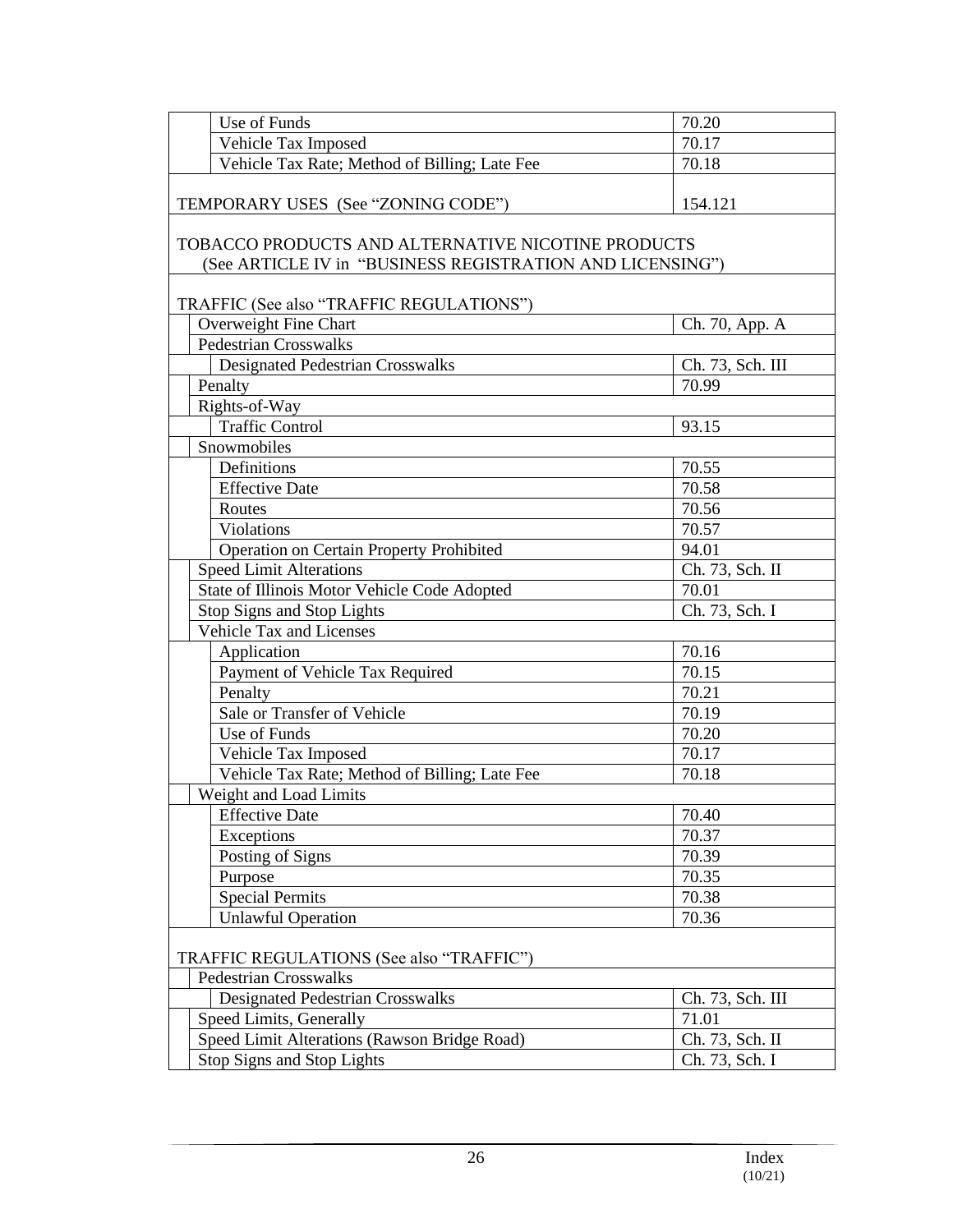| Travel, Meals and Lodging Expense Reimbursement Policy and  |            |
|-------------------------------------------------------------|------------|
| Regulations                                                 | 36.04      |
| <b>TREES AND PLANTS</b>                                     |            |
| Protection and Preservation of Existing Trees               |            |
| Intent and Purpose; Scope                                   | 53.01      |
| Definitions                                                 | 53.02      |
| <b>Tree Removal Permits and Preservation Plans</b>          | 53.03      |
| Protection of Existing Trees                                | 53.04      |
| <b>Removal of Protected Trees</b>                           | 53.05      |
| <b>Tree Survival Guarantee</b>                              | 53.06      |
| Permits Required                                            | 53.07      |
| <b>Public Nuisances</b>                                     | 53.08      |
| Permits to Plant or Remove Trees or Shrubs in Public Places | 53.09      |
| Damaging Trees or Shrubs in Public Places                   | 53.10      |
| Advertisements, Notices on Trees or Shrubs                  | 53.11      |
| Plants Overhanging Upon Public Places; Roots Impeding       | 53.12      |
| Drainage                                                    |            |
| Poles, Wires to be Kept Away From Trees and Shrubs          | 53.13      |
| <b>Tree Committee</b>                                       |            |
| Tree Committee Established                                  | 53.20      |
| <b>Tree Committee Functions</b>                             | 53.21      |
| Arborist                                                    | 53.22      |
| Weeds and Other Nuisance Vegetation                         |            |
| Weeds Declared a Nuisance; Height Restrictions              | 53.30      |
| Removal Required                                            | 53.31      |
| Enforcement                                                 | 53.32      |
| <b>Diseased Trees; Infested Trees</b>                       |            |
| Right to Inspect                                            | 53.40      |
| Nuisance Declared                                           | 53.41      |
| Duty of Owner/Occupant to Abate                             | 53.42      |
| Notice to Abate                                             | 53.43      |
| Abatement by Village; Certain Costs Constitute a Lien       | 53.44      |
| Failure to Remove Tree Prohibited; Exemptions               | 53.45      |
| Vegetation Control (Rights-of-Way)                          |            |
| <b>Vegetation Control</b>                                   | 93.18      |
| <b>Enforcement</b> ; Penalties                              |            |
| Enforcement; Appeals                                        | 53.50      |
| Penalties                                                   | 53.51      |
| Appendix 1 – Approved Species of Exempt Trees               | Appendix 1 |
| Appendix 2 - Approved Species of Replacement Trees          | Appendix 2 |

"SOLICITATION")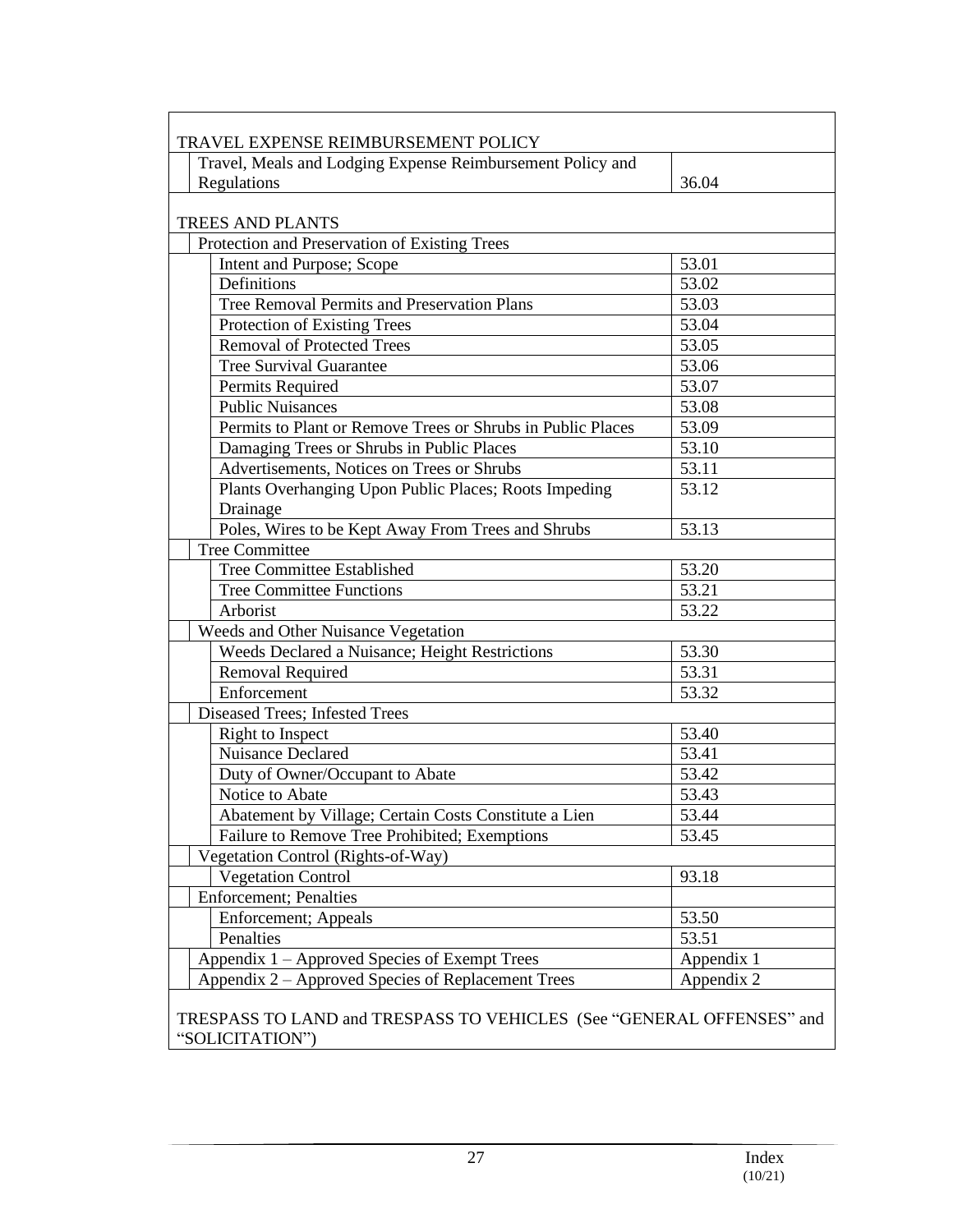| USE OF VILLAGE PARKS AND OTHER PROPERTIES                            |         |  |  |
|----------------------------------------------------------------------|---------|--|--|
| Camping                                                              | 94.05   |  |  |
| Child Sex Offenders on Village Park Property                         | 94.04   |  |  |
| <b>General Park Rules; Definitions</b>                               | 94.01   |  |  |
| Penalty                                                              | 94.99   |  |  |
| Required User Charges and Security Deposits                          | 94.03   |  |  |
| Restrictions Relative to Pier Installation on Village Property or in | 94.06   |  |  |
| Water Adjacent to Village Property                                   |         |  |  |
| Use of Village Park Property by Organized Groups                     | 94.02   |  |  |
|                                                                      |         |  |  |
| UTILITIES (See also "SUBDIVISION CONTROL")                           |         |  |  |
| Rights-of-Way                                                        |         |  |  |
| Removal, Relocation, or Modification of Utility Facilities           | 93.19   |  |  |
| Subdivisions                                                         |         |  |  |
| Construction, Design, and Installation Standards for Improvements    |         |  |  |
| Maintenance of Required Utilities                                    | 153.055 |  |  |
| Repair and/or Replacement of Utilities Upon Re-subdivision           | 153.054 |  |  |
| <b>Sanitary Sewer System</b>                                         | 153.048 |  |  |
| <b>Storm Sewers and Drainage</b>                                     | 153.049 |  |  |
| <b>Street Lighting Improvements</b>                                  | 153.051 |  |  |
| <b>Water Distribution System</b>                                     | 153.050 |  |  |
| Utility Tax for Gas and Electric                                     | 31.95   |  |  |
|                                                                      |         |  |  |
| UTILITY TAX (See "TAXATION")<br>VACANT BUILDINGS                     |         |  |  |
| Intent                                                               | 158.01  |  |  |
| Declaration of Policy                                                | 158.02  |  |  |
| Definitions                                                          | 158.03  |  |  |
| Vacant Building Determination; Notice                                | 158.04  |  |  |
| Appeal of Determination of Vacant Building                           | 158.05  |  |  |
| <b>Obligation to Register Vacant Building</b>                        | 158.06  |  |  |
| Registration of Vacant Building; Annual Fee                          | 158.07  |  |  |
| Vacant Building Plan                                                 | 158.08  |  |  |
| Approval of Vacant Building Plan                                     | 158.09  |  |  |
| Authority to Modify Vacant Building Plan; Right of Appeal            | 158.10  |  |  |
| Failure to Comply with Vacant Building Plan                          | 158.11  |  |  |
| Maintenance of Alarm and Sprinkler Systems                           | 158.12  |  |  |
| Owner Responsibility to Secure Vacant Building                       | 158.13  |  |  |
| Other Enforcement                                                    | 158.14  |  |  |
| Change of Ownership                                                  | 158.15  |  |  |
| Promulgation of Rules and Regulations                                | 158.16  |  |  |
| <b>Enforcement and Penalties</b>                                     | 158.17  |  |  |
| VEGETATION (See also "TREES AND PLANTS")                             |         |  |  |
| Rights-of-Way                                                        |         |  |  |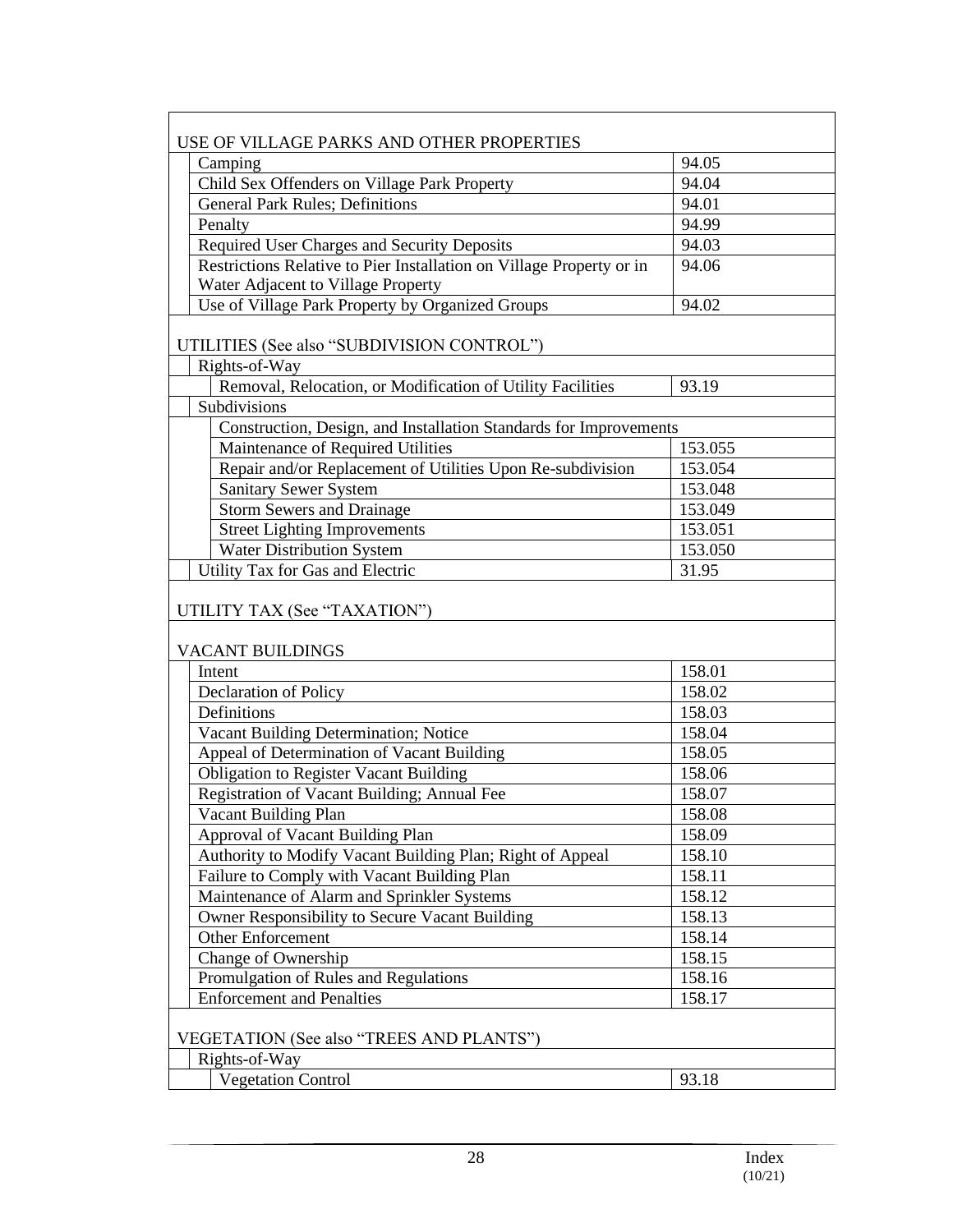| VEHICLE STORAGE AREA                                                                  |                  |  |
|---------------------------------------------------------------------------------------|------------------|--|
| Vehicle Storage Area(s)                                                               | Ch. 72           |  |
| VEHICLE TAX AND LICENSES (See "TAXATION" and "GENERAL PROVISIONS")                    |                  |  |
| <b>VENDING MACHINES</b><br>(See ARTICLE III in "BUSINESS REGISTRATION AND LICENSING") |                  |  |
| VESSELS (See "NUISANCES")                                                             |                  |  |
| <b>VIDEO GAMING TERMINALS</b>                                                         |                  |  |
| Definitions                                                                           | 116.01           |  |
| Annual User Fee Required for any Video Gaming Terminal                                | 116.02           |  |
| Video Gaming Terminals Permitted                                                      | 116.03           |  |
| <b>VIDEO SERVICES</b>                                                                 |                  |  |
| Cable and Video Customer Protection Law                                               |                  |  |
| <b>Customer Credits</b>                                                               | 111.23           |  |
| <b>Customer Service and Privacy Protection Law</b>                                    | 111.21           |  |
| <b>Effective Date</b>                                                                 | 111.24           |  |
| Enforcement                                                                           | 111.22           |  |
| Findings                                                                              | 111.20           |  |
| Cable/Video Service Provider Fee                                                      |                  |  |
| <b>Applicable Principles</b>                                                          | 111.04           |  |
| Audits of Cable/Video Service Provider                                                | 111.06           |  |
| Definitions                                                                           | 111.02           |  |
| <b>Effective Date</b><br>Fee Imposed                                                  | 111.08<br>111.03 |  |
| Findings                                                                              | 111.01           |  |
| Late Fees and Payments                                                                | 111.07           |  |
| No Impact on Other Taxes Due From Holder                                              | 111.05           |  |
| Penalty                                                                               | 111.99           |  |
| VILLAGE ENGINEER (See also "SUBDIVISION CONTROL")                                     |                  |  |
| Construction Improvement Approval; Village Approval of Completed Improvements         |                  |  |
| Certification by Village Engineer                                                     | 153.072          |  |
| <b>VILLAGE MEETINGS</b>                                                               |                  |  |
| Meetings of the Village                                                               | 30.06            |  |
| President to Preside                                                                  | 30.07            |  |
| Rules of Order                                                                        | 30.08            |  |
| Rules for Participation in Meetings Via Electronic Means                              | 30.09            |  |
| Regulations for Recording of Public Meetings                                          | 30.10            |  |
| Rules Governing Public Comments at Public Meetings                                    | 30.11            |  |
|                                                                                       |                  |  |
| <b>VILLAGE NAME</b>                                                                   |                  |  |
| Village Name                                                                          | 11.01            |  |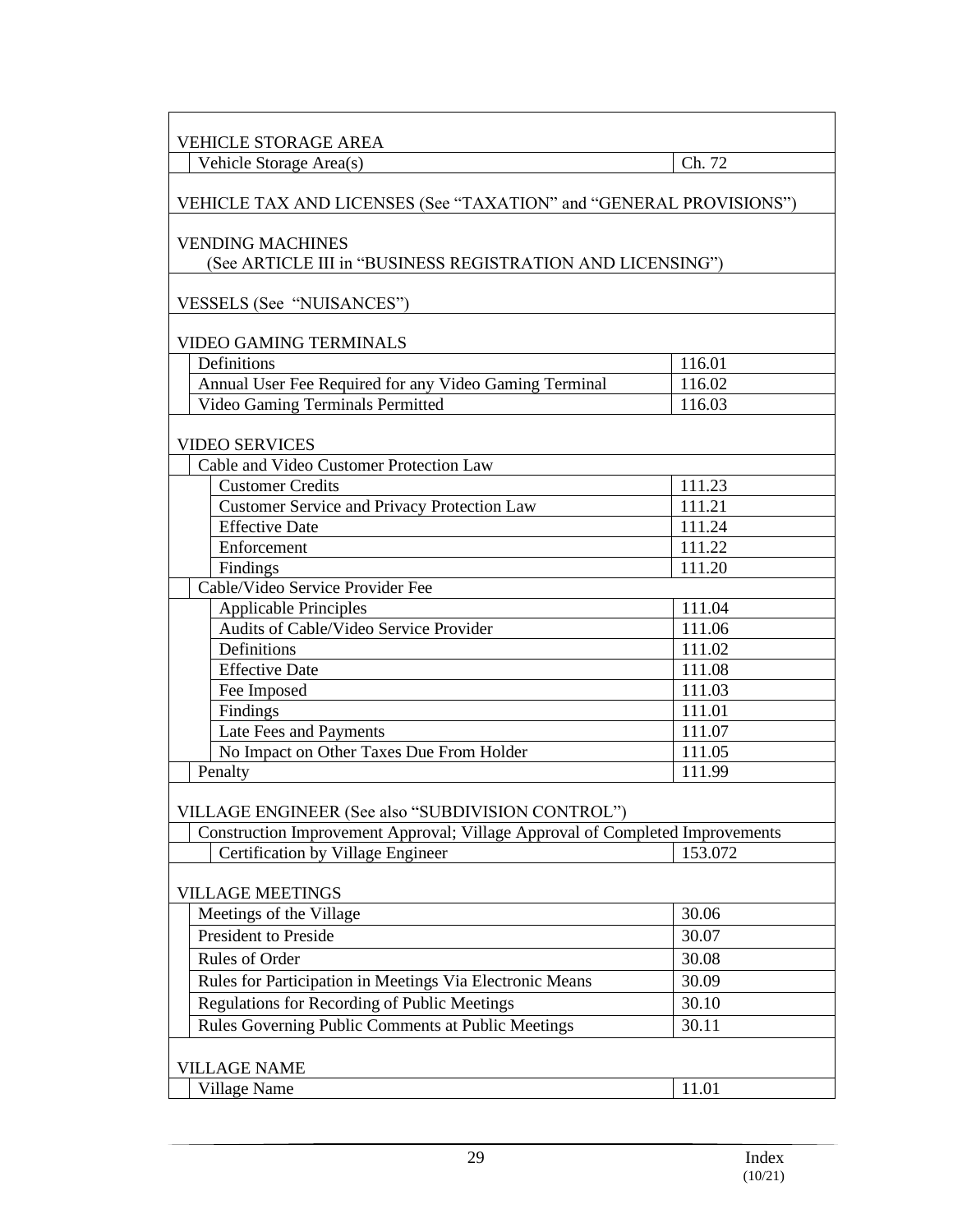| <b>VILLAGE POLICIES</b>                                                                                                                                              |                 |  |
|----------------------------------------------------------------------------------------------------------------------------------------------------------------------|-----------------|--|
| <b>Employee Policy Manual</b>                                                                                                                                        | 36.07           |  |
| Expenditure Authority of Certain Village Officers and Employees                                                                                                      | 36.06           |  |
| <b>Fair Employment Practices</b>                                                                                                                                     | 36.03           |  |
| Harassment                                                                                                                                                           | 33.07           |  |
| <b>Official Language</b>                                                                                                                                             | 36.01           |  |
| Reimbursement of Employees for Certain Expenses                                                                                                                      | 36.05           |  |
| Travel, Meals and Lodging Expense Reimbursement Policy and                                                                                                           |                 |  |
| Regulations                                                                                                                                                          | 36.04           |  |
| Village Policy Against Retaliation Against Whistleblowers and                                                                                                        |                 |  |
| <b>Related Procedures</b>                                                                                                                                            | 36.08           |  |
|                                                                                                                                                                      |                 |  |
| VILLAGE PRESIDENT AND BOARD OF TRUSTEES                                                                                                                              |                 |  |
| Inauguration; Terms of Office                                                                                                                                        | 30.01           |  |
| <b>Bond Requirements</b>                                                                                                                                             | 30.02           |  |
| <b>Expenses and Compensation</b>                                                                                                                                     | 30.03           |  |
| <b>Indemnification of Officers</b>                                                                                                                                   | 30.04           |  |
| VILLAGE PROPERTY (See "USE OF VILLAGE PARKS AND OTHER PROPERTIES";<br>"PUBLIC WAYS")                                                                                 |                 |  |
| WATER (See also "AQUIFERS", "GROUNDWATER PROTECTION REGULATIONS",<br>"PRIVATE WELLS", "SEWAGE"; "BUILDING REGULATIONS",<br>"SUBDIVISION REGULATIONS"; "ZONING CODE") |                 |  |
| Design Standards                                                                                                                                                     |                 |  |
| Water and Sewer (Sanitary and Storm)                                                                                                                                 | 154.097         |  |
| <b>Private Wells</b>                                                                                                                                                 | 52.02           |  |
| <b>Groundwater Protection Regulations</b>                                                                                                                            | Ch. 54          |  |
| <b>Groundwater Protection Overlay District</b>                                                                                                                       | 154.039         |  |
| Monitoring Wells                                                                                                                                                     | 150.03(A)(2)(h) |  |
| Point of Use Private Water Treatment System Required                                                                                                                 | 150.03(A)(2)(g) |  |
| Shallow Aquifers to be Avoided for Private Wells                                                                                                                     | 150.03(A)(2)(h) |  |
| Subdivisions                                                                                                                                                         |                 |  |
| Construction, Design, and Installation Standards for                                                                                                                 | 153.050         |  |
| Improvements, Water Distribution System                                                                                                                              |                 |  |
| Zoning                                                                                                                                                               |                 |  |
| Design Standards                                                                                                                                                     |                 |  |
| Water and Sewer (Sanitary and Storm)                                                                                                                                 | 154.097         |  |
| <b>Groundwater Protection Overlay District</b>                                                                                                                       | 154.039         |  |
| WATERCOURSES (See also "DISTRICTS"; "STORMWATER DISCHARGES", "ZONING<br>CODE")                                                                                       |                 |  |
| <b>Watercourse Protection</b>                                                                                                                                        | 50.11           |  |
| WATERCRAFT (See "NUISANCES")                                                                                                                                         |                 |  |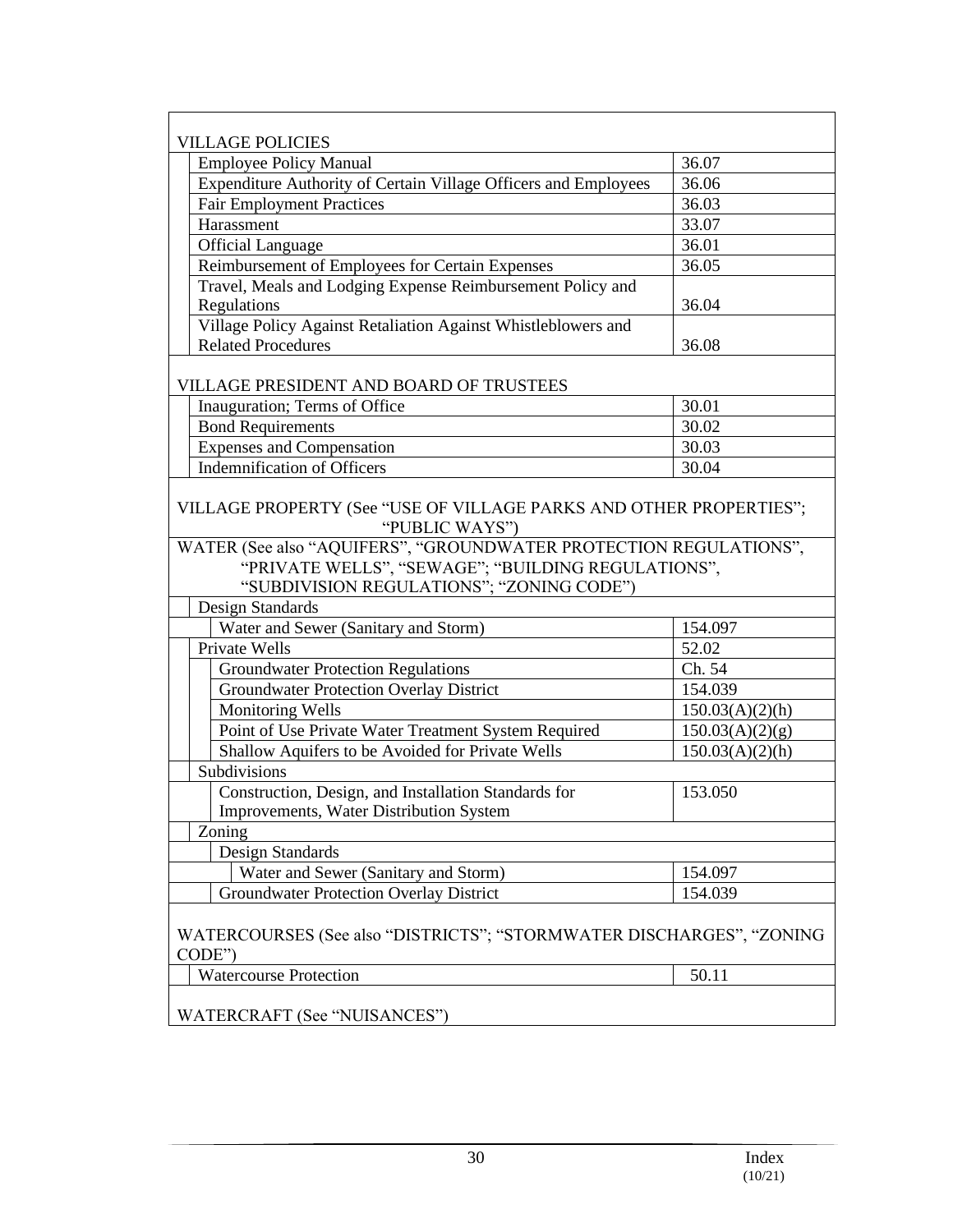|               | WATERSHED DEVELOPMENT (See "LAKE COUNTY WATERSHED |
|---------------|---------------------------------------------------|
| DEVELOPMENT") |                                                   |

#### WATER TREATMENT SYSTEMS, PRIVATE

Water Treatment Systems, Private  $150.03(A)(2)(g)$ 

WEAPONS (See "FIREARMS")

WEEDS (See "TREES AND PLANTS")

WELLS (See "AQUIFERS", "GROUNDWATER PROTECTION REGULATIONS". "PRIVATE WELLS", "SEWERS", "SEWAGE", and "WATER")

WHISTLEBLOWERS, VILLAGE POLICY AGAINST RETALIATION (See "VILLAGE POLICIES")

WILD ANIMALS (See "ANIMALS")

ZONING BOARD OF APPEALS (See also "ZONING CODE")

| Appeal                         | 154.153 |
|--------------------------------|---------|
| <b>Creation and Membership</b> | 154.150 |
| Powers and Duties              | 154.151 |
| <b>Rules of Procedure</b>      | 154.    |

ZONING CODE (See also "SUBDIVISION CONTROL")

| Administrative and Legal Provisions                    |         |
|--------------------------------------------------------|---------|
| Administration of this Chapter                         | 154.165 |
| Amendments to this Chapter and the Official Zoning Map | 154.169 |
| Application for Certificate of Zoning Compliance       | 154.167 |
| Certificate of Zoning Compliance Required              | 154.166 |
| <b>Conditional Use Permits</b>                         | 154.168 |
| Conflicts                                              | 154.173 |
| Consideration by an Appointed Board                    | 154.170 |
| <b>Expiration of Permits</b>                           | 154.171 |
| Fees                                                   | 154.172 |
| Definitions                                            | 154.004 |
| Design Standards                                       |         |
| <b>Architectural Standards</b>                         | 154.100 |
| Dedications and Impact Fees                            | 154.104 |
| Driveways                                              | 154.095 |
| <b>Erosion Control</b>                                 | 154.102 |
| Landscaping                                            | 154.098 |
| Lighting                                               | 154.101 |
| Screening                                              | 154.099 |
| <b>Storm Water Drainage</b>                            | 154.103 |
| <b>Streets</b>                                         | 154.096 |
| Water and Sewer (Sanitary and Storm)                   | 154.097 |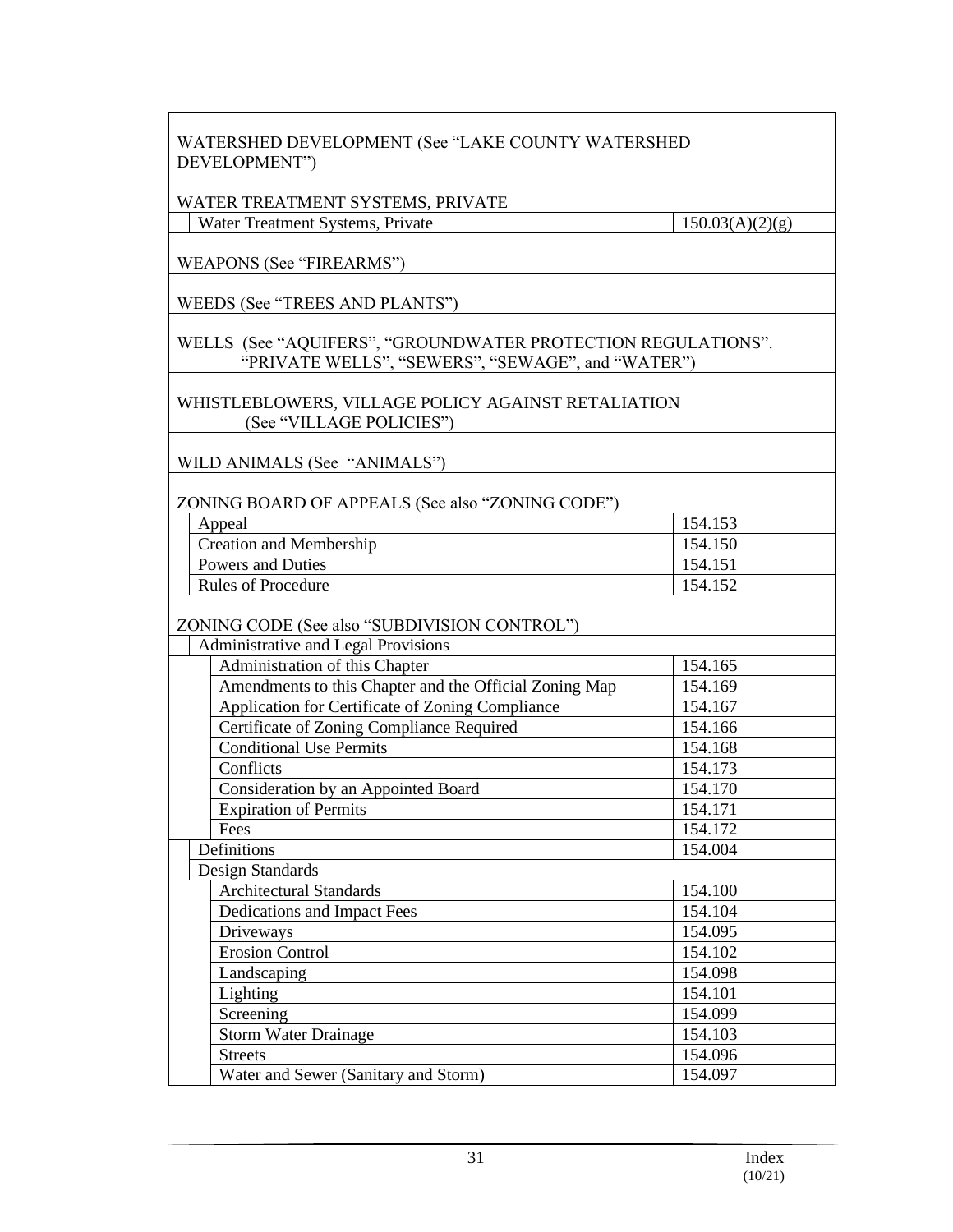| <b>District Regulations</b>                                |                 |  |
|------------------------------------------------------------|-----------------|--|
| Dimensional Criteria                                       | 154.038         |  |
| <b>Establishment of Zoning Districts</b>                   | 154.035         |  |
| <b>Groundwater Protection Overlay District</b>             | 154.039         |  |
| <b>Permitted Uses</b>                                      | 154.037         |  |
| Purposes of the Districts                                  | 154.036         |  |
| <b>General Standards</b>                                   |                 |  |
| Automatic Classification of Certain Annexed Territory      | 154.023         |  |
| Building in Flood Plain                                    | 154.020         |  |
| Buildings on a Lot                                         | 154.018         |  |
| <b>District Boundaries</b>                                 | 154.021         |  |
| Every Lot Must Abut a Street                               | 154.019         |  |
| <b>Fractional Requirements</b>                             | 154.022         |  |
| Open Space Shall Not be Encroached Upon                    | 154.017         |  |
| <b>Structures Exempt from this Chapter</b>                 | 154.016         |  |
| Zoning Affects Every Building and Use                      | 154.015         |  |
| <b>Groundwater Protection Overlay District</b>             | 154.039         |  |
| Home Occupations                                           | 154.118         |  |
| Jurisdiction                                               | 154.002         |  |
| Nonconforming Structures and/or Uses                       |                 |  |
| Discontinuance of Nonconforming Uses and/or Structures     | 154.134         |  |
| Change in Use of Property Where a Nonconforming Use Exists | 154.133         |  |
| <b>Completion of Nonconforming Projects</b>                | 154.135         |  |
| Continuation of Nonconforming Structures and/or Uses and   | 154.130         |  |
| <b>Completion of Nonconforming Projects</b>                |                 |  |
| Extension or Enlargement of Nonconforming Uses and/or      | 154.131         |  |
| <b>Structures</b>                                          |                 |  |
| Repair, Maintenance, and Reconstruction                    | 154.132         |  |
| <b>Official Zoning Map</b>                                 | Ch. 154, App. E |  |
| Parking and Loading                                        |                 |  |
| <b>General Provisions</b>                                  | 154.075         |  |
| Interpreting the Table of Parking                          | 154.078         |  |
| Loading and Unloading                                      | 154.082         |  |
| Off-Site and Shared Parking                                | 154.083         |  |
| <b>Off-Street Parking Spaces Required</b>                  | 154.076         |  |
| Parking Space Dimensions                                   | 154.080         |  |
| Safety                                                     | 154.079         |  |
| Storage and Stacking                                       | 154.077         |  |
| Surfacing                                                  | 154.081         |  |
| Table of Parking                                           | Ch. 154, App. D |  |
| Penalty                                                    | 154.999         |  |
| Purposes                                                   | 154.001         |  |
| <b>Rules of Construction</b>                               | 154.003         |  |
| <b>Sign Regulations</b>                                    |                 |  |
| <b>Exempted Signs</b>                                      | 154.059         |  |
| <b>General Requirements</b>                                | 154.050         |  |
| Master Signage Plan                                        | 154.057         |  |
| Maximum Number of Signs                                    | 154.055         |  |
| Maximum Sign Surface Area                                  | 154.054         |  |